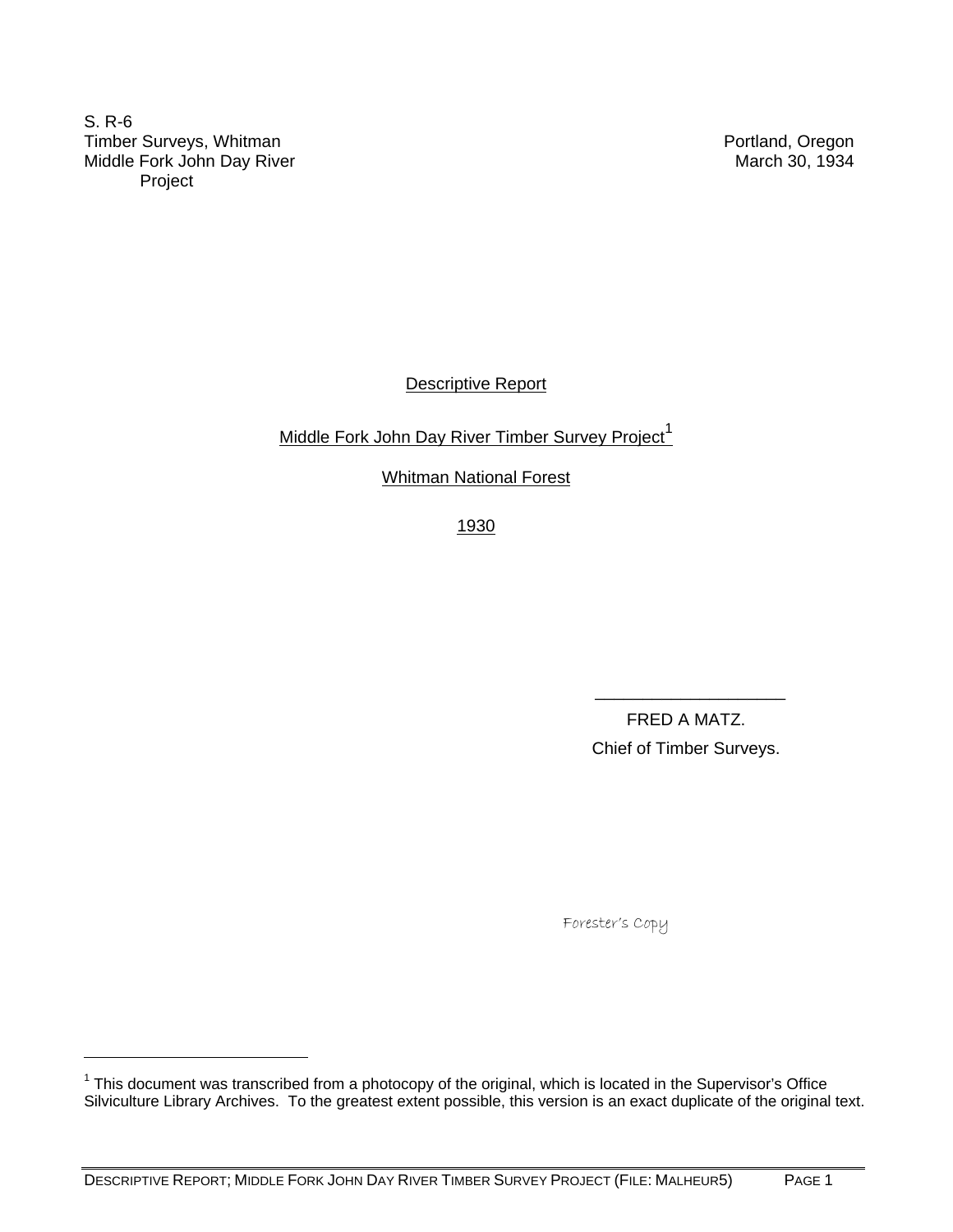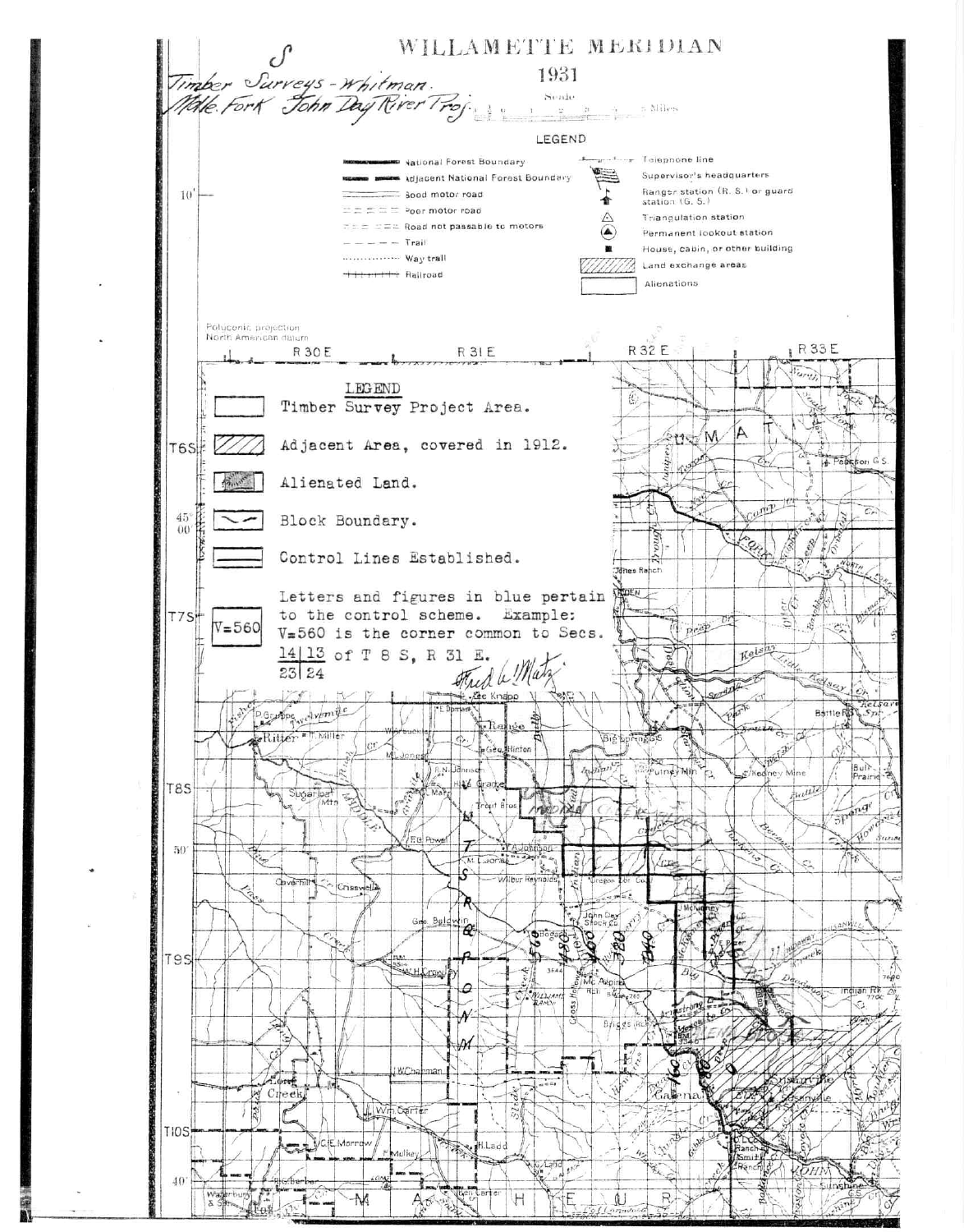| <b>Table of Contents</b> |  |
|--------------------------|--|
|                          |  |
|                          |  |

Page No.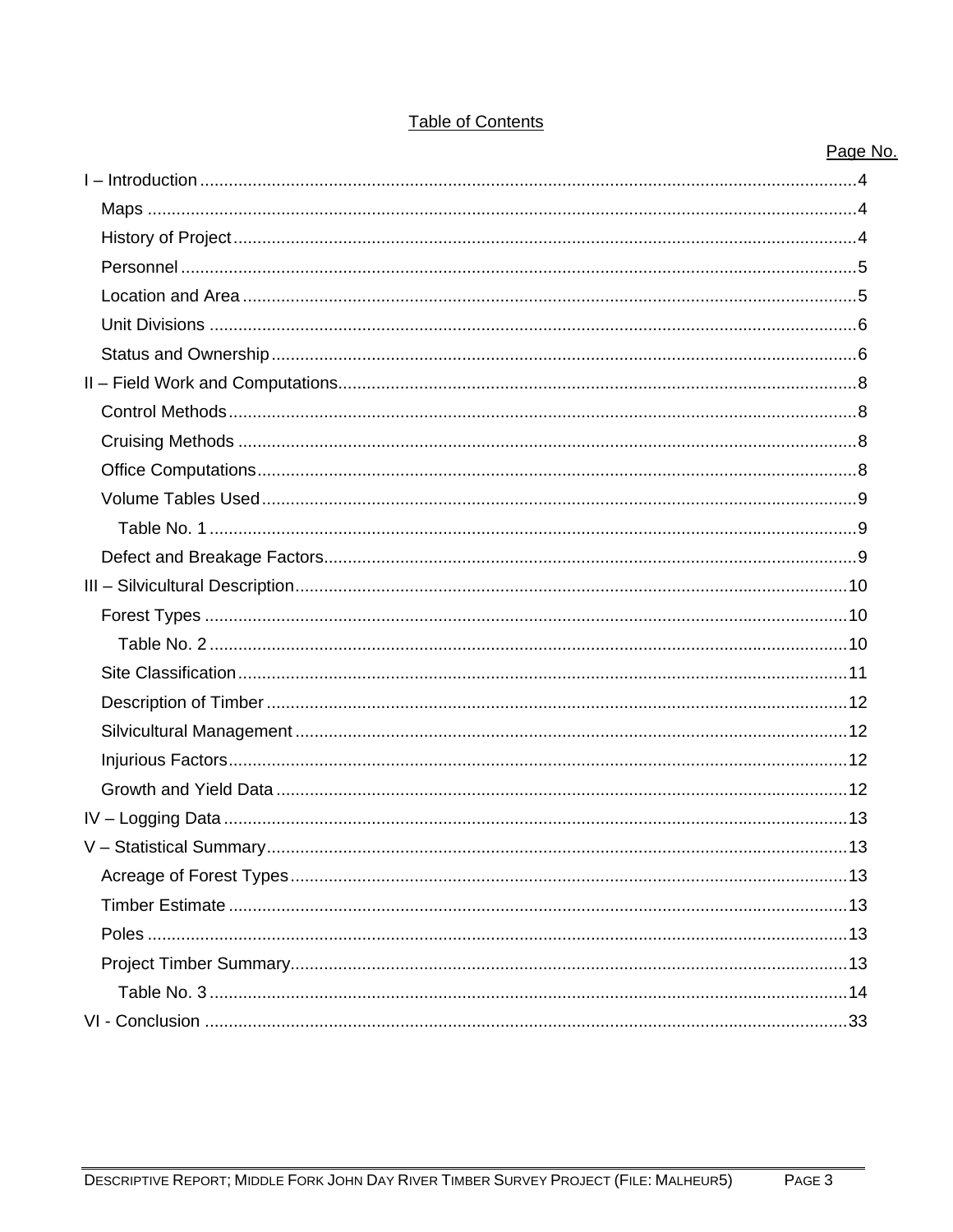# S. Timber Surveys, Whitman Middle Fork John Day River March 30, 1934 **Project**

# Descriptive Report

# I – Introduction

# Maps

A map on the scale of  $\frac{1}{4}$  inch equals one mile forms the frontispiece of this report. On it is shown the area covered in the project, the block divisions, and other data corresponding with the accompanying legend.

Blue line prints of the timber estimate plat and also of the topographic plat of each township involved in the project have been prepared and are bound in the timber survey folder in the Office of Forest Management, and copies sent to the Supervisor. These plats are drawn on the scale of 4 inches equals one mile, and are bound so that the estimate faces the topographic plat. On the timber, estimate plats are shown the timber estimates by forties. A condensed summary at the bottom margin indicates the forest type acreages and timber estimate totals as they apply to the management units, the boundaries of which are shown with red ink. The topographic plats have been hand-colored in accordance with the standard legend to show the forest types and age classes.

# History of Project

The Oregon Lumber Company owns most of the patented timber land in Indian Creek watershed and adjacent thereto. This company has been cutting private and government timber at the head watershed of the Middle Fork of John Day River for many years and it is understood are about cut out there. They have stated their desire to extend their logging railroad on down the river to tap their holdings on Camp Creek on the Malheur National Forest. This company's holding there constitute about 50 per cent of the entire acreage in Camp Creek block. Should the company's operations shift to Camp Creek region it would be but a few years later until they would extend even farther down the Middle Fork Valley. In time, this change would make their holding on Indian Creek and the government timber in that vicinity accessible. Most of the government timber on the Whitman portion of the Middle Fork John Day River drainage basin was cruised in 1912 and there has been considerable doubt as to the timber quantities in the uncovered portion, which forms the project area in this report. In order that there might be complete information for proper consideration of a management plan for the unit, the project was authorized for the summer of 1930.

The crew with some of the camp equipment arrived on the project in the late afternoon of August 14, having moved from Bingham Prairie on the Ochoco, with auto trucks, via John Day Highway to Austin. From Austin to a point about 4 miles below Galena there is an improved dirt road ranging from fair to good in the summer months but muddy and slippery in wet weather. The first camp site was on patented land, just off the Forest in Section 25, of 8-31. This camp site was about eight miles from the end of the good road and much of that distance was almost impassable for auto cars because of the rough rocky condition of the road and the steep hill leading southward from the lower ranch of the John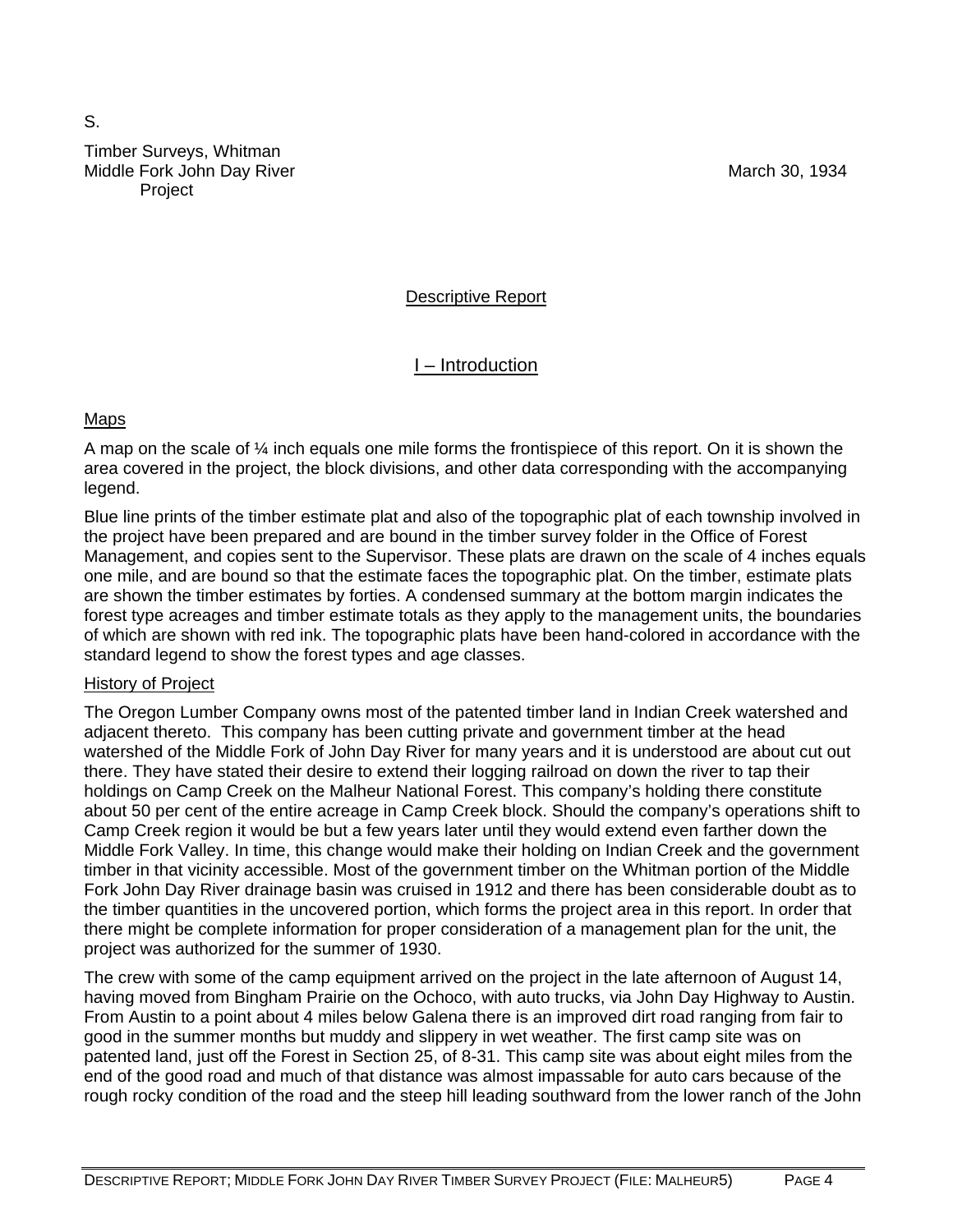Day Stock Company. Another campsite, at McKinney Cabin in Section 7 of 9-32, was occupied on August 24 and the job completed from there on September 9. On the following day, the camp was moved to Slide Creek on the Malheur National Forest for timber survey duty there.

## Personnel

The party worked under the supervision of Fred A. Matz, Chief of Timber Surveys. Frank Flack, of the Regional Office of Engineering, was assigned to the party to lay out the vertical control scheme. D. H. Tripp of Union, Oregon served in the capacity of camp cook in his usual highly satisfactory manner. Wages were paid him at the rate of 115.00 per month.

Following is a list of the field assistants assigned to the party, the school with which they were affiliated, position filled and the monthly wage. All the men served during the full duration of the job. Subsistence was furnished the men in addition to the wages stated.

- 1. Harold Boeger, Iowa State College, compassman. At \$70 per month.
- 2. Robert Camp, Colorado College, estimator, at \$70 per month.
- 3. Weston Donehower, University of Minnesota, estimator, at \$70 per month.
- 4. H. A. Lucas, Oregon Agricultural College, compassman, at \$80 per month.
- 5. W. B. Manlove, Oregon Agricultural College, compassman and Assistant Chief of Party, at \$100 per month.
- 6. Lyall E. Peterson, University of Minnesota, estimator, September 11 to September 26, at \$70 per month.
- 7. Arthur Rettman, Oregon Agricultural College, estimator, at \$70 per month.
- 8. Milton R. Salls, Syracuse University, compassman, at \$70 per month.
- 9. Charles M. Swanson, Iowa State College, compassman, at \$70 per month.
- 10. Louis Tausch, Syracuse University, control work and estimator, at \$70 per month.
- 11. Richard H. Tubman, Colorado College, compassman, at \$70 per month.

Kenneth Dodge, a young man with high school training, was hired locally and served a few days at the end of the project. Likewise, Waldemar R. Anderson, University of Minnesota, served on the party as estimator a short while at the beginning of the project, before being transferred as assistant ranger to the Olympic Forest.

### Location and Area

With the exception of marginal strips on the ridges, the project area is in the Middle Fork John Day River watershed. Indian Creek and Big Creek each drain about equal portions of the tract and have a flow of water throughout the entire year.

The nearest postoffice is at Galena, which is situated on the Middle Fork about 22 miles northwest of Austin, the latter town being on the John Day River Highway and is the nearest trading point to the tract. Austin is also the terminal point for steam train service on the Sumpter Valley Railway, although rails are in place as far as Prairie City, the transportation over that section of the line being with gasoline motors.

The tract is more definitely described as occupying all the National Forest acreage in Middle Fork John Day drainage in all or portions of the following townships:

T 8 S. R 31 E, W.M.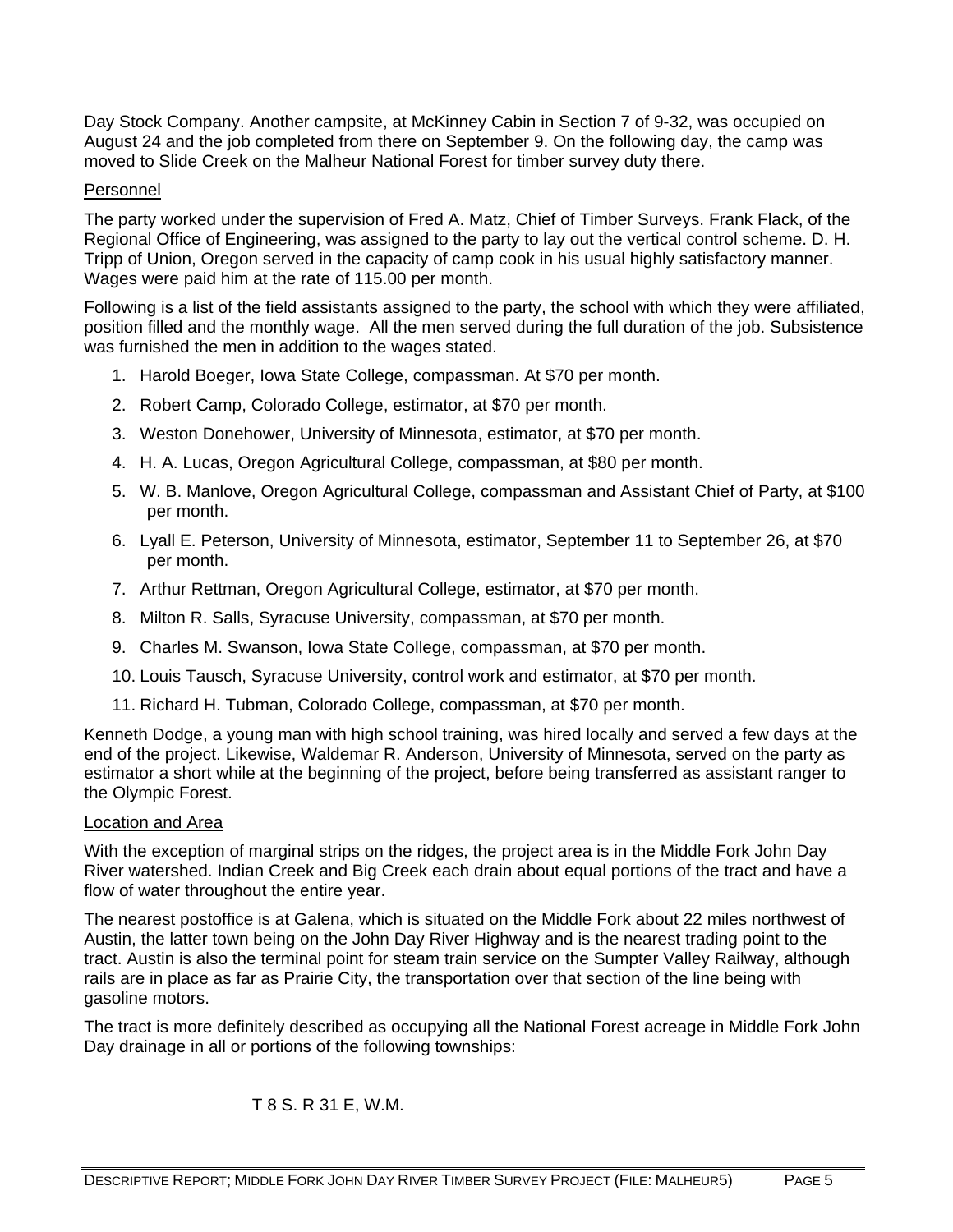| T 8 S. R 32 E, W.M. |
|---------------------|
| T 9 S, R 32 E, W.M. |
| T 9 S, R 33 E, W.M. |

The work was confined as much as possible to the National Forest lands and as a result, patented lands were cruised and mapped only when in small isolated tracts so situated that it was necessary to cross them when running the strip surveys for the government lands. The patented forties cruised are indicated on the township estimate plats by an encircled P, thus: (P).

| The total acreage covered is: |              |
|-------------------------------|--------------|
| National forest lands -       | 21,746 acres |
| Patented lands                | "<br>720     |
| Total -                       | 22,466 acres |

## Unit Divisions

Four block subdivisions have been recognized in this project, namely: Indian Creek, Big Creek, Galena and Desolation. The boundaries of these blocks are shown on the frontispiece map, but it is not possible to show the compartment boundaries on so small a scale, therefore for full detail concerning the locations of these unit boundaries reference should be made to the four-inch-to-the-mile township estimate plats, which are prepared in connection with this report.

Indian Creek Block, comprised of 8,975 acres of government land and an additional acreage of 726 acres of patented lands, occupies the northwest portion of the project. It is divided into 10 compartments, ranging in size from 168 acres in Compartment No. 1 to 1,940 acres represented in Compartment No. 7.

Big Creek Block is divided into 10 compartments also, the smallest one being No. 8 with 131 acres and the largest having 1,586 acres. The entire block consist of 9,671 acres and occupies the central portion of the project area.

Galena Block is at the south end of the project and includes a portion of the area covered in the 1912 reconnaissance project by Hastings. That portion of the block covered in this report is divided into 4 compartments ranging in size from 245 acres for Compartment No. 1 to 740 acres in Compartment No. 4, the entire portion represented in this block in this report being 2,309 acres.

Desolation Block is that portion of the project area situated in the North Fork John Day River drainage and is composed of several small acreages, which were covered simply in rounding out the cruising work on a forty or other legal subdivision. No compartment divisions were made in this block.

### Status and Ownership

The location of the alienated lands is shown on the township plats prepared in connection with this report, as well as on the small-scale frontispiece map. Most of the patented timberland is owned by the Oregon Lumber Company and no doubt will be logged by them at a future time.

On some of the patented lands there are abandoned homes in run-down condition and indications are that they have not been occupied for several years. The John Day Stock Company has grazing rights on most of these lands. They have kept up the fences wherever they desired to raise hay in the small fields.

The Government has no improvements of any kind within the project area.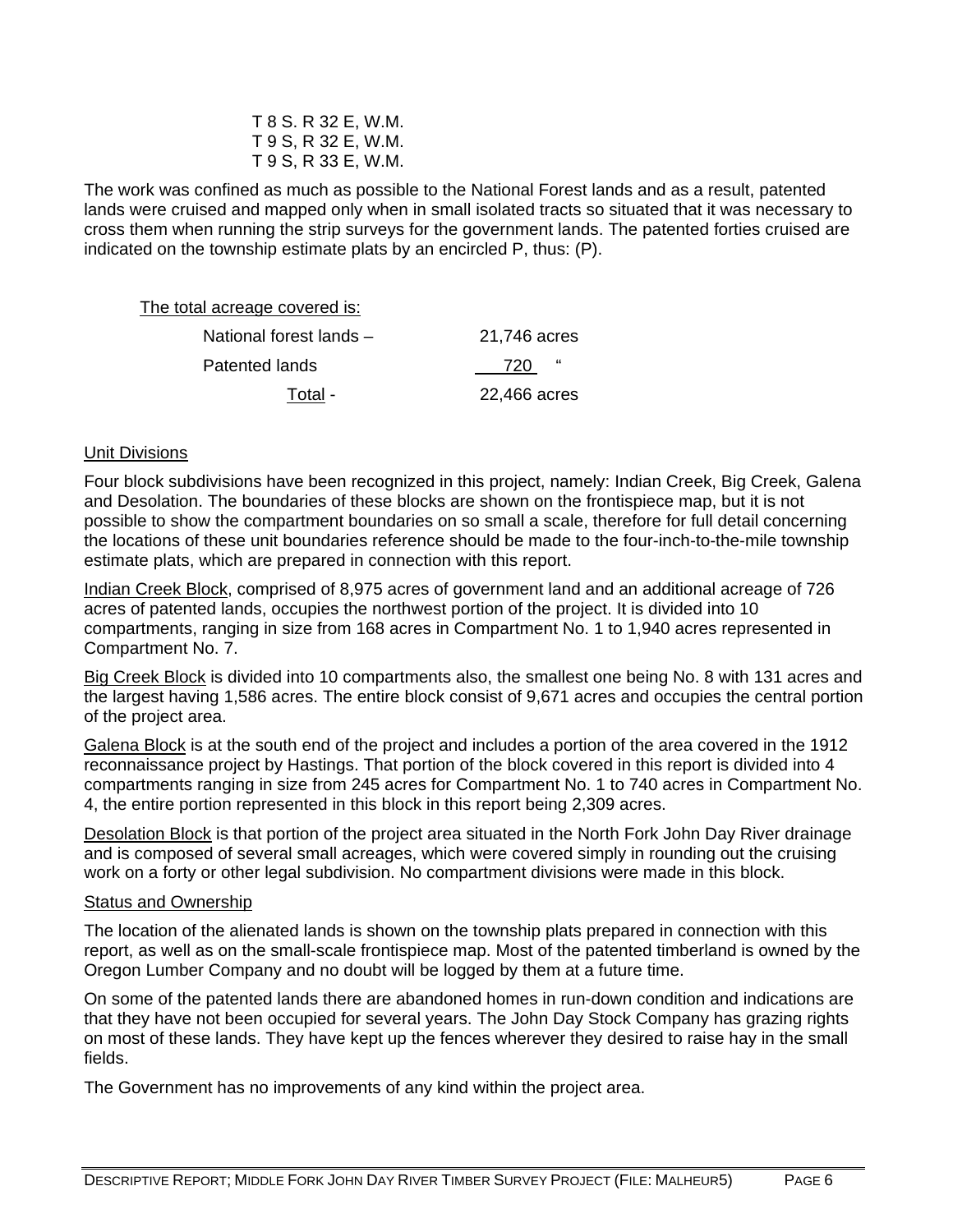The acreage of all patented lands is summarized in the first column of the tabulation "Acreage of Forest Types" which appears later in this report, and is briefly summarized as follows:

|                     | Acreage of Ownership |          |        |  |  |  |  |  |  |  |  |  |
|---------------------|----------------------|----------|--------|--|--|--|--|--|--|--|--|--|
| <b>Block Name</b>   | Government           | Patented | Total  |  |  |  |  |  |  |  |  |  |
| <b>Indian Creek</b> | 8,975                | 726      | 9,701  |  |  |  |  |  |  |  |  |  |
| <b>Big Creek</b>    | 9,671                | 2,341    | 12,012 |  |  |  |  |  |  |  |  |  |
| Galena              | 2,308                | 1,351    | 3,659  |  |  |  |  |  |  |  |  |  |
| Desolation          | 791                  | 80       | 871    |  |  |  |  |  |  |  |  |  |
| <b>Totals</b>       | 21,745               | 4,498    | 28,243 |  |  |  |  |  |  |  |  |  |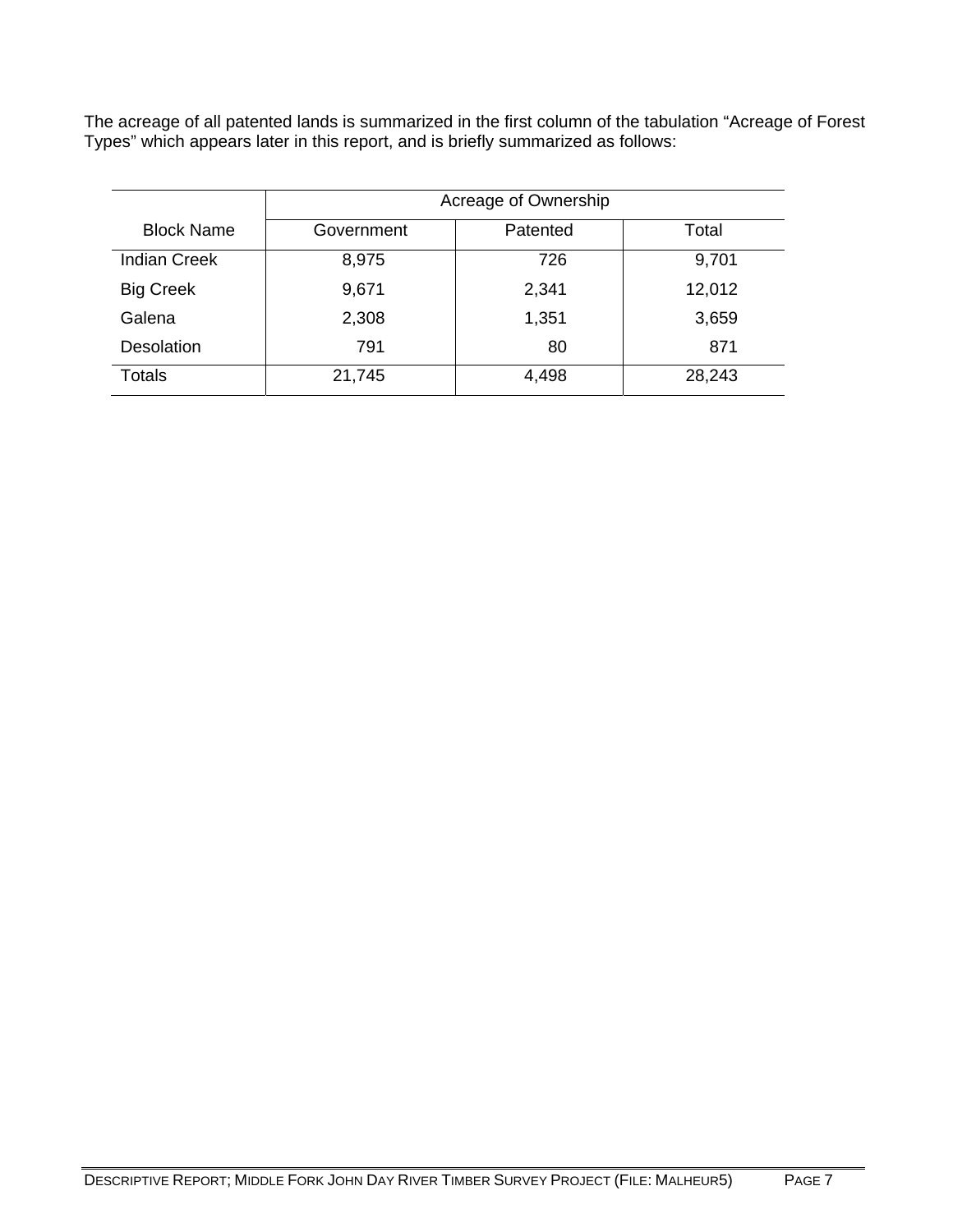# II – Field Work and Computations

# Control Methods

All the lines for both horizontal and vertical control were established in accordance with the special instructions issued by the Office of Engineering. Base lines for control were established by retracing, with chain and compass, the G.L.O. survey lines and marking thereon stations for starting and checking points for the strip surveys. The lines retraced are indicated on the frontispiece map. Elevations of the stations along these lines were determined with Paulin Altimeter readings, corrected for variations as determined by readings in camp.

Elevations were established along the road leading to Big Spring Ranger Station and along some of the control lines across Indian Creek watershed by means of transit and stadia, starting and checking points being U. S. G. S. bench marks. Suitable points were marked along the transit line to be used for setting and checking the altimeters which were carried along the section lines retraced, and in many instances these markers were used as checking points for the vertical control on the strip surveys.

Horizontal positions along the strip surveys were determined by pacing, using a Forest Service standard compass, mounted on staff, for alignment. Elevations along the lines of strip survey were determined with aneroid barometer, after adjustments were made for any possible error determined at time of closing in on the control lines.

## Cruising Methods

Whenever it was necessary to cross-patented lands on the strip surveys, it was customary to map and cruise them. However, the timber volume pertaining to these lands has not been carried into the tabulations in this report and it will be necessary to refer to the Supervisor's files for this information.

All the areas of merchantable western yellow pine were cruised on a 10 per cent basis, running two strips through each forty. In the white-fir-larch-Douglas fir type and non-commercially timbered areas the cruising was on a 5 per cent basis by taking one chain widths trip through each forty.

The acreages of government land covered by these degrees of intensiveness are as follows:

| 10% cruise $-$      | 18,626 acres |
|---------------------|--------------|
| $\sim$ $\sim$<br>5% | $3,120$ "    |
| Total -             | 21,746 acres |

Ponderosa pine trees, 12 inches and over d.b.h. were tallied by 2-inch diameter classes in log length heights, the tally being kept separate for mature and immature age classes. Species other than ponderosa pine were tallied by 2-inch diameter sizes only.

### Office Computations

With the exception of a small amount of computing done in the field for check cruises on general supervision work, all the computations and compilations were made in the Regional Office. Some of these compilation tables appear at the back of this report and others on the township estimate plats.

The B.M. volume of ponderosa pine sawtimber was computed separately for mature and immature age classes. The immature age class corresponds closely to the class of trees which are reserved in selective marking and therefore represents about what will be left after cutting.

The B.M. volume of all species other than ponderosa pine was computed as of one age class.

A summary of the timber estimates by blocks appears in Table No. 4 at the back of this report.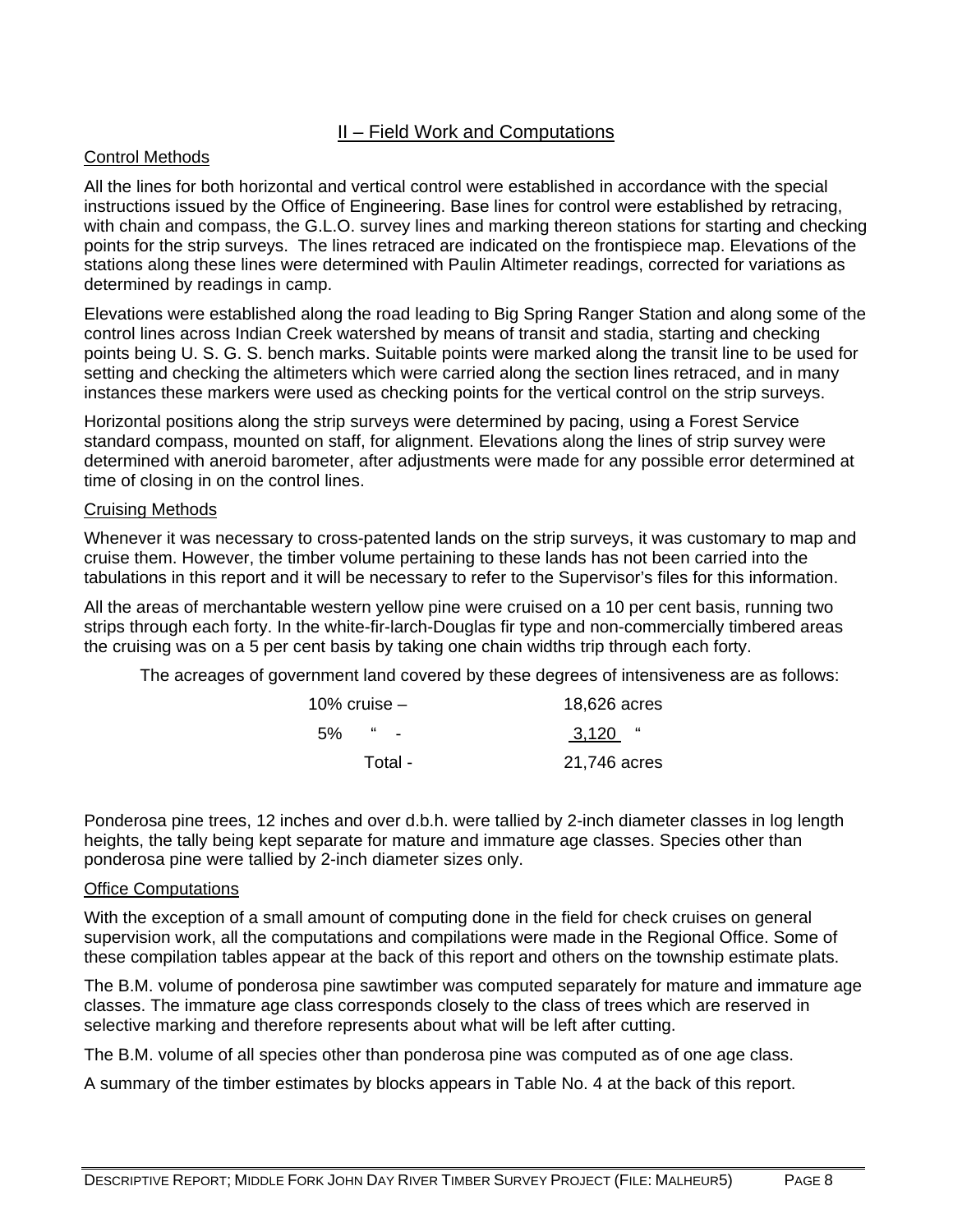# Volume Tables Used

For mature ponderosa pine sawtimber there was used the Forester's Table, Washington Office, 1930, arranged for log length height classes. The second growth ponderosa pine table, by Hanzlik, December, 1928, was used for computing the immature sawtimber volume.

Douglas fir, western larch and white fir were compiles form tables used in the compilation of estimates for the Malheur River project in 1927.

The B.M. volumes, by d.b.h. classes, for the associated species are given in Table No. 1, which follows:

| D.B.H. |    |                |           | Timber Volume, Feet B.M., by Species |                       |
|--------|----|----------------|-----------|--------------------------------------|-----------------------|
| Inches | LP | DF             | <b>WL</b> | ES                                   | <b>WF</b>             |
| 12     | 8  | $\overline{7}$ | 9         | 5                                    |                       |
| 14     | 15 | 10             | 13        | 10                                   |                       |
| 16     | 18 | 14             | 20        | 16                                   |                       |
| 18     | 23 | 20             | 28        | 24                                   |                       |
| 20     | 30 | 28             | 40        | 34                                   | Use same table as for |
| 22     | 40 | 36             | 52        | 46                                   | Douglas fir           |
| 24     | 52 | 46             | 65        | 62                                   | and compute for       |
| 26     | 66 | 60             | 81        | 86                                   | diameters 12" -26".   |
| 28     |    | 75             | 99        | 113                                  | Inclusive, only.      |
| 30     |    | 90             | 119       | 141                                  |                       |
| 32     |    | 110            | 146       | 169                                  |                       |
| 34     |    | 130            | 164       |                                      |                       |
| 36     |    | 142            | 190       |                                      |                       |
| 38     |    | 173            | 214       |                                      |                       |
| 40     |    | 197            | 242       |                                      |                       |
| 42     |    | 220            | 267       |                                      |                       |
| 44     |    | 260            | 293       |                                      |                       |
| 46     |    | 300            | 318       |                                      |                       |
| 48     |    |                | 343       |                                      |                       |
| 50     |    |                | 368       |                                      |                       |
| 52     |    |                | 396       |                                      |                       |
| 54     |    |                | 426       |                                      |                       |
| 56     |    |                | 456       |                                      |                       |
| 58     |    |                | 486       |                                      |                       |
| 60     |    |                | 516       |                                      |                       |

Table No. 1 Volume Tables for associated species.

# Defect and Breakage Factors

No deduction for defect or breakage has been computed for the immature class of ponderosa pine sawtimber. A flat deduction of 5% was made in the mature ponderosa pine sawtimber to allow for both defect and breakage. In the associated species, this deduction ranges from 5% to 25% depending upon the condition of the timber and the topography and character of the ground surface.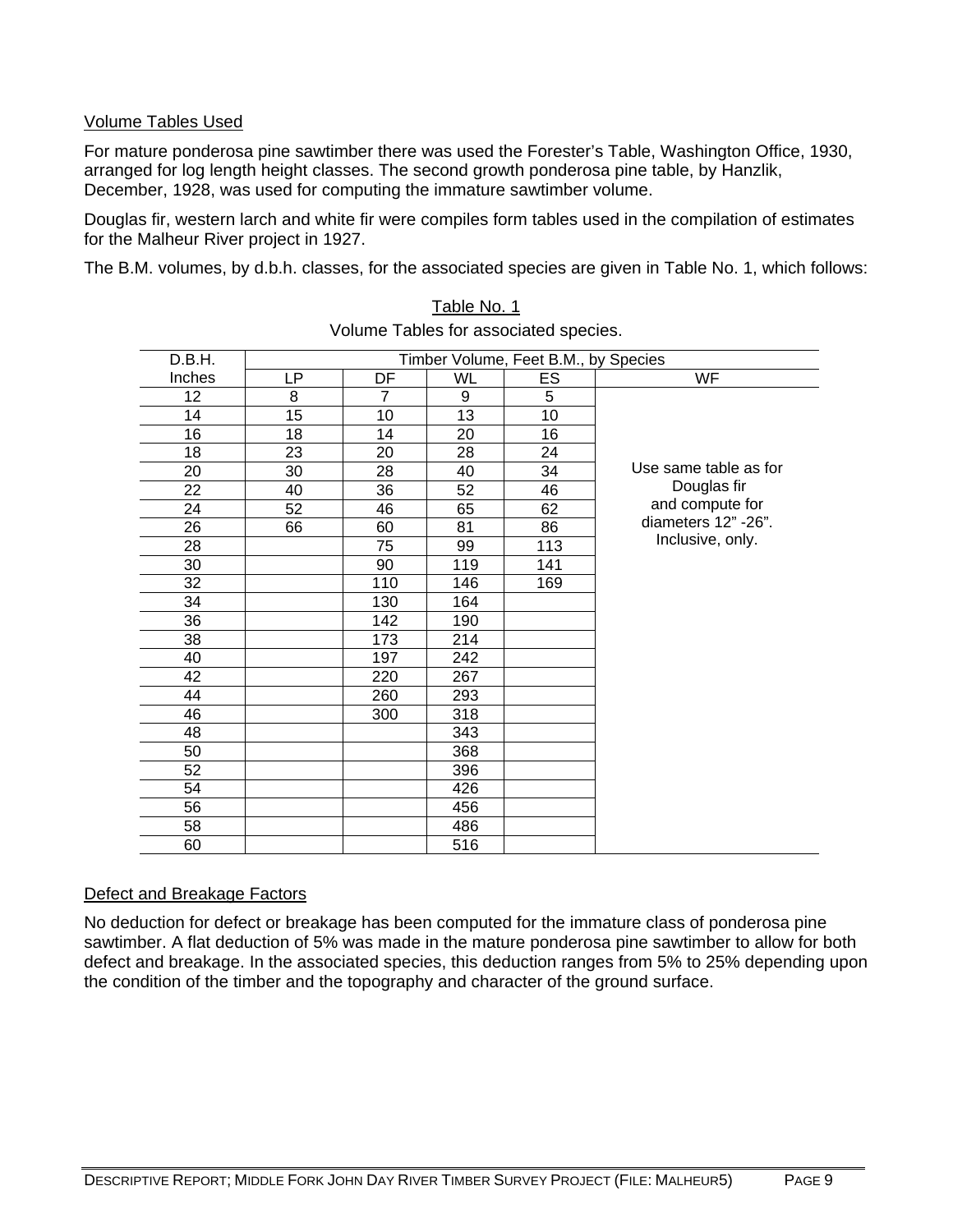# III – Silvicultural Description

## Forest Types

Ponderosa pine type- In the mature age class of this type there are trees of all age classes and a selection method of cutting is recommended. As a whole the stand is of fair density, being quite evenly spaced in some sites and more or less grouped in others. Only small acreages of pure ponderosa pine stands occur on the project and it is customary to find Douglas fir and white fir quite generally distributed, and occasionally some western larch.

 The acreage covered by this type is variable for the several management units, as will be seen in the tabulations of Forest Type Acreages at the back of this report. The percentage covered in each unit is briefly summarized as follows:

| <b>Block Name</b>   | Percentage of Acreage<br>in Ponderosa Pine Type |
|---------------------|-------------------------------------------------|
| <b>Big Creek</b>    | 52%                                             |
| <b>Indian Creek</b> | 57%                                             |
| Galena              | 57%                                             |
| Desolation          | 77%                                             |
| For the Project -   | 55%                                             |

There is a slight variation in the proportion of the mature age class by units, but for the project as a whole it is about  $\frac{3}{4}$  of the acreage in the type.

The average per acre stand of timber throughout the mature age class (150 years plus) was obtained by a selection of the timber estimate sheets applicable to the type in all parts of the project. The acreage represented by the estimate sheets selected is about 10 per cent of the entire acreage in the type. The results of the computations for this sample acre are shown in Table No. 2, which follows:

| NUMBER OFTREES |        |          |           |         |       |         |           |       |  |  |
|----------------|--------|----------|-----------|---------|-------|---------|-----------|-------|--|--|
| D.B.H.         |        |          |           |         |       |         |           |       |  |  |
|                | Mature | Immature | Lodgepole | Douglas | White | Western | Engelmann |       |  |  |
| <b>Inches</b>  | P      | P        | Pine      | Fir     | Fir   | Larch   | Spruce    | Total |  |  |
| $4" - 7"$      | .073   | 4.866    | .511      | 2.716   | .616  | .437    | .008      | 9.227 |  |  |
| $8" - 11"$     | .097   | 3.925    | .251      | 1,954   | .348  | .356    | .008      | 6.939 |  |  |
| 12             | .219   | 2.069    | 324       | .422    | .040  | .300    |           | 3.374 |  |  |
| 14             | .186   | 1.364    |           | .162    | .024  | .243    | .016      | 1.995 |  |  |
| 16             | .349   | 1.160    |           | .268    | .008  | .195    |           | 1.980 |  |  |
| 18             | .292   | .891     | ۰         | .170    | .024  | .089    |           | 1.466 |  |  |
| 20             | .397   | .576     | ٠         | .121    | .040  |         |           | 1.199 |  |  |
| 22             | .592   | .535     |           | .186    | .032  |         | .024      |       |  |  |
| 24             | .762   | .332     |           | .154    | .024  |         | .008      | 1.312 |  |  |
| 26             | .746   | .349     |           | .138    |       |         |           | 1.265 |  |  |
| 28             | .624   | .186     |           | .065    |       | .040    |           | .915  |  |  |
| 30             | .892   | .105     |           | .081    | ٠     |         |           | 1.078 |  |  |
| 32             | .754   | .097     |           | .138    |       |         |           | .989  |  |  |
| 34             | .446   | .032     |           | .016    |       | ٠       |           | .494  |  |  |
| 36             | .422   | .016     |           | .065    |       | ٠       |           | .503  |  |  |
| 38             | .268   | .008     |           | .024    |       |         |           | .300  |  |  |
| 40             | .260   | .016     |           | .008    |       | ٠       |           | .284  |  |  |

Table No. 2 Sample Acre Mature Ponderosa Pine Type (P-4)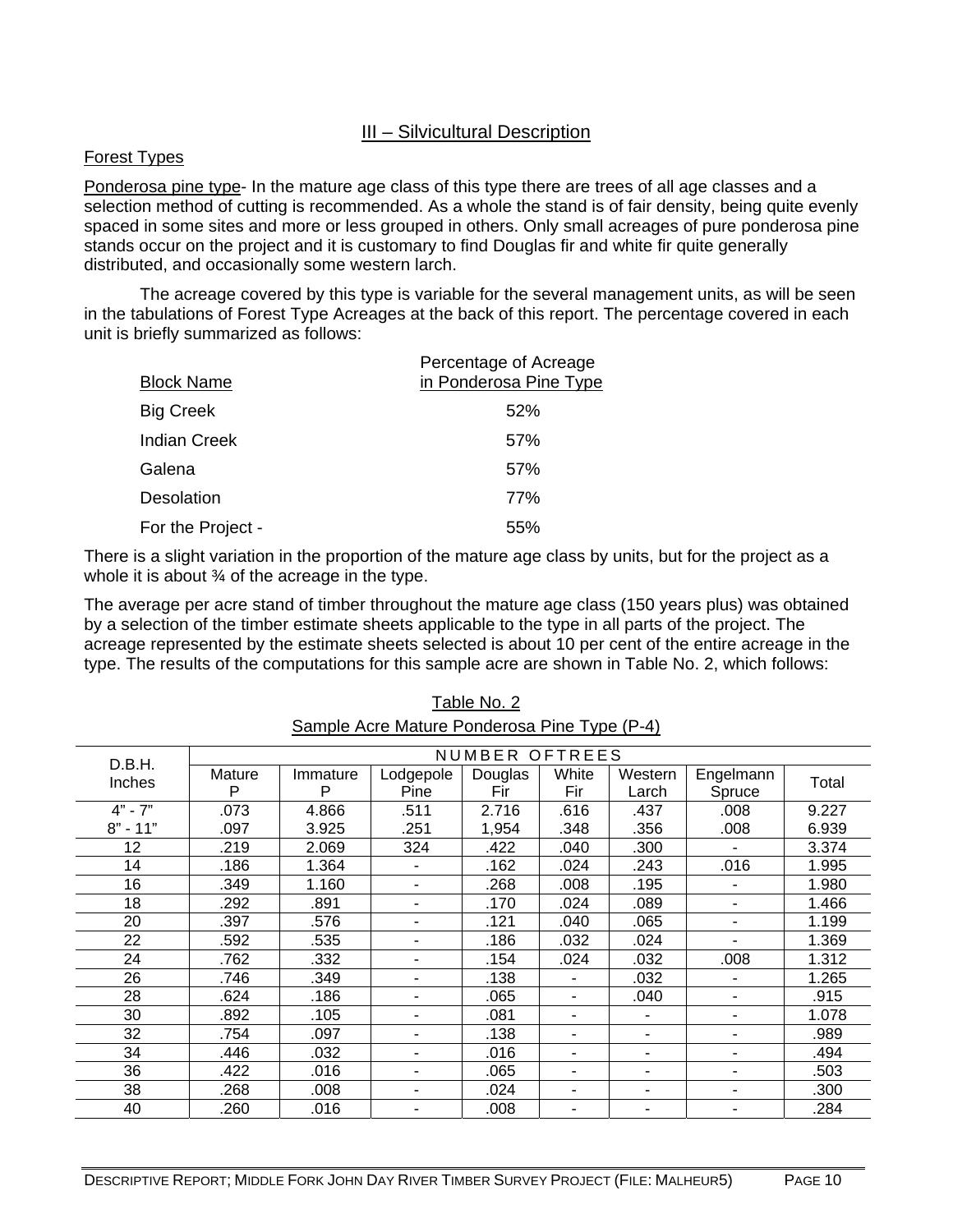| D.B.H.                              | NUMBER OFTREES |                          |                   |                |                          |                  |                     |        |  |  |  |  |  |
|-------------------------------------|----------------|--------------------------|-------------------|----------------|--------------------------|------------------|---------------------|--------|--|--|--|--|--|
| Inches                              | Mature<br>P    | Immature<br>P            | Lodgepole<br>Pine | Douglas<br>Fir | White<br>Fir             | Western<br>Larch | Engelmann<br>Spruce | Total  |  |  |  |  |  |
| 42                                  | .146           |                          |                   |                |                          |                  |                     | .146   |  |  |  |  |  |
| 44                                  | .065           | .008                     | ٠                 | .016           | ۰                        | ٠                |                     | .089   |  |  |  |  |  |
| 46                                  | .049           | ٠                        | ٠                 | .016           | ٠                        | ٠                |                     | .065   |  |  |  |  |  |
| 48                                  | .041           | $\overline{\phantom{0}}$ | ۰                 | .008           | $\overline{\phantom{a}}$ | ٠                |                     | .049   |  |  |  |  |  |
| 50                                  | .024           | ٠                        | ۰                 | .008           |                          | ٠                |                     | .032   |  |  |  |  |  |
| 54                                  | .016           | ۰                        |                   |                | ٠                        | ٠                |                     | .016   |  |  |  |  |  |
| 56                                  | .008           | ۰                        | ۰                 |                | ۰                        | ٠                |                     | .008   |  |  |  |  |  |
| Total Merch.<br>Trees               | 7.558          | 7.744                    | 0.324             | 2.066          | .192                     | 1.020            | .024                | 18.928 |  |  |  |  |  |
| Gross Vol.<br>Ft. B.M.              | 8,131          | 1,523                    | 3                 | 968            | 45                       | 319              | $\overline{7}$      | 10,996 |  |  |  |  |  |
| Avg. Vol. Per<br>Tree,<br>Ft. B. M. | 1,076          | 197                      | 9                 | 468            | 234                      | 313              | 917                 | 459    |  |  |  |  |  |

White fir-larch-Douglas fir type – In this type there is a mixture of all species found on the project and the ponderosa pine occurring in it is found usually near the outer edges, or in the drier sites. The type prevails on the cool, northerly exposures and in the higher elevations along the water courses. The trees in this type are of sawtimber size, but being of the species for which there is a very small market demand, there is little likelihood that there will be logging in it in the near future.

Lodgepole pine type – Two age classes of this type occur on the project. The acreage in each age class is about equally divided between mature and immature. There are only a very small number of trees of saw log size in this type and logging cannot be done profitably. On areas classified as of this type, the cord volume as well as the B.M. volume has been computed. The cord volume includes the poles of both diameter classes. Less than 2 per cent of the total area covered is in this type.

Non-timbered types – About 15 per cent of the total area covered has been classified as non-timbered, which is briefly summarized as follows:

| Type                                                                   |       | Acreage                        |
|------------------------------------------------------------------------|-------|--------------------------------|
| Juniper<br>Mountain Mahogany<br><b>Brush</b><br>Grass<br><b>Barren</b> |       | 521<br>119<br>63<br>2415<br>52 |
|                                                                        | Total | 3170                           |

# Site Classification

The classification of Site Quality ranges from III to VI, the greater portion of the acreage falling in Site IV. The poorer sites are on the steep, dry, rocky, southerly exposures and on the ridge summits wherever the soil is shallow. Juniper and mountain mahogany type areas are classified as Site VI and the other non-timbered types are not classified.

The acreage percentage, considering only the timber types and the woodland types, is indicated for each compartment in the summaries at the bottom of the timber estimate plats which have been prepared in connection with the work on this project.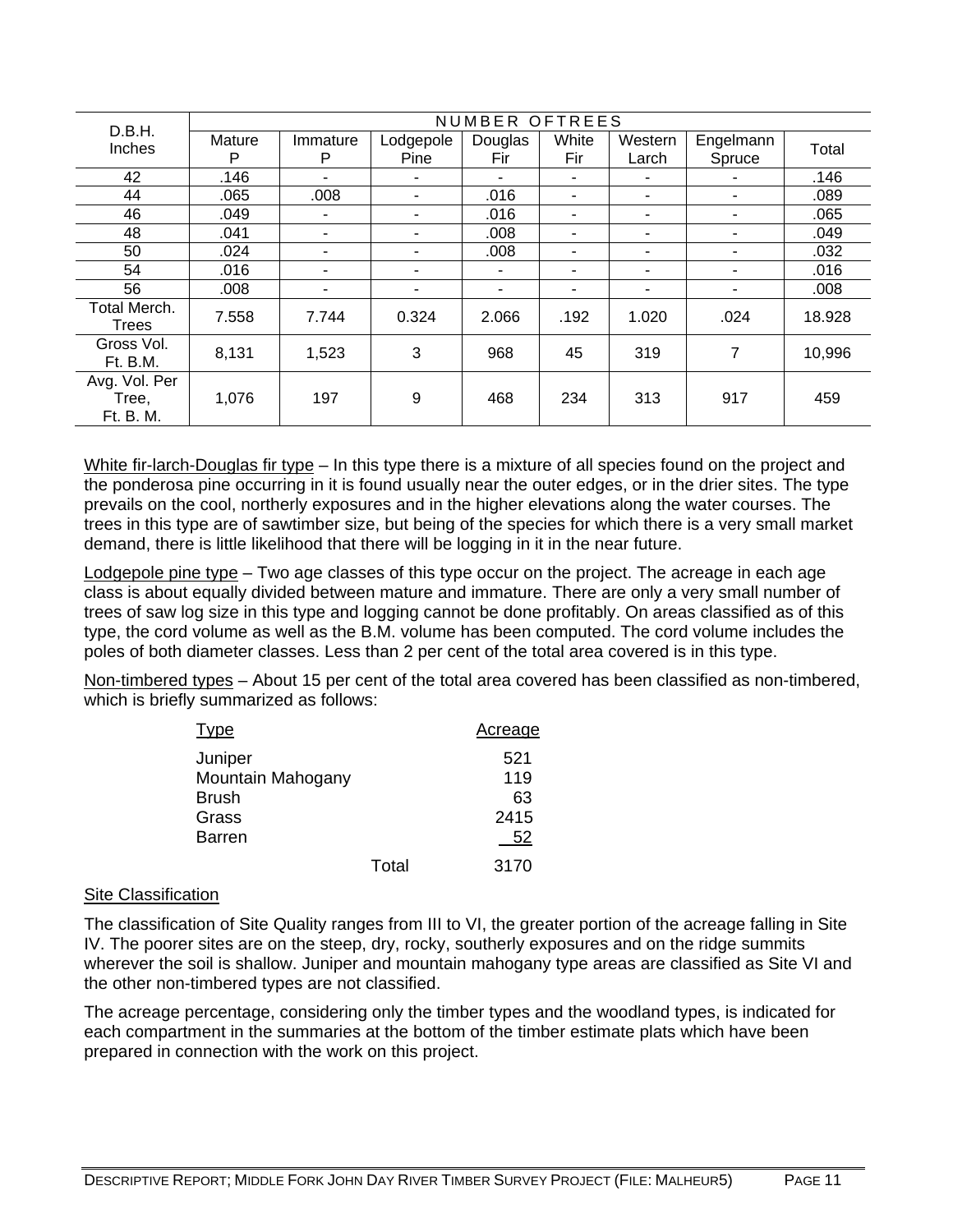# **Description of Timber**

Ponderosa pine – Saw logs of this species will average about 5 logs per M. ft. B.M. By reference to Table No. 2 it will be noticed that the average volume of trees of all species is stated. The pine trees average more than five logs in height and are quite sound, although there is a small amount of defect caused by stump rot, pitch, fire scars and spike tops. It is estimated that the quality of the pine timber will cut from 15% to 20% No. 2 logs and better.

White Fir – The B.M. volume tabulated for this species is computed for trees 12 to 24 inches d.b.h. Many of the trees of this species attain diameter sizes of 42 inches and occasionally more, but trees of such large size are worthless for lumber because of conk rot or windshake. The defect in the larger trees is so pronounced that all trees 26 inches and more in diameter were tabulated by numbers only, under the classification of diseased trees.

Douglas fir – The trees of this species are quite sound and thrifty. The average height is about the same as in the pine trees. Trees have a rather long crown leaving only a short clear length of the trunk in the butt log. Many of the trees are of large diameter sizes – 48 inches or more d.b.h. – and have rapidly tapering trunks. A small amount of clear lumber may be cut from the larger of the butt logs, but not in appreciable quantities. It is best suited for rough boards and dimension materials.

Reproduction – The density of stand of the reproduction varies from scant to dense and averages about two thirds. On many of the poorer sites the reproduction is practically absent, due, no doubt, to the extremely shallow, dry condition of the soil. Here, apparently, many of the seedlings get a good start and thrive during the spring and early summer while there is an abundance of rainfall and the soil retains sufficient moisture, but by midsummer the moisture has left and the young trees dies. Where the soil is deep and moist there is always a good stand of reproduction and this is especially true in the white fir-larch-Douglas fir type.

The amount of reproduction in poles, by two diameter classes for each species, is given in Table No. 5 at the back of this report.

### Silvicultural Management

As indicated by the sample acre stand, Table No. 2, the immature pine trees form about 16% of the volume of ponderosa pine sawtimber. There is about an equal number of trees of merchantable saw log size of immature age, as there is of mature timber. This proportion of trees of the younger age class is an index of what may be left at the time of cutting. Care should be taken to preserve as many as possible of the smaller poles and saplings now existing, whenever cutting is done.

No special provisions need be made to preserve scenic strips or natural areas, since there are no highways or resorts on the tract. A selection form of cutting as now practiced in the ponderosa pine regions is recommended.

### Injurious Factors

Mistletoe – Mistletoe is noticeable in the ponderosa pine and in the Douglas fir trees growing in thin stands on the poorer sites. It is apparently of only normal occurrence and nowhere exists to an alarming extent.

Beetles – The tract is comparatively free from beetle damage in both the ponderosa pine and lodgepole pine species. There are no areas of heavy beetle damage and nowhere is the activity more than normally found in the Blue Mountain region.

### Growth and Yield Data

All the ponderosa pine trees were tallied in two age classes, as mature or immature. Trees of other species were tallied as of one age class. Poles of each species were tallied in two diameter classes, namely  $4" - 7"$  and  $8" - 11"$  d.b.h.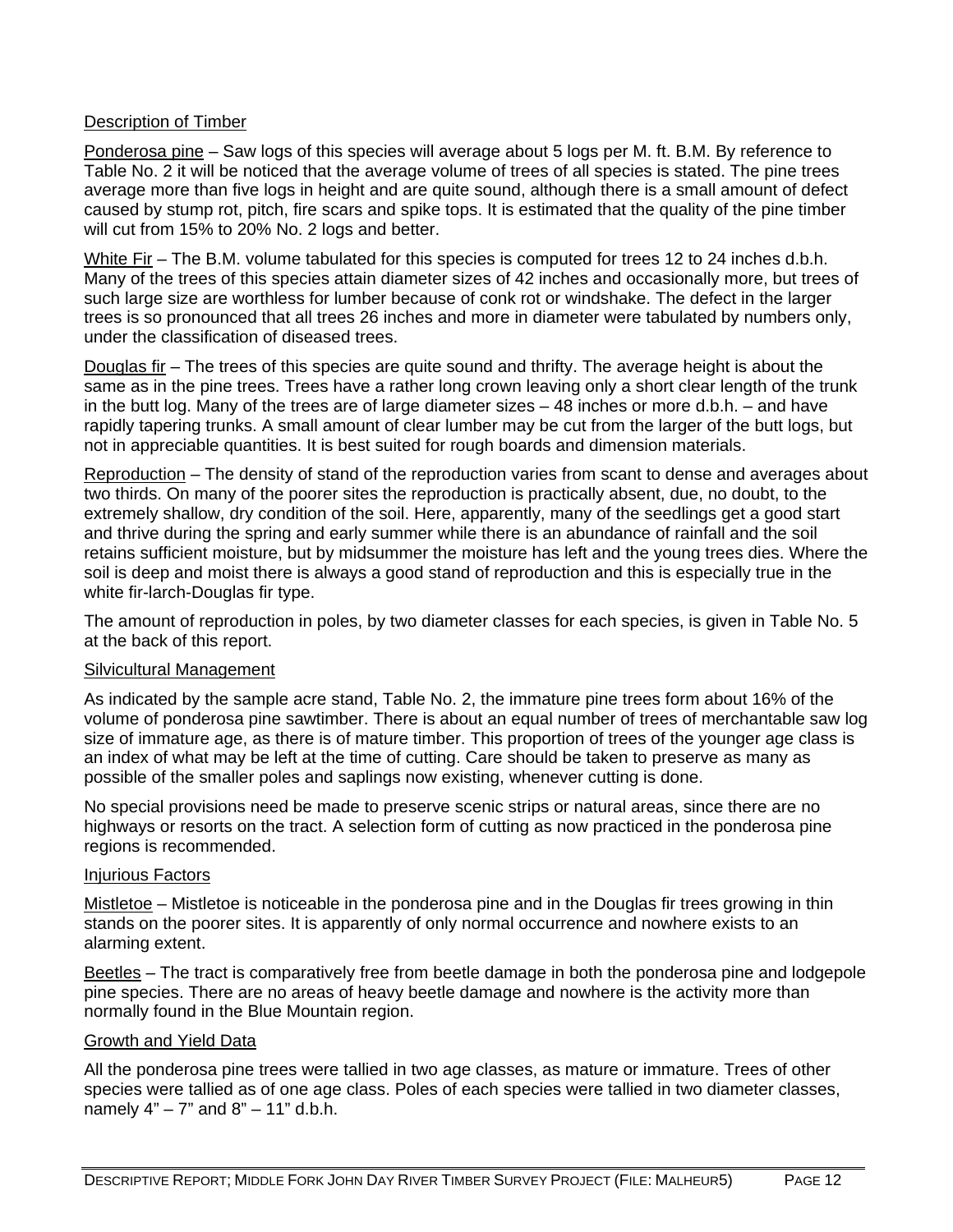The results of the compilation of these pole classes are shown in Table No. 5 at the back of this report. The sample acre stand, Table No. 2, preceding this, contains information pertaining to the distribution of the species and densities of the various diameter classes.

# IV – Logging Data

No quality strips were run on the project; however, it is estimated that the ponderosa pine timber will yield about 15 per cent No. 2 logs and better. The average merchantable size tree of mature ponderosa pine is 1076 ft. B.M., which is about 36 inches d.b.h. A small portion of the immature trees may be removed from some areas, but on the whole the proportion of these to the mature timber is no greater than what is usually reserved in marking practice. Therefore, the loggable stumpage is pretty well limited to the mature ponderosa pine, which runs a little more than 8000 feet per acre in the mature pine type.

The topography throughout most of the project is quite broken with numerous draws and ridges. The stream beds are, however, of sufficient width to allow for the construction of road bed and for the most part a satisfactory grade may be followed along them. In some cases, as for instance at the head of Indian Creek watershed, it will be necessary to construct switchbacks in order to reach all the timber with railroad. Most likely the tract will be opened up first in Galena and Big Creek blocks in connection with the removal of timber from the Susanville region. In that case, it would seem logical that the tap line will keep within the timbered areas, although it would then cut right across the drainage of the tract. There is not a great deal of timberland outside the Forest boundary and therefore no advantage in keeping the railroad on lower ground. Much of the river bed below the point where the Middle Fork leaves the Forest is narrow with steep side walls and considerable rock, so that road construction there would be expensive besides necessitating a long haul than were the line kept on higher ground in the timbered portions. The Oregon Lumber Company owns the patented timberland in Indian Creek drainage, and would naturally be the operator most interested in a sale of the government timber. However, it is anticipated that it will be many years before they would tap the project area, because in all likelihood they would first complete an operation in Camp Creek drainage, where they own a very large portion of the timbered area. Naturally, then, any tap line railroad into the region would be by way of the Middle Fork John Day River Valley connecting with the Sumpter Valley Railroad at Bates.

# V – Statistical Summary

# Acreage of Forest Types

This summary of acreages of forest types and age classes is indicated for the National Forest lands in Table No. 3. This table is so arranged that a separate total may be obtained for each portion of section, township and unit subdivision. The acreage of alienated lands also is summarized in these tabulations.

# Timber Estimate

Only the National Forest timber estimates are tabulated, and the arrangement of the management units corresponds to that of the preceding tables. In addition to the timber estimate, these summaries show the number of diseased white fir trees, the cord volumes of lodgepole pine and western juniper, and also the number of snags segregated into four diameter classes. These data are shown under Table No. 4.

# Poles

 Table No. 5 pertains to the summaries of the number of poles by two diameter classes, namely  $4" - 7"$  and  $8" - 11"$  d.b.h. arranged in form similar to the two preceding tables.

# Project Timber Summary

A brief summary of the timber estimate by block totals is contained in Table No.6.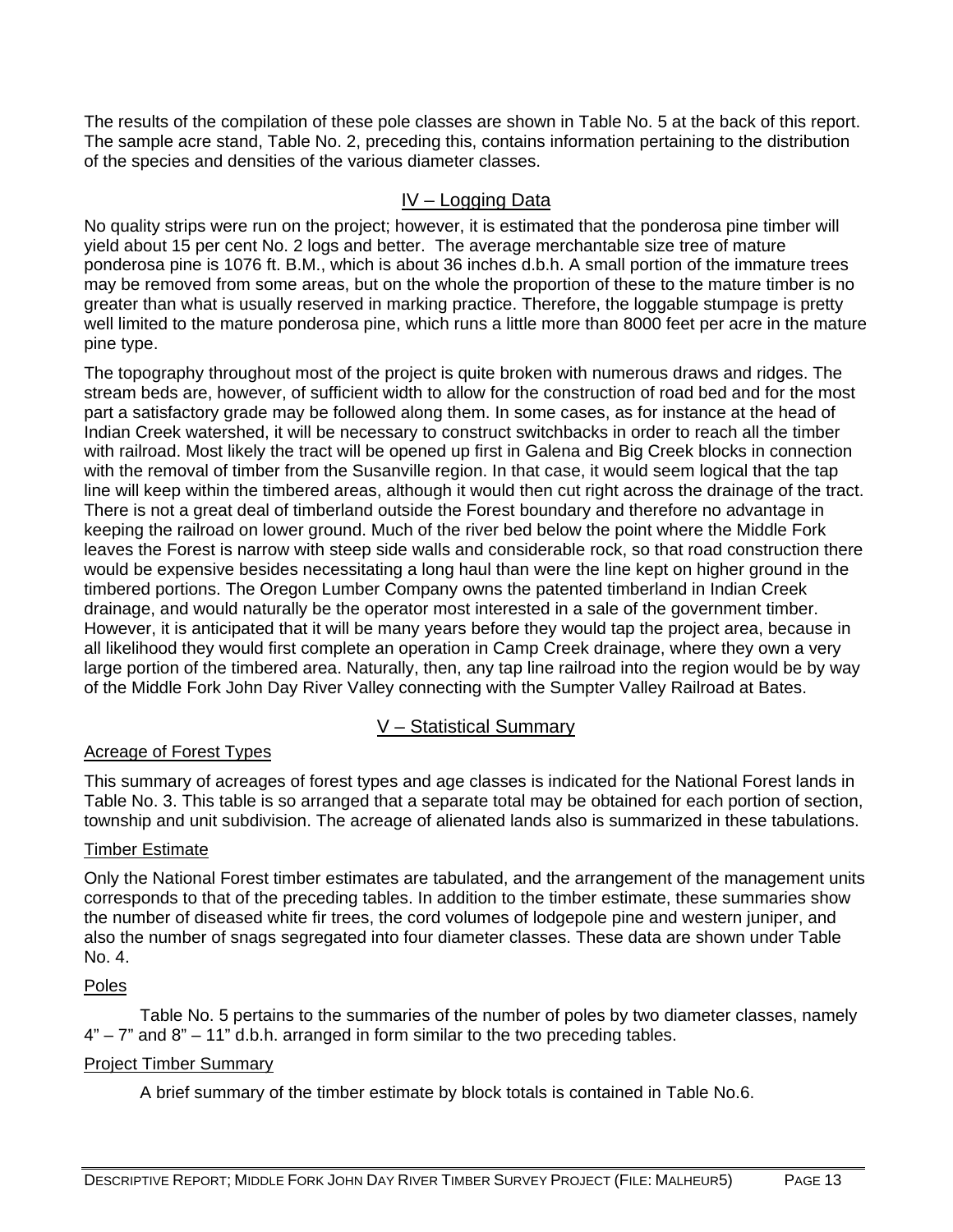## Table No. 3

Acreage Summary of Forest Types

Middle Fork John Day River Working Circle

#### BIG CREEK BLOCK

|                          |                          |                                     | Western Fir- |         |                          |                          |                         |        |                     |                          |                          |                |                     |           |                          |          |
|--------------------------|--------------------------|-------------------------------------|--------------|---------|--------------------------|--------------------------|-------------------------|--------|---------------------|--------------------------|--------------------------|----------------|---------------------|-----------|--------------------------|----------|
|                          | Alienated                | Ponderosa Pine<br>Larch-Douglas Fir |              |         |                          |                          | Lodgepole Pine          |        |                     | Mountain                 |                          |                |                     | Net. N.F. |                          |          |
| Township &               | Land                     | $P-4$                               | $P-3$        | $P-2$   | $P-1$                    | $FL-3$                   | $FL-2$                  | $FL-1$ | $LP-2$              | $LP-1$                   | Juniper                  | Mahogany       | <b>Brush</b>        | Grass     | Barren                   | Total    |
| <b>Section Numbers</b>   | Acres                    | Acres                               | Acres        | Acres   | Acres                    | Acres                    | Acres                   | Acres  | Acres               | Acres                    | Acres                    | Acres          | Acres               | Acres     | Acres                    | Acres    |
| T 8 S, R.32 E, W.M.      |                          |                                     |              |         |                          |                          | <b>Compartment No.1</b> |        |                     |                          |                          |                |                     |           |                          |          |
| 27                       |                          | 39.40                               | 8.00         |         | $\sim$                   |                          |                         |        |                     | $\sim$                   | 2.00                     |                |                     | 1.00      |                          | 50.40    |
| 33                       |                          |                                     | 8.00         |         | $\sim$                   |                          |                         |        |                     | $\sim$                   | 15.00                    | $\sim$         |                     | 75.00     | $\sim$                   | 98.00    |
| 34                       |                          | 296.00                              | 97.00        | 3.00    | $\sim$                   | 87.00                    |                         |        |                     | $\sim$                   | 4.00                     |                | $\overline{a}$      | 80.00     | $\sim$                   | 567.00   |
| 35                       | $\overline{\phantom{0}}$ | 173.00                              | 49.00        |         | $\sim$                   | 240.00                   |                         |        | $\frac{2.00}{2.00}$ | $\sim$                   | 19.00                    | 23.00          | $\sim$              | 46.00     | $\sim$                   | 552.00   |
| Portion of Twp. Totals   |                          | 508.40                              | 162.00       | 3.00    |                          | 327.00                   |                         |        |                     |                          | 40.00                    | 23.00          |                     | 202.00    |                          | 1,267.40 |
| T 9 S, R. 32 E, W.M.     |                          |                                     |              |         |                          |                          |                         |        |                     |                          |                          |                |                     |           |                          |          |
|                          |                          |                                     |              |         | $\sim$                   | 99.04                    | $\mathbf{r}$            |        |                     |                          |                          | 4.00           |                     | 2.00      | $\sim$                   | 105.04   |
|                          |                          | 18.26                               |              |         | $\sim$                   | 30.19                    |                         |        |                     |                          |                          |                |                     |           |                          | 48.45    |
| Portion of Twp. Totals   | $\overline{\phantom{a}}$ | 18.26                               |              |         | $\overline{\phantom{a}}$ | 129.23                   | $\sim$                  | $\sim$ |                     | $\overline{\phantom{a}}$ | $\overline{\phantom{a}}$ | 4.00           |                     | 2.00      | $\overline{\phantom{a}}$ | 153.49   |
| COMPARTMENT NO. 1 TOTALS |                          | 526.66                              | 162.00       | 3.00    | $\sim$                   | 456.23                   |                         |        | 2.00                | $\overline{a}$           | 40.00                    | 27.00          | $\sim$              | 204.00    | $\sim$                   | 1,420.89 |
| T 8 S., R. 32 E, W.M.    |                          |                                     |              |         |                          | <b>Compartment No. 2</b> |                         |        |                     |                          |                          |                |                     |           |                          |          |
| 34                       |                          | 29.00                               | 18.00        |         | $\overline{\phantom{a}}$ |                          |                         |        |                     | $\blacksquare$           | 4.00                     |                |                     |           |                          | 51.00    |
| 35                       |                          |                                     | 13.00        | $\sim$  | $\overline{\phantom{a}}$ | $\overline{a}$           |                         |        |                     | $\sim$                   |                          | $\sim$         | $\frac{5.00}{5.00}$ |           |                          | 18.00    |
| Portion of Twp. Totals   |                          | 29.00                               | 31.00        |         |                          |                          |                         |        |                     | $\blacksquare$           | 4.00                     | $\blacksquare$ |                     |           | $\overline{\phantom{a}}$ | 69.00    |
| T 9 S, R 32 E, W.M.      |                          |                                     |              |         |                          |                          |                         |        |                     |                          |                          |                |                     |           |                          |          |
|                          |                          | 11.00                               |              |         |                          |                          |                         |        |                     |                          |                          |                |                     | 10.60     |                          | 21.60    |
| 3                        |                          | 155.50                              | 124.80       | 3.60    |                          | 8.51                     |                         |        |                     |                          |                          |                | $\overline{a}$      | 189.87    | $\sim$                   | 482.28   |
| Portion of Twp. Totals   | $\overline{\phantom{a}}$ | 166.50                              | 124.80       | 3.60    | $\sim$                   | 8.51                     | $\sim$                  | $\sim$ | $\sim$              | $\sim$                   | $\overline{\phantom{a}}$ | $\sim$         | $\sim$              | 200.47    | $\sim$                   | 503.88   |
| COMPARTMENT NO. 2 TOTALS |                          | 195.50                              | 155.80       | 3.60    |                          | 8.51                     |                         |        |                     |                          | 4.00                     |                | 5.00                | 200.47    | $\sim$                   | 572.88   |
| T 9 S, R 32 E, W.M.      |                          |                                     |              |         |                          | <b>Compartment No. 3</b> |                         |        |                     |                          |                          |                |                     |           |                          |          |
|                          |                          | 115.60                              | 26.00        |         | $\blacksquare$           | 281.68                   |                         |        | 4.80                | $\sim$                   | 42.80                    | 5.60           | $\blacksquare$      | 52.40     | 6.40                     | 535.28   |
|                          |                          | 338.13                              | $\sim$       |         | $\mathbf{r}$             | 135.20                   |                         |        |                     | $\overline{\phantom{a}}$ | 8.00                     | 21.00          | $\mathbf{r}$        | 680.80    | $\sim$                   | 571.13   |
|                          |                          | 44.00                               |              |         | 1.00                     | 18.20                    |                         |        |                     | $\overline{\phantom{a}}$ |                          | 2.40           | $\sim$              | 94.40     | $\sim$                   | 160.00   |
| 11                       |                          | 5.00                                |              |         |                          | 46.00                    |                         |        |                     | $\sim$                   | 1.60                     |                |                     |           | $\sim$                   | 52.60    |
| 12                       |                          | 20.80                               | 4.80         |         |                          | 195.20                   |                         |        |                     | $\blacksquare$           | 13.80                    | 3.60           | $\blacksquare$      | 16.00     | $\sim$                   | 254.20   |
| COMPARTMENT NO. 3 TOTALS | $\sim$                   | 523.53                              | 30.80        | $\sim$  | 1.00                     | 676.28                   |                         |        | 4.80                | $\blacksquare$           | 66.20                    | 32.60          | $\sim$              | 231.60    | 6.40                     | 1,573.21 |
| T 9 S, R 32 E, W.M.      |                          |                                     |              |         |                          | <b>Compartment No. 4</b> |                         |        |                     |                          |                          |                |                     |           |                          |          |
| 12                       | 160.00                   | 71.20                               | 9.00         |         | $\sim$                   | 12.00                    |                         |        |                     | $\blacksquare$           | 36.00                    | 12.00          |                     |           |                          | 140.20   |
| 13 & 24                  | 1,010.00                 | (No                                 | Gov't        | Acreage | $\mathbb{Z}$             |                          |                         |        |                     | $\blacksquare$           |                          |                |                     |           | $\sim$                   |          |
| Portion of Twp. Totals   | 1,170.00                 | $\overline{71.20}$                  | 9.00         | $\sim$  | $\sim$                   | 12.00                    | $\sim$                  | $\sim$ | $\sim$              | $\sim$                   | 36.00                    | 12.00          | $\sim$              | $\sim$    | $\sim$                   | 140.20   |
| T 9 S, R 35 E, W.M.      |                          |                                     |              |         |                          |                          |                         |        |                     |                          |                          |                |                     |           |                          |          |
| 7                        |                          | 230.00                              | 9.00         |         | $\sim$                   | 101.00                   | $\sim$                  |        |                     | $\sim$                   | 21.00                    | 25.00          |                     |           | $\sim$                   | 386.00   |
| 17                       |                          |                                     | 45.00        |         | $\sim$                   | 64.00                    |                         |        |                     |                          |                          |                |                     | 4.00      | $\sim$                   | 109.00   |
| 18                       |                          | 121.00                              | 65.00        |         |                          | 321.00                   |                         |        |                     |                          |                          |                |                     |           |                          | 509.00   |
| 19                       | 20.19                    | 32.00                               | 69.23        |         |                          |                          |                         |        |                     |                          |                          |                |                     |           |                          | 101.23   |
| Portion of Twp. Totals   | 20.19                    | 383.00                              | 186.23       |         |                          | 486.00                   |                         |        |                     | $\sim$                   | 21.00                    | 25.00          | $\sim$              | 4.00      | $\sim$                   | 1,105.23 |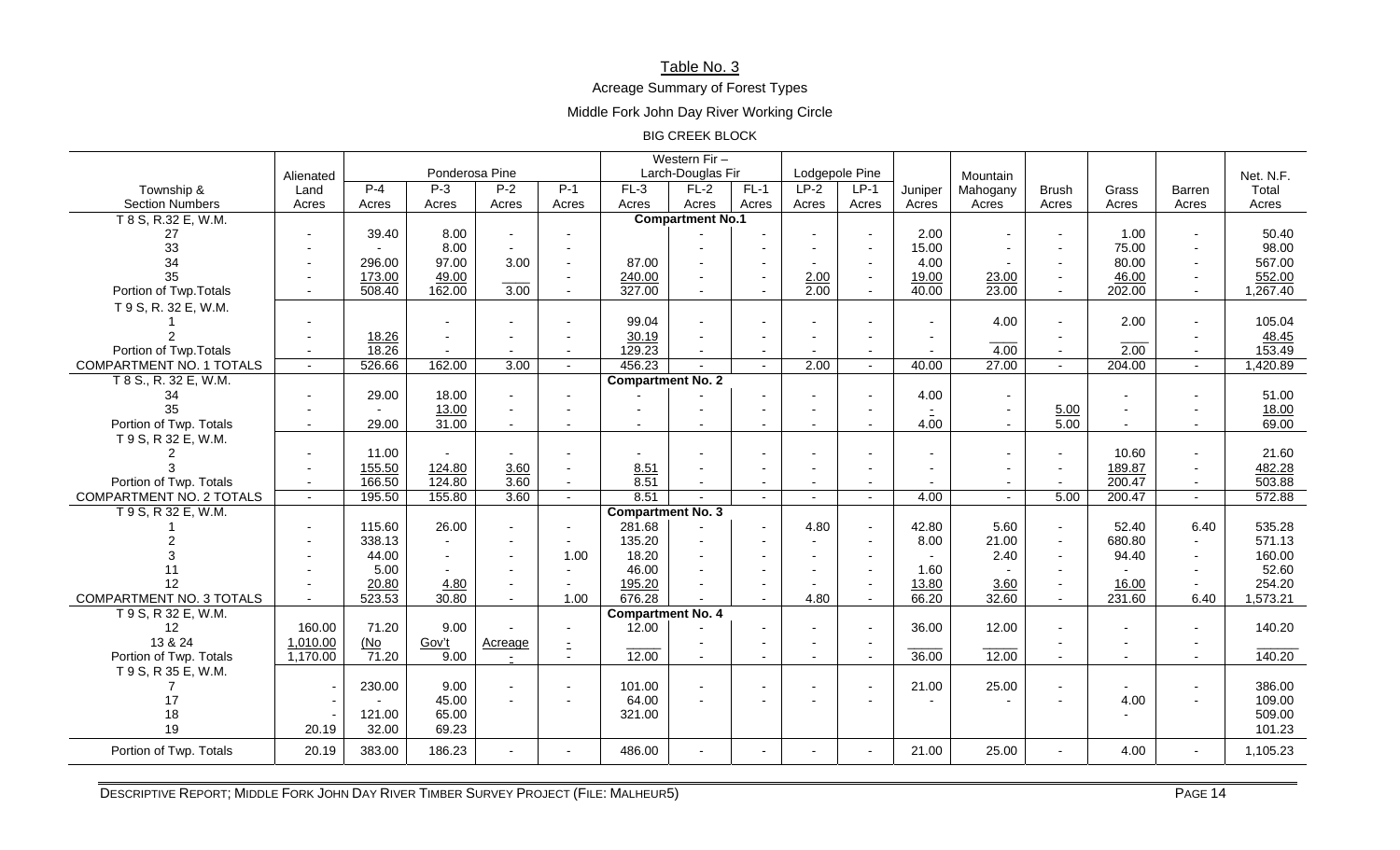|                                 |           | Ponderosa Pine |        |       |                          |                          | Western $Fin -$   |                          |       |                |         |          |                          |        |               |           |
|---------------------------------|-----------|----------------|--------|-------|--------------------------|--------------------------|-------------------|--------------------------|-------|----------------|---------|----------|--------------------------|--------|---------------|-----------|
|                                 | Alienated |                |        |       |                          |                          | Larch-Douglas Fir |                          |       | Lodgepole Pine |         | Mountain |                          |        |               | Net. N.F. |
| Township &                      | Land      | $P - 4$        | $P-3$  | $P-2$ | $P-1$                    | FL-3                     | FL-2              | $FL-1$                   | P--2  | $LP-1$         | Juniper | Mahogany | <b>Brush</b>             | Grass  | <b>Barren</b> | Total     |
| <b>Section Numbers</b>          | Acres     | Acres          | Acres  | Acres | Acres                    | Acres                    | Acres             | Acres                    | Acres | Acres          | Acres   | Acres    | Acres                    | Acres  | Acres         | Acres     |
| COMPARTMENT NO. 4 TOTALS        | ,190.19   | 454.20         | 195.23 |       |                          | 498.00                   |                   | $\overline{\phantom{a}}$ |       |                | 57.00   | 37.00    | $\overline{\phantom{0}}$ | 4.00   |               | 1,245.43  |
| T 9 S, R 32 E, W.M.             |           |                |        |       |                          | <b>Compartment No. 5</b> |                   |                          |       |                |         |          |                          |        |               |           |
|                                 | 80.00     | 134.00         | 49.20  | 14.80 | $\overline{\phantom{0}}$ | 8.80                     |                   | $\sim$                   |       |                | 24.80   | 5.60     | $\overline{\phantom{0}}$ | 270.20 |               | 507.40    |
| 12.                             |           | 60.20          | 7.00   |       |                          | 2.00                     |                   | $\sim$                   |       |                | 7.00    | 9.40     | $\overline{\phantom{0}}$ |        |               | 85.60     |
| 14                              | 40.00     | 54.80          | 6.00   | 24.00 |                          |                          |                   | $\sim$                   |       |                |         |          |                          | 113.20 |               | 198.00    |
| <b>COMPARTMENT NO. 5 TOTALS</b> | 120.00    | 249.00         | 62.20  | 38.80 | $\overline{\phantom{a}}$ | 10.80                    |                   | $\sim$                   |       |                | 31.80   | 15.00    | $\overline{\phantom{0}}$ | 383.40 |               | 791.00    |

# Table No. 3 (Continued)

# Acreage Summary of Forest Types – Middle Fork John Day River Working Circle – BIG CREEK BLOCK

|                                 |           |        |                |        |       |                           | <b>Western Fir-</b> |        | Lodgepole |        |         |                          |                          |                    |        |           |
|---------------------------------|-----------|--------|----------------|--------|-------|---------------------------|---------------------|--------|-----------|--------|---------|--------------------------|--------------------------|--------------------|--------|-----------|
|                                 | Alienated |        | Ponderosa Pine |        |       |                           | Larch - Douglas Fir |        | Pine      |        |         | Mountain                 |                          |                    |        | Net. N.F. |
| Township & Section              | Land      | $P-4$  | $P-3$          | $P-2$  | $P-1$ | $FL-3$                    | $FL-2$              | $FL-1$ | $LP-2$    | $LP-1$ | Juniper | Mahogany                 | <b>Brush</b>             | Grass              | Barren | Total     |
| <b>Numbers</b>                  | Acres     | Acres  | Acres          | Acres  | Acres | Acres                     | Acres               | Acres  | Acres     | Acres  | Acres   | Acres                    | Acres                    | Acres              | Acres  | Acres     |
| T 9 S, R 32 E, W.M.             |           |        |                |        |       | <b>Compartment No. 6</b>  |                     |        |           |        |         |                          |                          |                    |        |           |
| 14                              |           | 216.20 | 4.20           | 86.00  |       |                           |                     |        |           |        |         | $\overline{\phantom{a}}$ | $\overline{\phantom{0}}$ | 95.60              |        | 402.00    |
| 23                              |           | 71.00  |                | 23.80  | 16.20 | 22.00                     |                     |        |           |        |         |                          | ٠                        | 10.00              |        | 143.00    |
| COMPARTMENT NO. 6 TOTALS        |           | 287.20 | 4.20           | 109.80 | 16.20 | 22.00                     |                     |        |           |        |         |                          | $\overline{\phantom{0}}$ | 105.60             |        | 545.00    |
| T 9 S, R 32 E, W.M.             |           |        |                |        |       | <b>Compartment No. 7</b>  |                     |        |           |        |         |                          |                          |                    |        |           |
| 23                              | 100.00    | 225.40 | 6.00           | 10.00  | 20.00 | 39.60                     |                     |        |           |        |         |                          | $\overline{\phantom{0}}$ | 76.00              |        | 377.00    |
| 26                              |           | 54.80  | 6.40           | 4.00   |       | 6.00                      |                     |        |           |        |         |                          | ٠                        | 32.80              |        | 104.00    |
| COMPARTMENT NO. 7 TOTALS        | 100.00    | 280.20 | 12.40          | 14.00  | 20.00 | 45.60                     |                     |        |           |        |         |                          | $\sim$                   | 108.80             |        | 481.00    |
| T 9 S, R 32 E, W.M.             |           |        |                |        |       | <b>Compartment No. 8</b>  |                     |        |           |        |         |                          |                          |                    |        |           |
| 23 & 24 *                       | 210.00    | 41.00  |                |        |       | 34.00                     |                     |        |           |        |         | 4.00                     | ٠                        | 1.00               |        | 80.00     |
| 25 & 26 *                       | 300.00    | 5.00   | 2.00           |        |       |                           |                     |        |           |        |         |                          | $\overline{\phantom{0}}$ | $\frac{4.20}{520}$ |        | 11.20     |
| Portion of Totals               | 510.00    | 46.00  | 2.00           |        |       | 34.00                     |                     |        |           |        |         | 4.00                     |                          |                    |        | 91.20     |
| T 9 S, R 33 E, W.M.             |           |        |                |        |       |                           |                     |        |           |        |         |                          |                          |                    |        |           |
| 19 * & 30                       | 80.55     | 3.00   |                |        |       | 37.29                     |                     |        |           |        |         |                          | Ξ                        |                    |        | 40.29     |
| <b>COMPARTMENT NO. 8 TOTALS</b> | 590.55    | 49.00  | 2.00           |        |       | 71.29                     |                     |        |           |        |         | 4.00                     | $\overline{\phantom{0}}$ | $\overline{5.20}$  |        | 131.49    |
| T 9 S, R 33 E, W.M.             |           |        |                |        |       | <b>Compartment No. 9</b>  |                     |        |           |        |         |                          |                          |                    |        |           |
| 16                              |           | 9.00   | 176.00         |        |       | 10.00                     |                     |        |           |        |         | $\overline{\phantom{a}}$ |                          |                    |        | 195.00    |
| 17                              |           | 24.00  | 430.00         |        |       | 73.00                     | 4.00                |        |           |        |         |                          |                          |                    |        | 531.00    |
| 18                              | 40.00     | 50.00  | 38.00          |        |       | 5.00                      |                     |        |           |        |         | $\overline{\phantom{a}}$ |                          |                    |        | 93.00     |
| 19                              | 180.00    | 146.80 | 32.00          |        |       |                           |                     |        | 4.00      | 4.00   |         |                          |                          |                    |        | 186.80    |
| 20                              |           | 78.00  | 87.00          |        |       | 42.00                     | 109.00              |        |           | 3.00   |         |                          |                          |                    |        | 319.00    |
| <b>COMPARTMENT NO. 9 TOTALS</b> | 220.00    | 307.80 | 763.00         |        |       | 130.00                    | 113.00              |        | 4.00      | 7.00   |         |                          | $\sim$                   |                    |        | 1,324.80  |
| T 9 S, R. 33 E W.M.             |           |        |                |        |       | <b>Compartment No. 10</b> |                     |        |           |        |         |                          |                          |                    |        |           |
| 19                              |           |        | 3.00           |        |       | 24.00                     |                     |        | 21.00     | 62.20  |         |                          | ٠                        | 3.00               |        | 113.20    |
| 20                              |           | 29.00  | 170.00         |        |       | 90.00                     |                     |        |           | 32.00  |         | $\overline{\phantom{a}}$ | ٠                        |                    |        | 321.00    |
| 29                              | 80.00     | 91.00  | 70.00          |        |       | 357.00                    |                     |        | 3.00      | 34.00  |         | $\overline{a}$           | $\overline{\phantom{0}}$ | 5.00               |        | 560.00    |
| 30                              | 40.00     | 172.09 |                |        |       | 155.00                    |                     |        |           | 30.00  |         |                          | $\blacksquare$           | 2.00               |        | 359.09    |
| 31                              |           |        | 10.00          |        |       | 44.00                     |                     |        |           | 6.00   |         |                          |                          |                    |        | 60.00     |
| 32                              |           | 13.00  | 12.00          |        |       | 115.40                    |                     |        | 26.00     |        |         |                          |                          | 6.00               |        | 172.40    |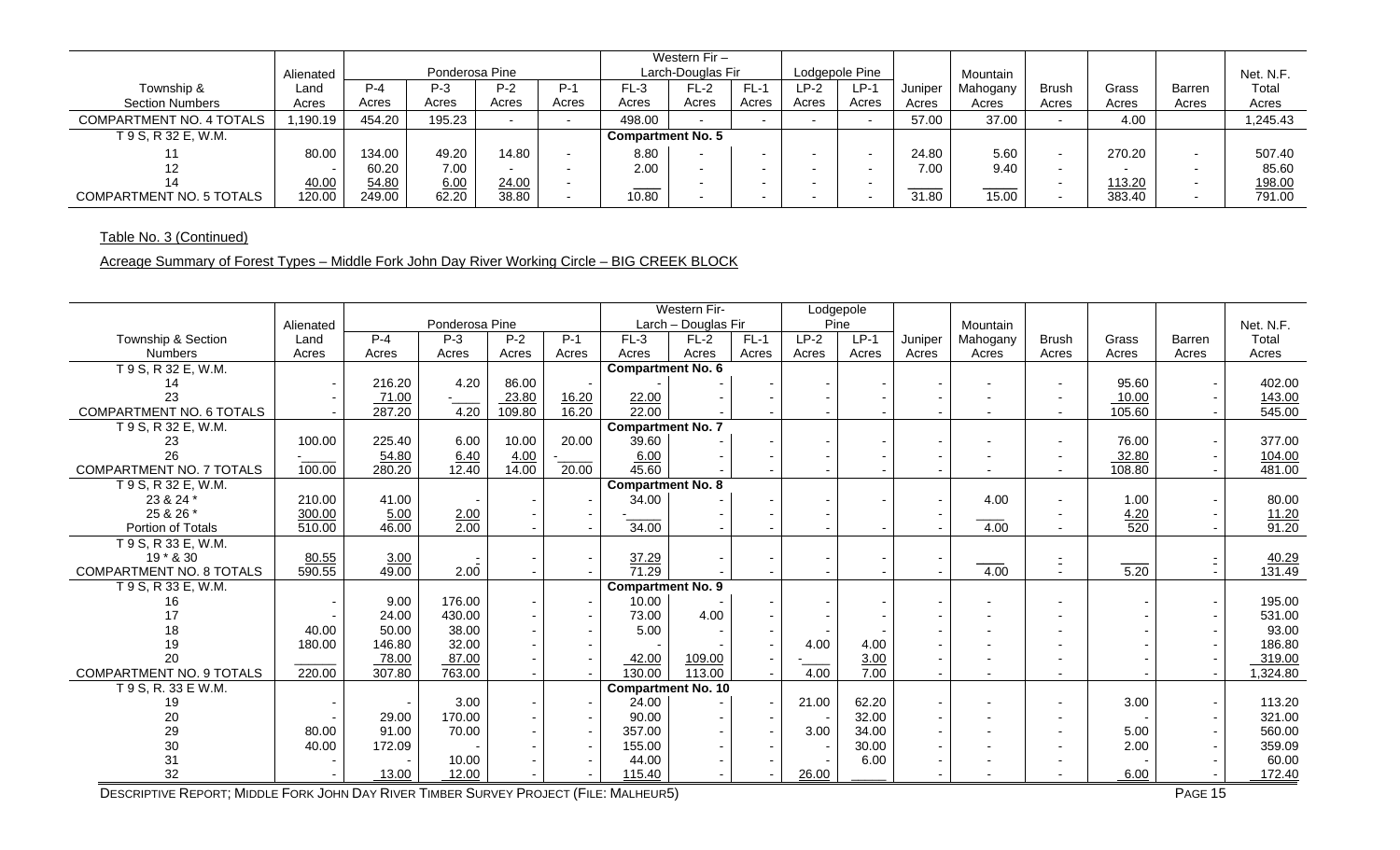|                                                                                     | Alienated |          | Ponderosa Pine |        |       |         | Western Fir-<br>Larch - Douglas Fir |       | Pine  | Lodgepole |         | Mountain |       |         |        | Net. N.F. |
|-------------------------------------------------------------------------------------|-----------|----------|----------------|--------|-------|---------|-------------------------------------|-------|-------|-----------|---------|----------|-------|---------|--------|-----------|
| Township & Section                                                                  | Land      | $P - 4$  | P-3            | $P-2$  | $P-1$ | FL-3    | FL-2                                |       | LP-2  | $LP-1$    | Juniper | Mahogany | Brush | Grass   | Barren | Total     |
| <b>Numbers</b>                                                                      | Acres     | Acres    | Acres          | Acres  | Acres | Acres   | Acres                               | Acres | Acres | Acres     | Acres   | Acres    | Acres | Acres   | Acres  | Acres     |
| COMPARTMENT NO.10 TOTALS                                                            | 120.00    | 305.09   | 265.00         |        |       | 785.40  |                                     |       | 50.00 | 164.20    |         |          |       | 16.00   |        | 1,585.69  |
| <b>BIG CREEK BLOCK TOTALS</b><br>(10 Compartments)<br>* Contains Government Acreage | 2,340.74  | 3.178.18 | .652.63        | 169.20 | 37.20 | 2.704.1 | 13.00                               |       | 60.80 | 171.20    | 199.00  | 115.60   | 5,00  | .259.07 | 6.40   | 9,671.39  |

#### INDIAN CREEK BLOCK

|                          |           |           |                |                     |       |                          | Western Fir-      |        | Lodgepole |        |         |          |              |                     |        |           |
|--------------------------|-----------|-----------|----------------|---------------------|-------|--------------------------|-------------------|--------|-----------|--------|---------|----------|--------------|---------------------|--------|-----------|
|                          | Alienated |           | Ponderosa Pine |                     |       |                          | Larch-Douglas Fir |        | Pine      |        |         | Mountain |              |                     |        | Net. N.F. |
| Township and Section     | Land      | $P - 4$   | $P-3$          | $P-2$               | $P-1$ | $FL-3$                   | $FL-2$            | $FL-1$ | $LP-2$    | $LP-1$ | Juniper | Mahogany | <b>Brush</b> | Grass               | Barren | Total     |
| Numbers                  | Acres     | Acres     | Acres          | Acres               | Acres | Acres                    | Acres             | Acres  | Acres     | Acres  | Acres   | Acres    | Acres        | Acres               | Acres  | Acres     |
| T 8 S, R 31 E, W.M.      |           |           |                |                     |       | Compartment No. 1        |                   |        |           |        |         |          |              |                     |        |           |
| 23                       |           | 16.00     | 13.00          |                     |       |                          |                   |        |           |        |         |          |              | 18.00               |        | 47.00     |
| 24                       |           | 17.00     |                |                     |       |                          |                   |        |           |        |         |          |              |                     |        | 17.00     |
| 25                       | 40.00     | 55.00     | 24.00          |                     | 6.00  |                          |                   |        |           |        | 19.00   |          |              |                     |        | 104.00    |
| COMPARTMENT NO. 1 TOTALS | 40.00     | 88.00     | 37.00          |                     | 6.00  |                          |                   |        |           |        | 19.00   |          |              | 18.00               |        | 168.00    |
| T. 8 S, R 31 E, W.M.     |           |           |                |                     |       | <b>Compartment No. 2</b> |                   |        |           |        |         |          |              |                     |        |           |
| 24                       |           | 156.00    | 72.00          |                     |       | 73.00                    |                   |        |           |        |         |          |              |                     | 3.00   | 304.00    |
| 25                       | 40.00     | 81.00     | 26.00          | $\frac{4.00}{4.00}$ | 8.00  | 13.00                    |                   |        |           |        |         |          |              | 4.00                |        | 136.00    |
| Portion of Twp. Totals   | 40.00     | 237.00    | 98.00          |                     | 8.00  | 86.00                    |                   |        |           |        |         |          |              | 4.00                | 3.00   | 440.00    |
| T 8 S, R 32 E, W.M.      |           |           |                |                     |       |                          |                   |        |           |        |         |          |              |                     |        |           |
| 19                       | 82.19     | (No Gov't | Acreage)       |                     |       |                          |                   |        |           |        |         |          |              |                     |        |           |
| 30                       | 323.90    | 3.00      | 62.00          |                     |       | 38.20                    |                   |        |           |        |         |          |              |                     |        | 103.20    |
| Portion of Twp. Totals   | 406.09    | 3.00      | 62.00          |                     |       | 38.20                    |                   |        |           |        |         |          |              |                     |        | 103.20    |
| COMPARTMENT NO. 2 TOTALS | 446.09    | 240.00    | 160.00         | 4.00                | 8.00  | 124.20                   |                   |        |           |        |         |          |              | 4.00                | 3.00   | 543.20    |
| T 8 S, R 32 E, W.M.      |           |           |                |                     |       | <b>Compartment No. 3</b> |                   |        |           |        |         |          |              |                     |        |           |
|                          |           | 52.80     |                |                     |       | 1.00                     |                   |        |           |        |         |          |              |                     |        | 53.80     |
| 17                       |           | 37.00     |                |                     |       | 19.00                    |                   |        |           |        |         |          |              |                     |        | 56.00     |
| 18                       |           | 273.00    | 7.00           |                     |       | 195.87                   |                   |        |           |        | 7.00    |          |              |                     |        | 482.87    |
| 19                       | 148.00    | 194.00    | 17.00          | 6.00                |       | 40.00                    |                   |        |           |        |         |          |              | $\frac{4.00}{4.00}$ |        | 261.00    |
| COMPARTMENT NO. 3 TOTALS | 148.00    | 556.80    | 24.00          | 6.00                |       | 255.87                   |                   |        |           |        | 7.00    |          |              |                     |        | 853.67    |
| T 8 S, R 32 E, W.M.      |           |           |                |                     |       | Compartment No. 4        |                   |        |           |        |         |          |              |                     |        |           |
|                          |           | 24.40     |                |                     |       | 200                      |                   |        |           |        |         |          |              |                     |        | 26.40     |
|                          |           | 133.80    | 44.00          |                     |       | 21.00                    |                   |        |           |        |         |          |              |                     |        | 198.80    |
|                          |           | 49.20     | 16.00          |                     |       |                          |                   |        |           |        |         |          |              |                     |        | 65.20     |
| 16                       |           | 209.00    |                |                     |       | 172.80                   |                   |        |           |        |         |          |              | 19.00               |        | 400.80    |
| 17                       |           | 221.00    | 85.00          |                     |       | 272.00                   |                   |        | 51.00     | 3.00   | 3.00    |          |              | 5.00                |        | 640.00    |
| 18                       |           | 9.00      |                |                     |       | 2.00                     |                   |        |           |        |         |          |              |                     |        | 11.00     |
| 20                       |           | 45.00     |                |                     |       | 30.00                    |                   |        |           |        |         |          | 6.00         |                     |        | 81.00     |
| 21                       |           | 35.00     | 3.00           |                     |       | 30.80                    |                   |        |           |        |         |          | 4.00         |                     |        | 72.00     |
| COMPARTMENT NO. 4 TOTALS |           | 726.40    | 148.00         |                     |       | 530.60                   |                   |        | 51.00     | 3.00   | 3.00    |          | 10.00        | 24.00               |        | 1,496.00  |
| T 8 S, R 32 E, W.M.      |           |           |                |                     |       | <b>Compartment No. 5</b> |                   |        |           |        |         |          |              |                     |        |           |
| 19                       | 92.00     | 19.20     | 13.00          | 18.00               | 3.00  |                          | 8.00              |        |           |        |         |          |              |                     |        | 61.20     |
| 20                       |           | 249.00    | 20.00          | 15.00               | 1.00  | 99.00                    | 2.00              |        |           |        | 5.00    |          | 8.00         |                     |        | 399.00    |
| 21                       |           | 31.00     | 58.00          | 25.00               | 10.00 | 53.00                    |                   |        |           |        |         |          | 35.00        | 8.00                |        | 220.00    |
| 30                       |           | 32.00     |                | 1.00                |       | 14.80                    |                   |        |           |        | 30.00   | 1.00     |              |                     |        | 78.80     |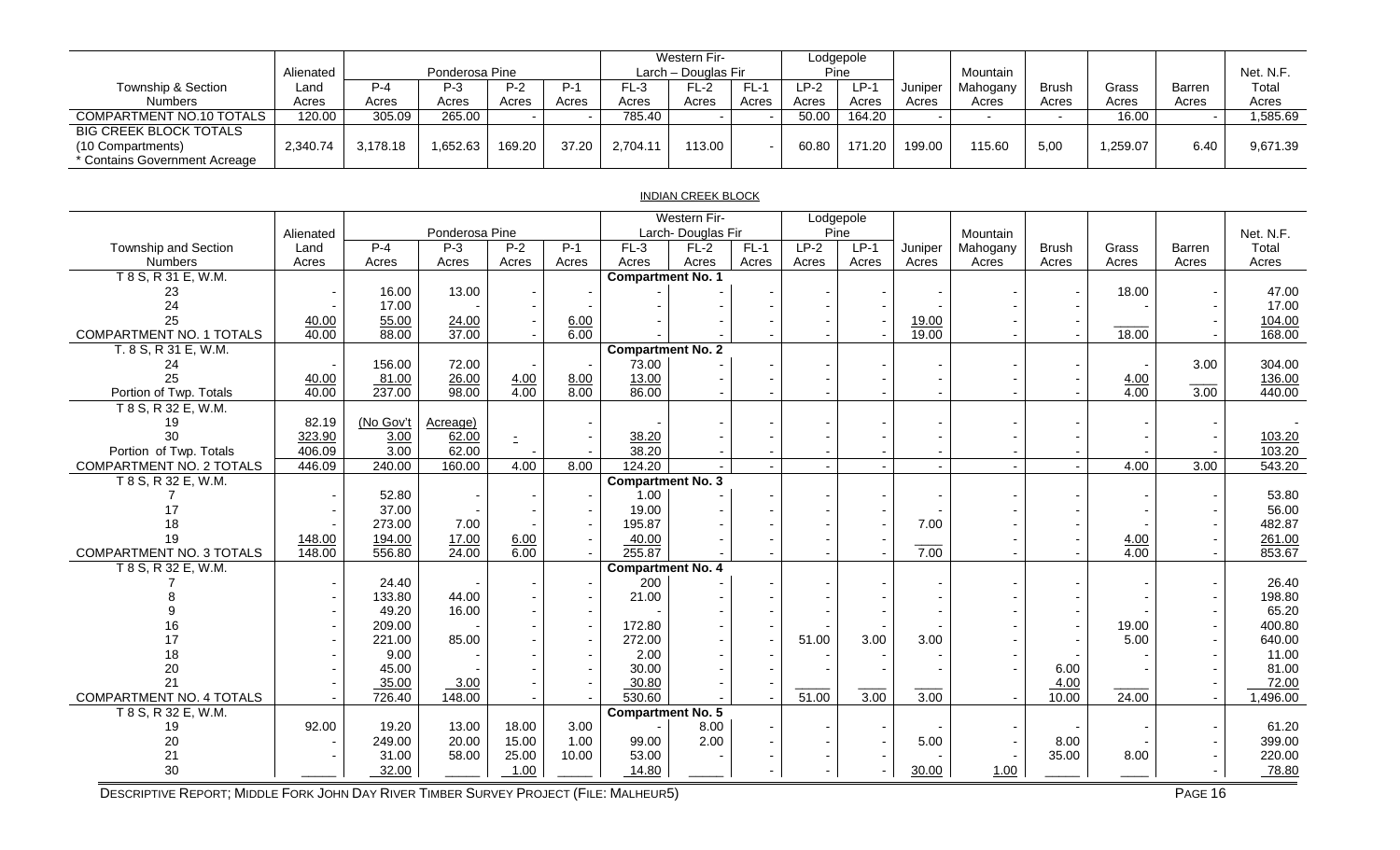|                          |           |         |                |       |       |                          | Western Fir-      |                          |        | Lodgepole |         |          |              |       |        |           |
|--------------------------|-----------|---------|----------------|-------|-------|--------------------------|-------------------|--------------------------|--------|-----------|---------|----------|--------------|-------|--------|-----------|
|                          | Alienated |         | Ponderosa Pine |       |       |                          | Larch-Douglas Fir |                          |        | Pine      |         | Mountain |              |       |        | Net. N.F. |
| Township and Section     | Land      | $P - 4$ | $P-3$          | $P-2$ | $P-1$ | $FL-3$                   | $FL-2$            | $FL-1$                   | $LP-2$ | $LP-1$    | Juniper | Mahogany | <b>Brush</b> | Grass | Barren | Total     |
| <b>Numbers</b>           | Acres     | Acres   | Acres          | Acres | Acres | Acres                    | Acres             | Acres                    | Acres  | Acres     | Acres   | Acres    | Acres        | Acres | Acres  | Acres     |
| COMPARTMENT NO. 5 TOTALS | 92.00     | 331.20  | 91.00          | 59.00 | 14.00 | 166.80                   | 10.00             |                          |        |           | 35.00   | 1.00     | 43.00        | 8.00  |        | 759.00    |
| T 8 S, R 32 E, W.M.      |           |         |                |       |       | <b>Compartment No. 6</b> |                   |                          |        |           |         |          |              |       |        |           |
| 20                       |           | 64.00   | 8.00           | 22.00 |       |                          |                   | $\overline{\phantom{a}}$ |        |           | 66.00   |          |              |       |        | 160.00    |
| 21                       |           | 64.20   |                |       | 10.00 | 5.00                     |                   |                          |        |           |         |          |              |       |        | 79.20     |
| 28                       |           | 212.80  |                |       | 15.00 | 91.00                    | 1.00              | $\overline{\phantom{a}}$ |        |           | 20.00   |          |              | 5.00  |        | 344.80    |
| 29                       |           | 193.00  | 22.00          | 17.00 | 13.00 | 229.20                   |                   |                          |        |           | 52.00   |          |              | 46.00 |        | 572.20    |
| 30                       |           | 15.00   | 13.00          | 3.00  |       | 52.20                    |                   |                          |        |           | 4.00    |          |              |       |        | 87.20     |
| 32                       |           | 20.00   | 15.00          | 10.00 |       |                          | 14.00             | $\overline{\phantom{0}}$ |        |           |         |          |              |       |        | 59.00     |
| 33                       |           | 12.00   | _____          |       |       | 3.00                     | 63.00             | $\sim$                   |        |           |         |          |              | 7.00  |        | 85.00     |
| COMPARTMENT NO. 6 TOTALS |           | 581.00  | 58.00          | 52.00 | 38.00 | 380.40                   | 78.00             |                          |        |           | 142.00  |          |              | 58.00 |        | ,387.40   |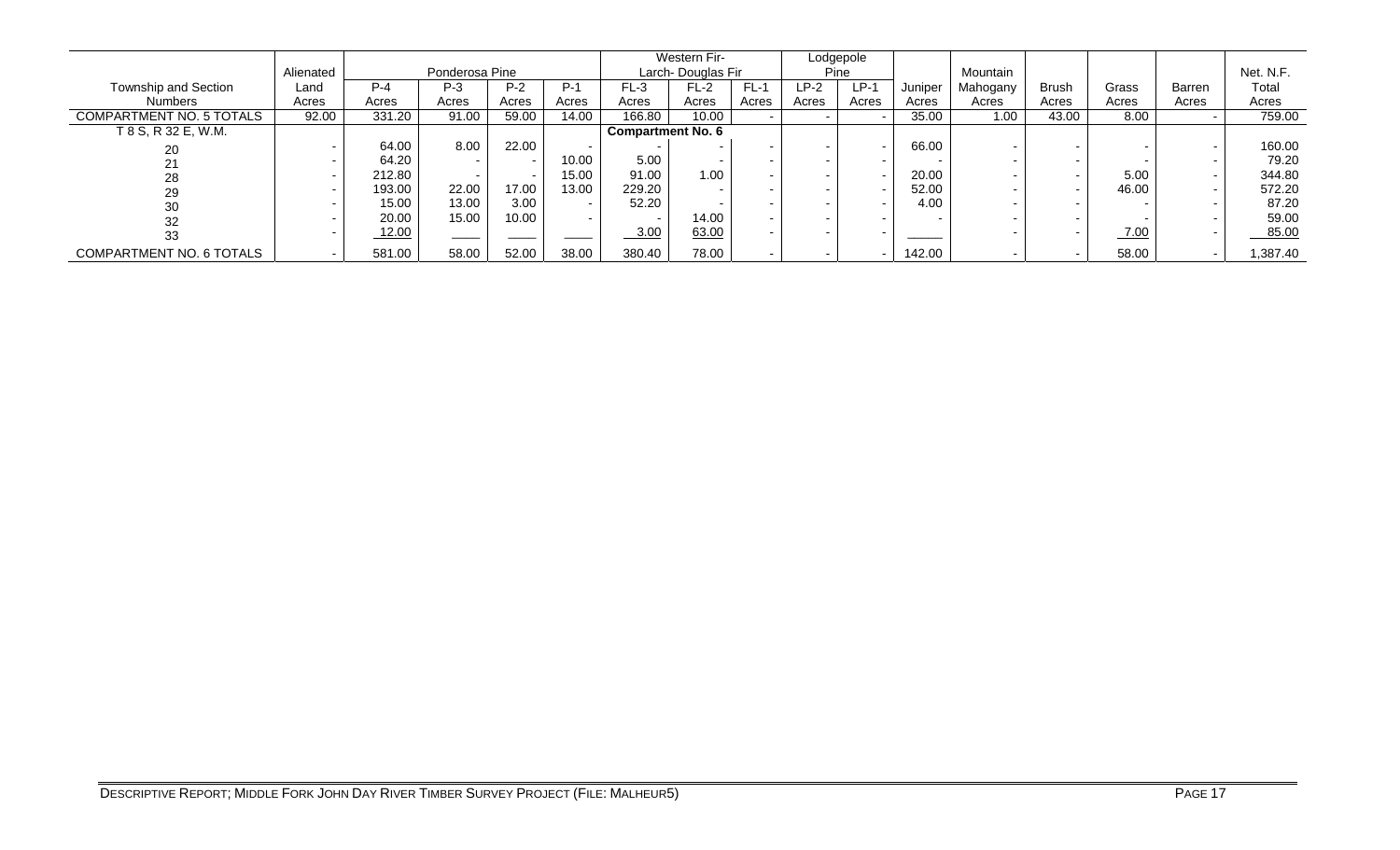### TABLE NO. 3 (Continued) INDIAN CREEK BLOCK

|                                                |           |          |                |        |       |                           | Western Fir-      |        |        | Lodgepole |         |          |              |          |               |           |
|------------------------------------------------|-----------|----------|----------------|--------|-------|---------------------------|-------------------|--------|--------|-----------|---------|----------|--------------|----------|---------------|-----------|
|                                                | Alienated |          | Ponderosa Pine |        |       |                           | Larch-Douglas Fir |        |        | Pine      |         | Mountain |              |          |               | Net. N.F. |
| Township and Section                           | Land      | $P - 4$  | $P-3$          | $P-2$  | $P-1$ | $FL-3$                    | $FL-2$            | $FL-1$ | $LP-2$ | $LP-1$    | Juniper | Mahogany | <b>Brush</b> | Grass    | <b>Barren</b> | Total     |
| <b>Numbers</b>                                 | Acres     | Acres    | Acres          | Acres  | Acres | Acres                     | Acres             | Acres  | Acres  | Acres     | Acres   | Acres    | Acres        | Acres    | Acres         | Acres     |
| T 8 S, R 32 E, W.M.                            |           |          |                |        |       | <b>Compartment No. 7</b>  |                   |        |        |           |         |          |              |          |               |           |
| 22                                             |           | 101.80   | 15.00          |        |       | 2.00                      |                   |        |        |           |         |          |              |          |               | 118.80    |
| 23                                             |           | 169.00   | 25.20          |        |       | 15.00                     |                   |        |        |           |         |          |              |          |               | 207.20    |
| 26                                             |           | 212.00   | 29.00          |        |       | 35500                     |                   |        |        |           | 32.00   |          | 5.00         | 7.00     |               | 640.00    |
| 27                                             |           | 310.00   | 46.00          | 1.00   |       | 225.60                    |                   |        |        |           |         | 2.00     |              | 5.00     |               | 589.60    |
| 28                                             |           | 207.20   |                |        |       | 68.00                     |                   |        |        |           | 12.00   |          |              |          |               | 287.20    |
| 33                                             |           | 5.00     |                |        |       |                           |                   |        |        |           |         |          |              |          |               | 5.00      |
| 34                                             |           | 3.00     |                |        |       | 19.00                     |                   |        |        |           |         |          |              |          |               | 22.00     |
| 35                                             |           | 10.00    | 12.00          |        |       | 46.00                     |                   |        |        |           | 2.00    |          |              |          |               | 70.00     |
| COMPARTMENT NO. 7 TOTALS                       |           | 1,018.00 | 125.20         | 1.00   |       | 730.60                    |                   |        |        |           | 46.00   | 2.00     | 5.00         | 12.00    |               | 1,939.80  |
| T 8 S, R 32 E, W. M.                           |           |          |                |        |       | <b>Compartment No. 8</b>  |                   |        |        |           |         |          |              |          |               |           |
| 28                                             |           |          |                |        |       |                           |                   |        |        |           | 8.00    |          |              |          |               | 8.00      |
| 32                                             |           |          | 4.00           |        |       |                           |                   |        |        |           |         |          |              | 32.00    |               | 36.00     |
| 35                                             |           | 75.00    | 76.00          |        |       |                           |                   |        |        |           | 33.00   |          |              | 291.00   |               | 475.00    |
| COMPARTMENT NO. 8 TOTALS                       |           | 75.00    | 80.00          |        |       |                           |                   |        |        |           | 41.00   |          |              | 323.00   |               | 519.00    |
| T 8 S, R 32 E, W.M.                            |           |          |                |        |       | <b>Compartment No. 9</b>  |                   |        |        |           |         |          |              |          |               |           |
| 29                                             |           |          | 10.00          |        |       |                           |                   |        |        |           |         |          |              | 58.80    |               | 68.80     |
| 30                                             |           | 15.00    |                | 5.00   |       |                           |                   |        |        |           |         |          |              | 30.80    |               | 50.80     |
| 31                                             |           | 66.00    | 12.00          | 8.00   |       | 19.00                     |                   |        |        |           |         |          |              | 101.00   |               | 206.00    |
| 32                                             |           | 66.00    | 8.00           | 12.00  |       |                           |                   |        |        |           | 29.00   |          |              | 430.00   |               | 545.00    |
| COMPARTMENT NO. 9 TOTALS                       |           | 147.00   | 30.00          | 25.00  |       | 19.00                     |                   |        |        |           | 29.00   |          |              | 620.60   |               | 870.60    |
| T 8 S, R 32 E, W.M.                            |           |          |                |        |       | <b>Compartment No. 10</b> |                   |        |        |           |         |          |              |          |               |           |
| 31                                             |           | 224.12   | 70.00          | 44.00  | 11.00 | 76.00                     | 4.00              |        |        |           |         |          |              | 9.00     |               | 438.12    |
| COMPARTMENT NO.10 TOTALS                       |           |          |                |        |       |                           |                   |        |        |           |         |          |              |          |               |           |
| INDIAN CREEK BLOCK TOTALS<br>(10 Compartments) | 726.09    | 3,987.52 | 823.20         | 191.00 | 77.00 | 2,283.47                  | 92.00             |        | 51.00  | 3.00      | 322.00  | 3.00     | 58.00        | 1,080.60 | 3.00          | 8,974.79  |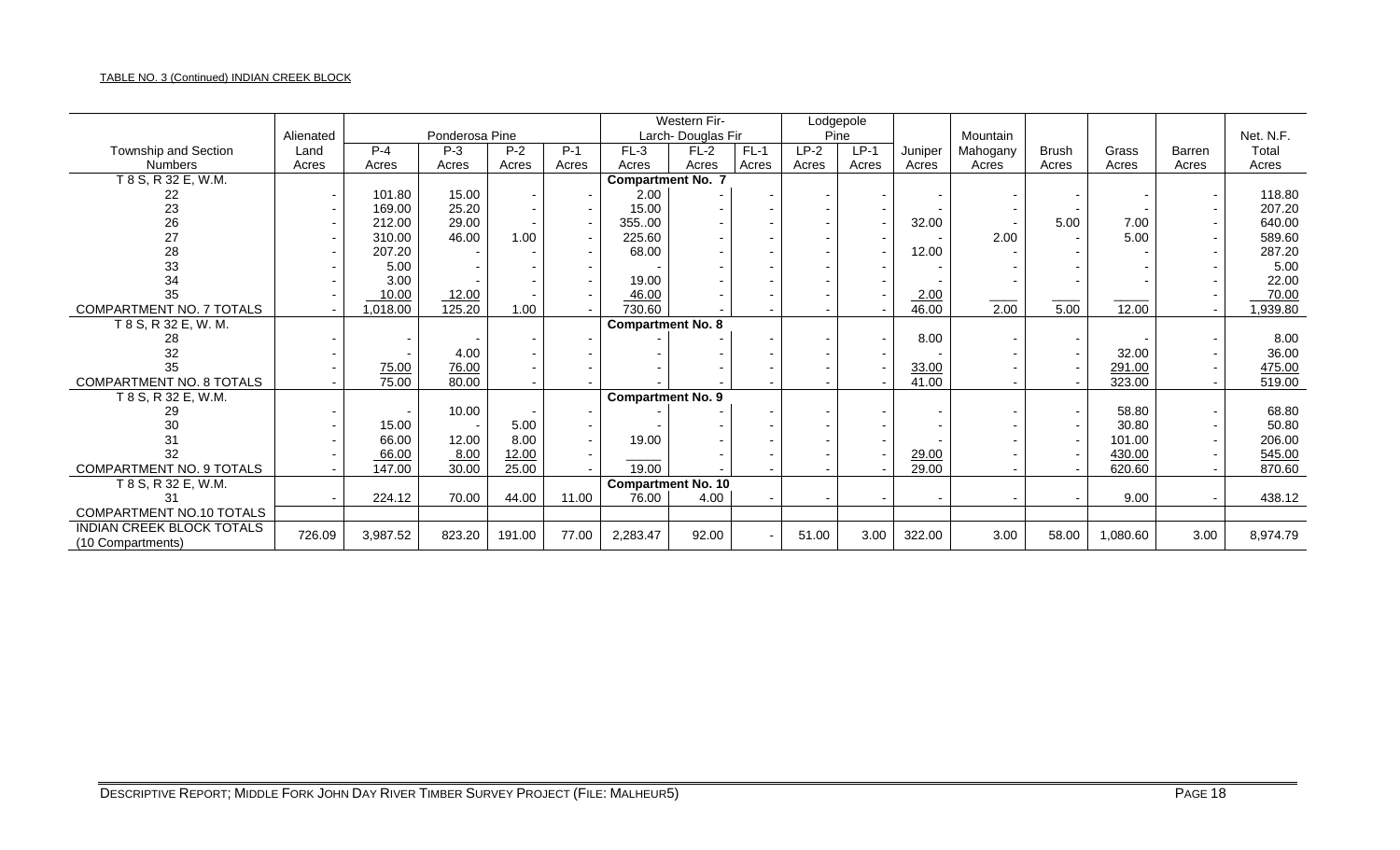#### GALENA BLOCK – Table No. 3.

|                                 |           |           |                |       |       |                          | Western Fir-      |                          | Lodgepole                |        |         |          |                          |       |               |           |
|---------------------------------|-----------|-----------|----------------|-------|-------|--------------------------|-------------------|--------------------------|--------------------------|--------|---------|----------|--------------------------|-------|---------------|-----------|
|                                 | Alienated |           | Ponderosa Pine |       |       |                          | Larch-Douglas Fir |                          | Pine                     |        |         | Mountain |                          |       |               | Net. N.F. |
| Township and Section            | Land      | $P-4$     | $P-3$          | $P-2$ | $P-1$ | $FL-3$                   | $FL-2$            | $FL-1$                   | $LP-2$                   | $LP-1$ | Juniper | Mahogany | Brush                    | Grass | <b>Barren</b> | Total     |
| <b>Numbers</b>                  | Acres     | Acres     | Acres          | Acres | Acres | Acres                    | Acres             | Acres                    | Acres                    | Acres  | Acres   | Acres    | Acres                    | Acres | Acres         | Acres     |
| T 9 S, R 32 E, W. M.            |           |           |                |       |       | <b>Compartment No. 1</b> |                   |                          |                          |        |         |          |                          |       |               |           |
| 25                              | 184.00    | (No Gov't | Acreage)       | 22.40 |       |                          |                   |                          |                          |        |         |          |                          |       |               |           |
| 26                              | 240.00    | 78.00     | 98.90          |       |       |                          |                   |                          |                          |        |         |          | $\overline{\phantom{a}}$ | 45.50 |               | 244.80    |
| <b>COMPARTMENT NO. 1 TOTALS</b> | 424.000   | 78.00     | 98.90          | 22.40 |       |                          |                   |                          |                          |        |         |          |                          | 45.50 |               | 244.80    |
| T 9 S, R 32 E, W. M.            |           |           |                |       |       | <b>Compartment No. 2</b> |                   |                          |                          |        |         |          |                          |       |               |           |
| 25                              | 196.00    | (No Gov't | Acreage)       |       |       |                          |                   |                          |                          |        |         |          |                          |       |               |           |
| 35                              | 506.00    | 43.20     | 68.80          |       |       |                          |                   |                          |                          |        |         |          |                          | 8.00  |               | 120.00    |
| 36                              | 68.00     | 61.20     | 46.00          |       |       | 175.80                   |                   |                          |                          |        |         |          |                          |       |               | 283.00    |
| Portion of Twp. Totals          | 770.00    | 104.40    | 114.80         |       |       | 175.80                   |                   |                          |                          |        |         |          |                          | 8.00  |               | 403.00    |
| T 9 S, R 33 E, W. M.            |           |           |                |       |       |                          |                   |                          |                          |        |         |          |                          |       |               |           |
| 30                              | 40.33     | 42.00     | 4.00           |       |       | 39.00                    | 36.27             |                          |                          |        |         |          |                          |       |               | 121.27    |
|                                 |           | 20.00     |                |       |       | 11.00                    | 127.80            |                          |                          |        |         |          |                          |       |               | 158.80    |
| Portion of Twp. Totals          | 40.33     | 62.00     | 4.00           |       |       | 50.00                    | 164.07            | $\overline{\phantom{0}}$ |                          |        |         |          |                          |       |               | 280.07    |
| COMPARTMENT NO. 2 TOTALS        | 810.33    | 166.40    | 118.80         |       |       | 225.80                   | 164.07            | $\overline{\phantom{0}}$ | $\overline{\phantom{0}}$ |        |         |          | $\sim$                   | 8.00  |               | 683.07    |

### Table No. 3 – GALENA BLOCK – (Continued)

| Township and Section                           | Alienated                | Ponderosa Pine<br>$P-4$<br>$P-2$<br>$P-1$<br>$P-3$ |         |       |          | Western Fir-<br>Larch-Douglas Fir |        |                          | Lodgepole<br>Pine | Juniper | Mountain | <b>Brush</b> | Grass | Barren | Net. N.F. |                |
|------------------------------------------------|--------------------------|----------------------------------------------------|---------|-------|----------|-----------------------------------|--------|--------------------------|-------------------|---------|----------|--------------|-------|--------|-----------|----------------|
| <b>Numbers</b>                                 | Land<br>Acres            |                                                    |         |       |          | $FL-3$                            | $FL-2$ | $FL-1$                   | $LP-2$            | LP-1    | Acres    | Mahogany     | Acres | Acres  | Acres     | Total<br>Acres |
|                                                |                          | Acres                                              | Acres   | Acres | Acres    | Acres                             | Acres  | Acres                    | Acres             | Acres   |          | Acres        |       |        |           |                |
| T 9 S, R 32 E, W. M.                           |                          |                                                    |         |       |          | <b>Compartment No. 3</b>          |        |                          |                   |         |          |              |       |        |           |                |
| 35                                             | 14.00                    | No Gov.                                            | Acreage |       |          |                                   |        | $\blacksquare$           |                   |         |          |              |       |        |           |                |
| 36                                             | 52.00                    | 138.20                                             | 83.00   |       |          | 15.80                             |        | $\blacksquare$           |                   |         |          |              |       |        |           | 237.00         |
| Portion of Twp. Totals                         | 66.00                    | 138.20                                             | 83.00   |       |          | 15.80                             |        | $\blacksquare$           |                   |         |          |              |       |        |           | 237.00         |
| T 9 S, R 33 E, W. M.                           |                          |                                                    |         |       |          |                                   |        |                          |                   |         |          |              |       |        |           |                |
| 31                                             | 50.32                    | 233.20                                             | 42.00   |       |          | 126.80                            |        |                          |                   | 2.00    |          |              |       |        |           | 404.00         |
| <b>Compartment No. 3 Totals</b>                | 116.32                   | 371.40                                             | 125.00  |       |          | 142.60                            |        |                          |                   | 2.00    |          |              |       |        |           | 641.00         |
| T 9 S, R 32 E, W. M.                           |                          |                                                    |         |       |          | <b>Compartment No. 4</b>          |        |                          |                   |         |          |              |       |        |           |                |
|                                                |                          | 131.00                                             | 16.00   |       |          | 264.72                            |        | $\sim$                   | 38.00             | 10.00   |          |              |       | 10.00  |           | 469.72         |
| 33                                             |                          | 146.00                                             | 26.00   |       | $5.00 -$ | 54.00                             |        | $\sim$                   | 8.00              | 11.00   |          |              |       |        |           | 250.00         |
|                                                | $\overline{\phantom{0}}$ |                                                    | 5.00    |       |          | 4.00                              |        | $\sim$                   | 11.00             |         |          |              |       |        |           | 20.00          |
| <b>Compartment No. 4 Totals</b>                |                          | 277.00                                             | 47.00   |       | $5.00 -$ | 322.72                            |        |                          | 57.00             | 21.00   |          |              |       | 10.00  |           | 739.72         |
|                                                |                          |                                                    |         |       |          |                                   |        |                          |                   |         |          |              |       |        |           |                |
| <b>GALENA BLOCK TOTALS</b><br>(4 Compartments) | 1,350.65                 | 892.80                                             | 389.70  | 22.40 | 5.00     | 691.12                            | 164.07 | $\overline{\phantom{0}}$ | 57.00             | 23.00   |          |              |       | 63.50  |           | 2,308.59       |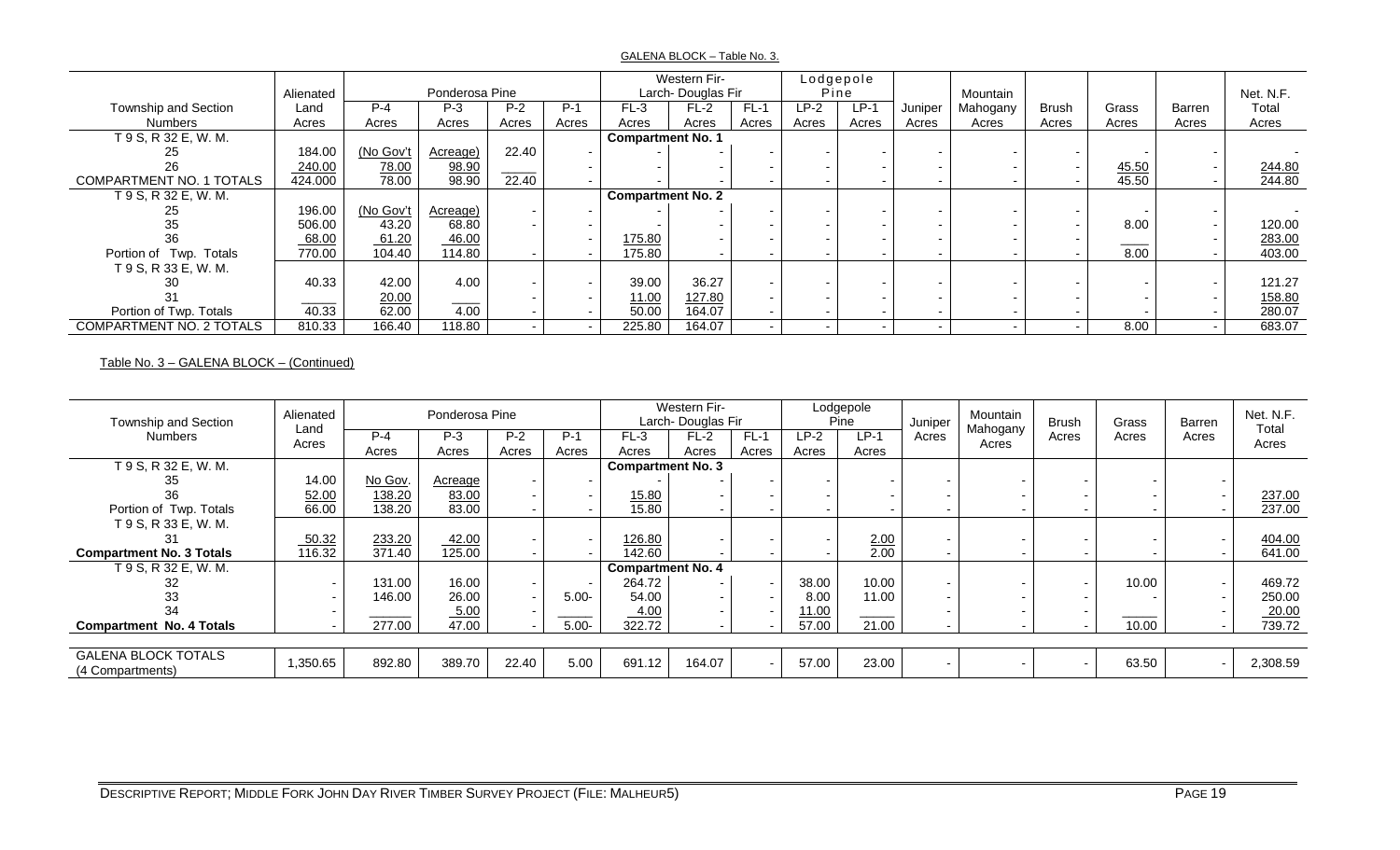#### JOHN DAY – GRANDE RONDE- WORKING CIRCLE

#### DESOLATION BLOCK

| Township & Section                          | Alienated<br>Land        |                | Ponderosa Pine |                          |                          |                 | Western Fir-<br>Larch- Douglas Fir |                 |                          | Lodgepole<br>Pine |                          | Juniper                  | Mountain                 | <b>Brush</b> | Grass  | Barren                   | Net.<br>N.F.   |
|---------------------------------------------|--------------------------|----------------|----------------|--------------------------|--------------------------|-----------------|------------------------------------|-----------------|--------------------------|-------------------|--------------------------|--------------------------|--------------------------|--------------|--------|--------------------------|----------------|
| <b>Numbers</b>                              | Acres                    | $P-4$<br>Acres | $P-3$<br>Acres | $P-2$<br>Acres           | $P-1$<br>Acres           | $FL-3$<br>Acres | $FL-2$<br>Acres                    | $FL-1$<br>Acres | $LP-2$<br>Acres          | $LP-1$<br>Acres   | $FL-3$<br>Acres          | Acres                    | Mahogany<br>Acres        | Acres        | Acres  | Acres                    | Total<br>Acres |
| T 8 S. R. 31 E, W. M.                       |                          |                |                |                          |                          |                 |                                    |                 |                          |                   |                          |                          |                          |              |        |                          |                |
| 23                                          | 40.00                    | 158.00         |                | $\overline{\phantom{0}}$ |                          | 63.00           | $\overline{\phantom{0}}$           |                 | $\sim$                   |                   | -                        |                          |                          |              | 12.00  | $\overline{\phantom{0}}$ | 233.00         |
| 24                                          | 40.00                    | 231.00         | 29.00          |                          | $\overline{\phantom{0}}$ | 19.00           | $\sim$                             |                 | $\sim$                   | $\sim$            | $\sim$                   |                          |                          |              |        |                          | 279.00         |
| Portion of Twp. Totals                      | 80.00                    | 389.00         | 29.00          |                          |                          | 82.00           |                                    |                 |                          |                   |                          |                          |                          |              | 12.00  |                          | 512.00         |
|                                             | $\sim$                   | 58.00          |                |                          |                          | 4.00            | $\sim$                             |                 | $\sim$                   | $\sim$            | $\overline{\phantom{a}}$ |                          |                          |              |        |                          | 62.00          |
| 18                                          | $\sim$                   | 81.43          |                | $\overline{\phantom{a}}$ | $\overline{\phantom{0}}$ | 28.00           | $\sim$                             |                 | $\overline{\phantom{0}}$ | . .               | $\overline{\phantom{0}}$ |                          |                          |              | $\sim$ |                          | 109.43         |
|                                             | $\overline{\phantom{0}}$ |                |                | $\overline{\phantom{a}}$ | 4.00                     | 50.00           | $\sim$                             |                 | $\overline{\phantom{0}}$ | $\sim$            | $\overline{\phantom{0}}$ |                          |                          |              | $\sim$ |                          | 54.00          |
| 22                                          | $\sim$                   | 48.00          |                |                          | $\sim$<br>____           | 6.00            | $\sim$                             |                 | $\sim$                   | $\sim$            | $\sim$                   | $\overline{\phantom{0}}$ |                          |              | $\sim$ |                          | 54.00          |
| Portion of Twp. Totals                      |                          | 187.43         |                |                          | 4.00                     | 88.00           |                                    |                 |                          |                   |                          |                          | $\overline{\phantom{a}}$ |              |        |                          | 279.43         |
|                                             |                          |                |                |                          |                          |                 |                                    |                 |                          |                   |                          |                          |                          |              |        |                          |                |
| <b>DESOLATION BLOCK TOTALS</b><br>(Portion) | 80.00                    | 576.43         | 29.00          | $\overline{\phantom{a}}$ | 4.00                     | 170.00          |                                    |                 |                          |                   |                          |                          | $\sim$                   |              | 12.00  |                          | 791.43         |

#### PROJECT TOTALS

| 8.634.93<br>382.60<br>168.80<br>123.20<br>521.00<br>63.00<br>.156.74<br>118.60<br>2,894.53<br>369.07<br>107.2C<br>52.40<br>5.848.70<br>2 415 17<br>24.748.20<br><b>Blocks</b><br>Z1.740.Z<br>.91.2<br><b>UZ 1.U</b><br>2.719.1 |  |  |  |  |  |  |  |  |  |
|--------------------------------------------------------------------------------------------------------------------------------------------------------------------------------------------------------------------------------|--|--|--|--|--|--|--|--|--|
|                                                                                                                                                                                                                                |  |  |  |  |  |  |  |  |  |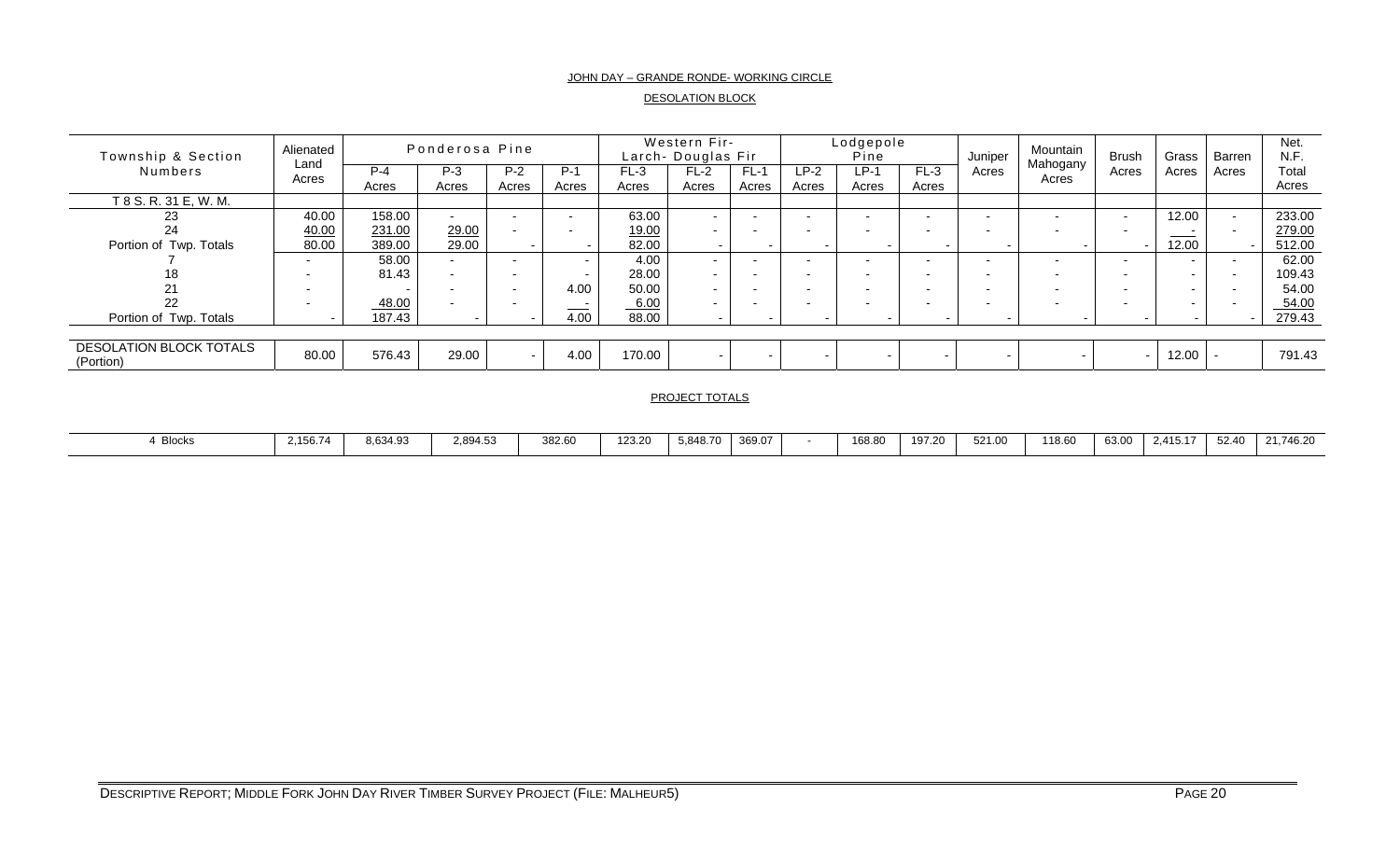#### TABLE NO. 4

| <b>Timber Summary by Sections</b>         |
|-------------------------------------------|
| MIDDLE FORK JOHN DAY RIVER WORKING CIRCLE |
| <b>BIG CREEK BLOCK</b>                    |

|                                 | Area             | $M.$ FEET<br>B.M.<br><b>FOR SPECIES</b> |                   |                  |                |                          |                 |                  |                  |                  | Cord Volume      |                 | No. of           |                                   |                  | NO. OF SNAGS - ALL SPECIES |                 |                   |
|---------------------------------|------------------|-----------------------------------------|-------------------|------------------|----------------|--------------------------|-----------------|------------------|------------------|------------------|------------------|-----------------|------------------|-----------------------------------|------------------|----------------------------|-----------------|-------------------|
| Township & Section              | N.F.             |                                         | Ponderosa Pine    |                  |                |                          |                 |                  |                  |                  |                  |                 | <b>Diseased</b>  | $10"$ -                           |                  |                            |                 |                   |
| Numbers                         | Acres            | Mature                                  | Immature          | Totals           | <b>LP</b>      | D                        | WF              | WL               | ES               | Total            | WJ               | LP.             | Trees            | 20"                               | 22"-30"          | 32"-40"                    | $42" +$         | Total             |
| T 8 S, R 32 E, W.M.             |                  |                                         |                   |                  |                | <b>Compartment No. 1</b> |                 |                  |                  |                  |                  |                 |                  |                                   |                  |                            |                 |                   |
| 27                              | 50.40            | 522                                     | 151               | 673              |                | 60                       |                 | 3                |                  | 737              | 37               |                 | $\overline{7}$   |                                   | 25               | 8                          |                 | 33                |
| 33                              | 98.00            | 84                                      | 101               | 185              |                |                          |                 |                  |                  | 185              |                  |                 |                  | $\overline{4}$                    | $\overline{4}$   |                            | $\overline{7}$  | 15                |
| 34                              | 567.00           | 2,007                                   | 1,423             | 3,430            |                | 407                      | 317             | 133              | 9                | 4,296            | 22               |                 | 156              | 289                               | 174              | 109                        | 30              | 602               |
| 35                              | 552.00           | 1,718                                   | 709               | 2,427            | $\frac{4}{4}$  | 1,125                    | 649             | 362              | <u>128</u>       | 4,695            | 248              |                 | 442              | 831                               | 547              | 120                        | $\frac{15}{52}$ | 1,513             |
| Portion of Twp. Totals          | 1,267.40         | 4,331                                   | 2,384             | 6,715            |                | 1,592                    | 967             | 498              | $\frac{1}{137}$  | 9,913            | $\overline{307}$ |                 | $\overline{605}$ | 1,124                             | $\overline{750}$ | 237                        |                 | 2,163             |
| T 9 S, R 32 E, W. M.            |                  |                                         |                   |                  |                |                          |                 |                  |                  |                  |                  |                 |                  |                                   |                  |                            |                 |                   |
|                                 | 105.04           | 61                                      | 35                | 96               |                | 498                      | 363             | 104              | $\overline{4}$   | 1,065            | $\sqrt{3}$       |                 | 146              | 720                               | 304              | 84                         |                 | 1,108             |
|                                 | 48.45            | 40                                      | $\frac{17}{52}$   | 57               |                | 85                       | 82              | $\frac{12}{116}$ | $\underline{2}$  | 238              | $\frac{37}{40}$  |                 | 32               | 112                               | 128              | $\frac{48}{132}$           |                 | 288               |
| Portion of Twp. Totals          | 153.49           | $\overline{101}$                        |                   | $\overline{153}$ |                | $\overline{583}$         | 445             |                  | $6\phantom{1}$   | 1,303            |                  |                 | 178              | 832                               | 432              |                            |                 | 1,396             |
| <b>Compartment No. 1 Totals</b> | 1,420.89         | 4,432                                   | 2,436             | 6,868            | $\overline{4}$ | 2,175                    | 1,412           | 614              | $\overline{143}$ | 11,216           | 347              |                 | 783              | ,956<br>-1                        | 1,182            | 369                        | 52              | 3,559             |
| T 8 S, R 32 E, W. M.            |                  |                                         |                   |                  |                | <b>Compartment No. 2</b> |                 |                  |                  |                  |                  |                 |                  |                                   |                  |                            |                 |                   |
| 34                              | 51.00            | 210                                     | 177               | 387              |                | 41                       |                 | 20               |                  | 448              |                  |                 |                  | 38                                |                  | 12                         | $\overline{4}$  | 54                |
| 35                              | 18.00            | $\frac{10}{220}$                        | $\frac{43}{220}$  | $\frac{53}{440}$ |                | $\frac{6}{47}$           |                 | $\frac{2}{22}$   |                  | $\frac{61}{509}$ | $\frac{11}{11}$  |                 |                  | 110                               |                  | $rac{1}{12}$               | $\frac{1}{4}$   | $\frac{110}{164}$ |
| Portion of Twp. Totals          | 69.00            |                                         |                   |                  |                |                          |                 |                  |                  |                  |                  |                 |                  | $\overline{148}$                  |                  |                            |                 |                   |
| T 9 S, R 32 E, W. M.            |                  |                                         |                   |                  |                |                          |                 |                  |                  |                  |                  |                 |                  |                                   |                  |                            |                 |                   |
|                                 | 21.60            | 202                                     | 18                | 220              |                |                          |                 |                  |                  | 220              |                  |                 |                  | 18                                | 72               | 18                         |                 | 108               |
|                                 | 482.28           | 1,773                                   | 359               | 2,132            |                | 121                      | $\frac{33}{33}$ | 128              |                  | 2,414            | 21               |                 | $\frac{21}{21}$  | 138                               | 227              | 138                        | $\frac{20}{20}$ | $\frac{434}{542}$ |
| Portion of Twp. Totals          | 503.88           | 1,975                                   | $\overline{377}$  | 2,352            |                | $\overline{121}$         |                 | $\overline{128}$ |                  | 2,634            | $\overline{21}$  |                 |                  | 156                               | 299              | 156                        |                 |                   |
| <b>Compartment No. 2 Totals</b> | 572.88           | 2,195                                   | 597               | 2,792            |                | 168                      | 33              | 150              |                  | 3,143            | 32               |                 | $\overline{21}$  | 304                               | 299              | 304                        | 24              | 706               |
| T 9 S, R 32 E. W. M.            |                  |                                         |                   |                  |                | <b>Compartment No. 3</b> |                 |                  |                  |                  |                  |                 |                  |                                   |                  |                            |                 |                   |
|                                 | 535.28           | 448                                     | 178               | 626              | 6              | 1,089                    | 905             | 494              | 108              | 3,228            | 177              |                 | 538              | .381                              | 452              | 107                        |                 | 1,940             |
|                                 | 571.13           | 2,292                                   | 312               | 2,604            | 5              | 557                      | 299             | 96               | 62               | 3,623            | 203              |                 | 136              | 942                               | 322              | 84                         |                 | 1,348             |
|                                 | 160.00           | 558                                     | 69                | 627              |                | 26                       | 55              | 13               |                  | 721              | $\boldsymbol{2}$ |                 | 69               | 245                               | 44               | 20                         | 10              | 319               |
|                                 | 52.60            | 31                                      | 10                | 41               |                | 36                       | 134             | 34               | $\overline{2}$   | 247              | 23               |                 |                  | 94                                | 51               | 8                          |                 | 153               |
| 12                              | 254.20           | <u>184</u>                              | 46                | 230              |                | 505                      | 1,061           | 370              | 186              | 2,367            | $\frac{75}{2}$   |                 | 353              | 512                               | 222              | 77                         | $\frac{35}{45}$ | 846               |
| <b>Compartment No. 3 Totals</b> | 1,573.21         | 3,513                                   | 615               | 4,128            | 16             | 2,213                    | 2,454           | 1,007            | $\overline{358}$ | 10,176           | 480              |                 | 1,096            | $\overline{3,174}$                | 1,091            | 296                        |                 | 4,606             |
| T 9 S, R 32 E, W. M.            |                  |                                         |                   |                  |                | <b>Compartment No. 4</b> |                 |                  |                  |                  |                  |                 |                  |                                   |                  |                            |                 |                   |
| 12                              | 140.20           | 789                                     | 178               | 967              |                | 237                      | 50              | 13               |                  | 1,267            | 50               |                 | 42               | 32                                | 37               | 23                         | 11              | 103               |
| T 9 S, R 33 E, W. M.            |                  |                                         |                   |                  |                |                          |                 |                  |                  |                  |                  |                 |                  |                                   |                  |                            |                 |                   |
|                                 | 386.00           | 1,245                                   | 220               | 1,465            | 2              | 370                      | 180             | 500              |                  | 2,517            | 16               | 118             | 143              | 98                                | 120              | 46                         | 9               | 273               |
| 17                              | 109.00           | 22                                      | 1,295             | 1,317            |                | 38                       | 23              | 237              |                  | 1,615            |                  |                 |                  | 601                               | 160              |                            |                 | 761               |
| 18                              | 509.00           | 1,721                                   | 951               | 2,672            | 25             | 557                      | 222             | 715              | 70               | 4,261            |                  |                 | 116              | 874                               | 331              | 151                        | 169             | 1,525             |
| 19                              | 101.23           | 1,123                                   | 706               | 1,829            | $rac{1}{27}$   | 237                      | 69              | 147              | $\frac{6}{76}$   | 2,288            | $\frac{1}{16}$   | $\frac{1}{118}$ | $\overline{20}$  | 107                               | $-30$            | 61                         | 10              | $-208$            |
| Portion of Twp. Totals          | 1,105.23         | 4,111                                   | 3,172             | 7,283            |                | 1,202                    | 494             | 1,599            |                  | 10,681           |                  |                 | $\overline{279}$ | 1,680                             | $\overline{641}$ | $\overline{258}$           | $\frac{1}{188}$ | 2,767             |
| <b>Compartment No. 4 Totals</b> | 1,245.45         | 4,900                                   | 3,350             | 8,250            | 27             | 1,439                    | 544             | 1,612            | 76               | 11,948           | 66               | 118             | 321              | 1,712                             | 678              | 281                        | 199             | 2,870             |
| T 9 S, R 32 E, W. M.            |                  |                                         |                   |                  |                | <b>Compartment No. 5</b> |                 |                  |                  |                  |                  |                 |                  |                                   |                  |                            |                 |                   |
| 11                              | 507.40           | 1,230                                   | 688               | 1,918            |                | 154                      | 66              | 59               |                  | 2,197            | 77               |                 |                  | 89                                | 199              | 27                         | 32              | 347               |
| 12<br>14                        | 85.60            | 361                                     | 97                | 458              |                | 138                      |                 | 27               |                  | 623              | 8                |                 |                  | 42                                | 20               | 10                         |                 | 72                |
| <b>Compartment No. 5 Totals</b> | 198.00<br>791.00 | 681<br>2,272                            | $\frac{138}{923}$ | 819<br>3,195     |                | $\frac{1}{292}$          | $rac{1}{66}$    | $\frac{1}{86}$   |                  | 819<br>3,639     | $rac{1}{85}$     |                 |                  | $\frac{9}{2}$<br>$\overline{140}$ | $\frac{4}{223}$  | $\frac{9}{46}$             | $\frac{9}{41}$  | $\frac{31}{450}$  |
|                                 |                  |                                         |                   |                  |                |                          |                 |                  |                  |                  |                  |                 |                  |                                   |                  |                            |                 |                   |
| T 9 S, R 32 E, W. M.            |                  |                                         |                   |                  |                | <b>Compartment No. 6</b> |                 |                  |                  |                  |                  |                 |                  |                                   |                  |                            |                 |                   |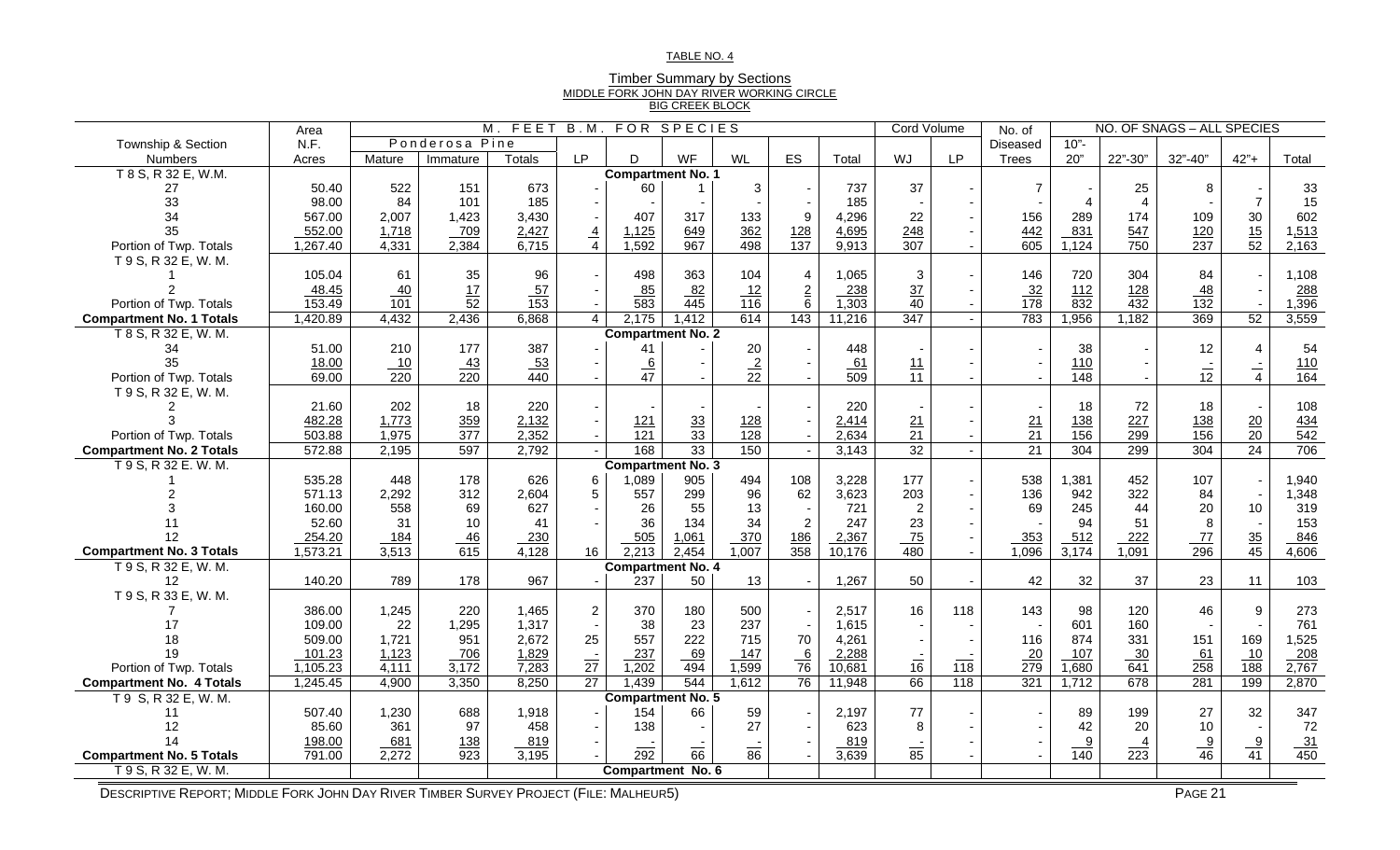|                                 | Area   |        |                | FFFT       | - R<br>M |     | FOR SPECIES |          |               |           | Cord Volume | No. of          |           | NO.                      | ). OF SNAGS – ALL SPECIES |     |       |
|---------------------------------|--------|--------|----------------|------------|----------|-----|-------------|----------|---------------|-----------|-------------|-----------------|-----------|--------------------------|---------------------------|-----|-------|
| Township & Section              | N.F.   |        | Ponderosa Pine |            |          |     |             |          |               |           |             | <b>Diseased</b> | $10"$ -   |                          |                           |     |       |
| <b>Numbers</b>                  | Acres  | Mature | Immature       | Totals     | D        |     | WF          | M1       | $-\sim$<br>ں_ | ⊺ota      | WJ          | Trees           | 20"       | $22" - 30"$<br><u>__</u> | $32" - A0"$               | 42" | Total |
|                                 | 402.00 | .683   | 384            | 2.067      |          | 22  |             |          |               | 2.089     |             |                 | nn.<br>∠∪ | 65                       | 20                        |     | 105   |
|                                 | 143.00 | 222    | 70             | <u>292</u> |          | 175 | 16          | 16<br>__ |               | 211<br>ບ≀ |             |                 | 59        | 52                       | 15                        |     | 126   |
| <b>Compartment No. 6 Totals</b> | 545.00 | .905   | 454            | 2,359      |          | 197 | 16          | 16       | 15            | 2,603     |             |                 | 79        | 117                      | 35                        |     | 231   |

Table No. 4 (Continued) - BIG CREEK BLOCK - Compartment No. 7.

| Township & Section                                 | Area<br>N.F. |                  |                  | М.               |                 | Feet B. M. For Species |                           |                |                 |                  | Cord<br>Volume |           | No.<br>Of       |                  |                 | No. of Snags - all Species |                |                  |
|----------------------------------------------------|--------------|------------------|------------------|------------------|-----------------|------------------------|---------------------------|----------------|-----------------|------------------|----------------|-----------|-----------------|------------------|-----------------|----------------------------|----------------|------------------|
| <b>Numbers</b>                                     | Acres        |                  | Ponderosa Pine   |                  | <b>LP</b>       | D                      | WF                        | WL             | <b>ES</b>       | Total            | WJ             | <b>LP</b> | Diseased        | 10"20"           | 22"30"          | 32"40"                     | $42" +$        | Total            |
|                                                    |              | Mature           | Immature         | <b>Totals</b>    |                 |                        |                           |                |                 |                  |                |           | Trees           |                  |                 |                            |                |                  |
| T 9 S, R 32 E, W.M.                                |              |                  |                  |                  |                 |                        | <b>Compartment No. 7</b>  |                |                 |                  |                |           |                 |                  |                 |                            |                |                  |
| 23                                                 | 377.00       | 1.377            | 234              | 1,611            |                 | 450                    | 81                        | 119            | 6               | 2,267            |                |           | 14              | 142              | 133             | 31                         |                | 306              |
| 26                                                 | 104.00       | 661              | 69               | 730              |                 | 22                     | 18                        | $\overline{7}$ |                 | 777              | 8              |           | 25              | 111              | 47              | 14                         |                | 172              |
| <b>Compartment No. 7 Totals</b>                    | 481.00       | 2,038            | 303              | 2,341            |                 | 472                    | 99                        | 126            | 6               | 3,044            | 8              |           | 39              | 253              | 180             | 45                         |                | 478              |
| T 9 S, R 32 E, W.M.                                |              |                  |                  |                  |                 |                        | <b>Compartment No. 8</b>  |                |                 |                  |                |           |                 |                  |                 |                            |                |                  |
| 24                                                 | 80.00        | 345              | 91               | 436              | 8               | 183                    | 145                       | 73             | 10              | 855              |                |           | 74              | 90               | 43              |                            | 10             | 143              |
| 26                                                 | 11.20        | $\frac{61}{406}$ | $\frac{15}{106}$ | $\frac{76}{512}$ |                 | $\frac{6}{189}$        |                           |                |                 | $\frac{82}{937}$ |                |           |                 |                  | $\frac{22}{65}$ |                            |                | $\frac{22}{165}$ |
| Portion of Twp. Totals                             | 91.20        |                  |                  |                  | $\overline{8}$  |                        | $\overline{145}$          | $\frac{1}{73}$ | $\overline{10}$ |                  |                |           | $\overline{74}$ | $\frac{1}{90}$   |                 |                            | $\frac{1}{10}$ |                  |
| T 9 S, R 33 E, W. M.                               |              |                  |                  |                  |                 |                        |                           |                |                 |                  |                |           |                 |                  |                 |                            |                |                  |
| 19                                                 | 40.29        | 21               | 3                | 24               |                 | 24                     | 114                       | 91             |                 | 254              |                |           | 88              | 152              | 98              | 35                         |                | 285              |
| <b>Compartment No. 8 Totals</b>                    | 131.49       | 427              | 109              | 536              | 9               | $\overline{213}$       | 259                       | 164            | 10              | 1,191            | 1,191          |           | 162             | $\overline{242}$ | 163             | 35                         | 10             | 450              |
| $\overline{T}$ 9 S, R 35 E, W. M.                  |              |                  |                  |                  |                 |                        | <b>Compartment No. 9</b>  |                |                 |                  |                |           |                 |                  |                 |                            |                |                  |
| 16                                                 | 195.00       | 1,212            | 1.883            | 3,095            |                 | 80                     | 63                        | 114            |                 | 3,352            |                | 5         | 82              | 578              | 91              | 16                         |                | 685              |
| 17                                                 | 531.00       | 1.852            | 5,308            | 7.160            | 25              | 272                    | 31                        | 1,135          | 18              | 8,639            |                |           | 35              | 2,033            | 421             | 47                         | 6              | 2,507            |
| 18                                                 | 93.00        | 1.015            | 622              | 1,637            |                 | 76                     | 3                         | 131            |                 | 1.847            |                |           | 10              | 79               | 19              |                            |                | 98               |
| 19                                                 | 186.80       | 2,615            | 814              | 3.429            | 6               | 159                    |                           | 98             | 20              | 3,712            |                |           |                 | 237              | 134             | 89                         |                | 460              |
| 20                                                 | 319.00       | 1,176            | 1,170            | 2,346            | 16              | 174                    | 48                        | 395            | 80              | 3,059            |                |           | 10              | 637              | 193             | 61                         | 10             | 901              |
| <b>Compartment No. 9 Totals</b>                    | ,324.80      | 7.870            | 9.797            | 17,667           | 45              | 761                    | 145                       | 1,873          | 118             | 20,609           |                | 5         | 137             | 3,564            | 858             | 213                        | 16             | 4,651            |
| T 9 S, R 33 E, W. M.                               |              |                  |                  |                  |                 |                        | <b>Compartment No. 10</b> |                |                 |                  |                |           |                 |                  |                 |                            |                |                  |
| 19                                                 | 113.20       |                  | 36               | 36               | 8               | 6                      | 10                        | 58             |                 | 118              | $\overline{a}$ | 99        | 55              | 91               | 70              |                            |                | 161              |
| 20                                                 | 321.00       | 882              | 909              | 1,791            | 20              | 188                    | 56                        | 235            |                 | 2,294            |                | 22        |                 | 544              | 89              |                            | 20             | 653              |
| 29                                                 | 560.00       | 1,039            | 348              | 1,387            |                 | 496                    | 643                       | 712            | 65              | 3,303            |                | 31        | 226             | ,403             | 368             | 21                         | 20             | 1,812            |
| 30                                                 | 359.09       | 982              | 148              | 1,130            |                 | 552                    | 103                       | 326            | 18              | 2,133            |                |           | 108             | 903              | 485             | 14                         |                | 1,400            |
| 31                                                 | 60.00        | 128              | $\mathbf{Q}$     | 137              |                 | 36                     | 63                        | 103            |                 | 340              |                | 6         | 10              | 90               | 34              | 10                         |                | 134              |
| 32                                                 | 172.40       | 299              | 95               | 394              | 2               | 277                    | 293                       | 152            | 126             | 1.244            |                | 159       | 78              | 514              | 201             | 123                        | 35             | 873              |
| <b>Compartment No. 10 Totals</b>                   | ,585.69      | 3,330            | 1,545            | 4,875            | $\overline{34}$ | 1,555                  | ,168                      | 1,586          | 214             | 9,432            |                | 317       | 477             | 3,545            | 1,245           | 168                        | 75             | 5,033            |
| <b>BIG CREEK BLOCK TOTALS</b><br>(10 Compartments) | 9.671.39     | 32,882           | 20,129           | 53,011           | 135             | 9.485                  | 6,196                     | 7,234          | 940             | 77,001           | 1.019          | 440       | 3,036           | 14,969           | 6.036           | 1.567                      | 462            | 23.034           |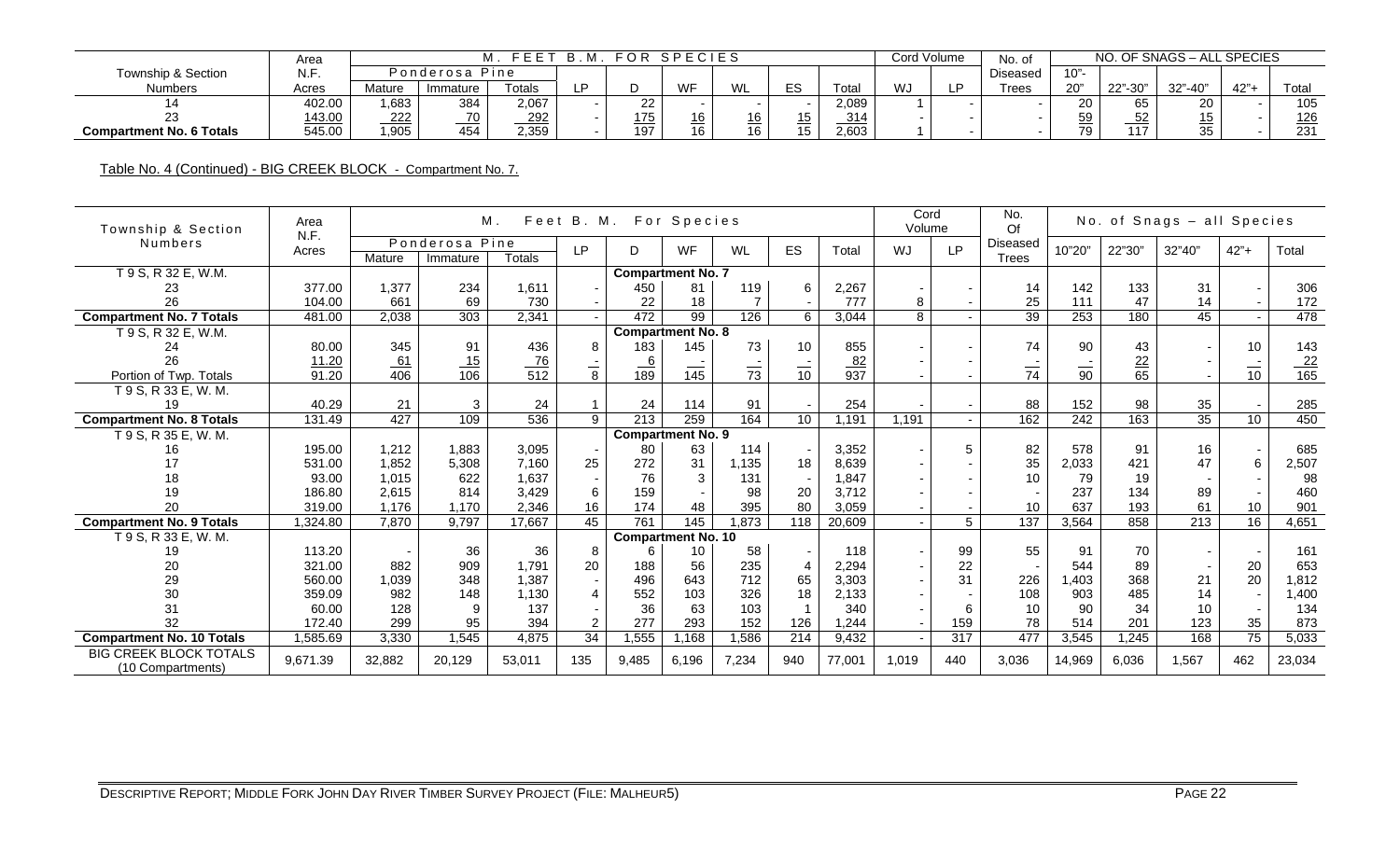INDIAN CREEK BLOCK

|                                       |                  |                |                  |                |                                  | M. Feet B. M. for Species |                 |                          |                                |                | Cord                 |                |                           |                  |                  |                            |                |                |
|---------------------------------------|------------------|----------------|------------------|----------------|----------------------------------|---------------------------|-----------------|--------------------------|--------------------------------|----------------|----------------------|----------------|---------------------------|------------------|------------------|----------------------------|----------------|----------------|
|                                       | Area<br>N.F.     |                | Ponderosa Pine   |                |                                  |                           |                 |                          |                                |                | Volume               |                | No. of<br><b>Diseased</b> |                  |                  | No. of Snags - All Species |                |                |
| Township & Section Number             | Acres            | Mature         | Immature         | Total          | <b>LP</b>                        | D                         | WF              | WL                       | ES                             | Total          | WJ                   | <b>LP</b>      | Trees                     | 10" 20"          | 22"30"           | 32"40"                     | $42"+$         | Total          |
| T 8 S, R 31 E, W. M.                  |                  |                |                  |                |                                  |                           |                 | <b>Compartment No. 1</b> |                                |                |                      |                |                           |                  |                  |                            |                |                |
| 23                                    | 47.00            | 86             | 30               | 116            |                                  |                           |                 | $\overline{7}$           |                                | 123            | $\overline{1}$       |                |                           | 22               | 5                | 5                          |                | 32             |
| 24                                    | 17.00            | 77             | 34               | 111            |                                  |                           | 10 <sup>1</sup> | 5                        | $\overline{\phantom{a}}$       | 126            |                      |                | 3                         | 12               | 15               | 9                          |                | 36             |
| 25                                    | 104.00           | 319            | 208              | 527            |                                  |                           |                 |                          |                                | 527            | 33                   |                |                           | 8                | 28               | 32                         | 16             | 84             |
| <b>Compartment No. 1 Totals</b>       | 168.00           | 482            | $\overline{272}$ | 754            |                                  |                           | 10              | 12                       | $\sim$                         | 776            | 34                   | $\sim$         | 3                         | 42               | 48               | 46                         | 16             | 152            |
| T 8 S, R 31 E, W. M.                  |                  |                |                  |                |                                  |                           |                 | <b>Compartment No. 2</b> |                                |                |                      |                |                           |                  |                  |                            |                |                |
| 24                                    | 304.00           | 756            | 483              | 1,239          |                                  | 189                       | 97              | 257                      |                                | 1,782          | $\blacktriangleleft$ | $\overline{7}$ | 10                        | 716              | 354              | 42                         |                | 1,112          |
| 25                                    | 136.00           | 651            | 293              | 944            |                                  | 46                        | $\frac{9}{2}$   | 142                      |                                | 1,141          | $\frac{1}{1}$        | $\frac{1}{7}$  | 14                        | 223              | 73               | $\frac{21}{63}$            | $\frac{5}{5}$  | 322            |
| Portion of Twp. Totals                | 440.00           | 1,407          | $\overline{776}$ | 2,183          |                                  | 235                       | 106             | 399                      |                                | 2,923          |                      |                | $\overline{24}$           | $\overline{939}$ | $\overline{427}$ |                            |                | 1,434          |
| T. 8 S, R. 32 E, W. M.                |                  |                |                  |                |                                  |                           |                 |                          |                                |                |                      |                |                           |                  |                  |                            |                |                |
| 30                                    | 103.20           | 336            | 215              | 551            |                                  | 253                       | 30              | 224                      | $\sim$                         | 1,058          |                      |                | 11                        | 104              | 75               | 9                          | 4              | 192            |
| <b>Compartment No. 2 Totals</b>       | 543.20           | 1,743          | 991              | 2,734          | $\sim$                           | 488                       | 136             | 623                      | $\sim$                         | 3,981          | $\mathbf{1}$         | $\overline{7}$ | 35                        | 1,043            | 502              | 72                         | $\overline{9}$ | 1,626          |
| T 8 S, R 32 E, W. M.                  |                  |                |                  |                |                                  |                           |                 | <b>Compartment No. 3</b> |                                |                |                      |                |                           |                  |                  |                            |                |                |
|                                       | 53.80            | 409            | 49               | 458            |                                  | 3                         |                 |                          | $\overline{\phantom{a}}$       | 461            | 16                   |                |                           | 15               | 19               |                            | 9              | 43             |
| 17                                    | 56.00            | 154            | 54               | 208            | $\overline{1}$                   | 101                       | 25              | 22                       | 13                             | 370            | 10                   |                | 6                         | 46               | 23               | $\overline{4}$             |                | 73             |
| 18                                    | 482.87           | 2,375          | 364              | 2,739          |                                  | 630<br>489                | 529             | 814<br>215               | 10<br>$\overline{\phantom{a}}$ | 4,722          | 35                   |                | 151                       | 459<br>175       | 303              | 73                         | 19<br>8        | 854            |
| 19<br><b>Compartment No. 3 Totals</b> | 261.00<br>853.67 | 1,658<br>4,596 | 321<br>788       | 1,979<br>5,384 | $\overline{c}$<br>$\overline{3}$ | 1,223                     | 60<br>614       | 1,049                    | 23                             | 2,743<br>8,296 | 16<br>77             |                | 70<br>227                 | 695              | 110<br>455       | 37<br>114                  | 36             | 330<br>1,300   |
|                                       |                  |                |                  |                |                                  |                           |                 | <b>Compartment No. 4</b> |                                |                |                      |                |                           |                  |                  |                            |                |                |
| T 8 S, R.32 E, W. M.                  | 26.40            | 183            | 26               | 209            |                                  | 12 <sup>°</sup>           |                 |                          | $\overline{\phantom{a}}$       | 221            |                      |                |                           | $\overline{4}$   |                  |                            |                | $\overline{A}$ |
|                                       | 198.80           | 1,173          | 687              | 1,860          |                                  | 275                       | 149             | 160                      |                                | 2,444          | 69                   |                | 32                        | 116              | 86               | 20                         | 5              | 227            |
|                                       | 65.20            | 346            | 198              | 544            | $\overline{5}$                   | 43                        | 25              | 31                       |                                | 648            |                      |                | 10                        | 130              | 70               | 30                         |                | 230            |
| 16                                    | 400.80           | 1.094          | 274              | 1,368          | 8                                | 366                       | 529             | 305                      | 9                              | 2,585          | 155                  |                | 235                       | 946              | 448              | 89                         |                | 1,485          |
| 17                                    | 640.00           | 1,551          | 862              | 2,413          | 15                               | 722                       | 518             | 625                      | 110                            | 4,403          | 128                  | 125            | 410                       | 715              | 356              | 72                         |                | 1,143          |
| 18                                    | 11.00            | 17             | 5                | 22             |                                  | 13                        |                 |                          |                                | 35             |                      |                |                           | 10               | 8                |                            |                | -18            |
| 20                                    | 81.00            | 236            | 93               | 329            |                                  | 105                       | 132             | 168                      | $\overline{1}$                 | 735            | 18                   |                | 78                        | 50               | 38               | 12                         |                | 100            |
| 21                                    | 72.80            | 156            | 43               | 199            |                                  | 41                        | 84              | 103                      |                                | 427            | 36                   |                | 29                        | 150              | 15               | 18                         | 18             | 201            |
| <b>Compartment No. 4 Totals</b>       | 1,496.00         | 4,756          | 2,188            | 6,944          | 28                               | 1,577                     | 1,437           | 1,392                    | 120                            | 11,498         | 406                  | 125            | 794                       | 2,121            | 1,021            | 241                        | 23             | 3,406          |
| T 8 S, R 32 E, W. M.                  |                  |                |                  |                |                                  |                           |                 | Compartment No. 5        |                                |                |                      |                |                           |                  |                  |                            |                |                |
| 19                                    | 61.20            | 224            | 261              | 485            |                                  | 11                        |                 | 35                       | $\overline{\phantom{a}}$       | 531            | $\,6$                |                |                           | 30               | 33               | 9                          |                | 72             |
| 20                                    | 399.00           | 1,985          | 2,282            | 2,267          | $\mathbf{1}$                     | 168                       | 242             | 458                      | 14                             | 3,150          | 49                   |                | 174                       | 304              | 160              | 61                         | 30             | 555            |
| 21                                    | 220.00           | 174            | 111              | 285            |                                  | 205                       | 203             | 134                      | $\sim$                         | 827            | 142                  |                | 80                        | 173              | 82               | 35                         |                | 290            |
| 30                                    | 78.80            | 398            | 183              | 581            |                                  | 183                       | 18              | 53                       |                                | 835            | 26                   |                | 17                        | 46               | 19               | 40                         |                | 105            |
| <b>Compartment No. 5 Totals</b>       | 759.00           | 2,781          | 837              | 3,618          | $\mathbf{1}$                     | 567                       | 463             | 680                      | 14                             | 5,343          | 223                  |                | 271                       | 553              | 294              | 145                        | 30             | 1,022          |
| T 8 S, R 32 E, W. M.                  |                  |                |                  |                |                                  |                           |                 | <b>Compartment No. 6</b> |                                |                |                      |                |                           |                  |                  |                            |                |                |
| 20                                    | 160.00           | 380            | 75               | 455            |                                  | 29                        |                 |                          |                                | 484            | 33                   |                |                           |                  | 30               | 16                         | 19             | 65             |
| 21                                    | 79.20            | 296            | 137              | 433            |                                  | 73                        | $\overline{7}$  | 78                       | $\sim$                         | 591            | 89                   | $\sim$         |                           | 10               | 124              | 49                         | 9              | 192            |
| 28                                    | 344.80           | 1,741          | 922              | 2,663          |                                  | 342                       | 191             | 287                      | 16                             | 3,499          | 126                  |                | 161                       | 272              | 138              | 142                        |                | 552            |
| 29                                    | 572.20           | 1,611          | 943              | 2,554          |                                  | 749                       | 300             | 654                      | 35                             | 4,337          | 39                   |                | 169                       | 566              | 332              | 132                        | 9              | 1,039          |
| 30<br>32                              | 87.20<br>59.00   | 188<br>188     | 71<br>29         | 259<br>217     |                                  | 205<br>5                  | 16<br>15        | 49                       |                                | 529<br>246     |                      |                |                           | 39               | 71<br>72         | 15                         |                | 125<br>72      |
| 33                                    | 85.00            | 367            | 44               | 411            |                                  | 47                        | 134             | 9<br>28                  |                                | 621            |                      |                | 59                        | 195              | 204              | 67                         |                | 466            |
| <b>Compartment No. 6 Totals</b>       | 1,387.40         | 4,771          | 2,221            | 6,992          | $\mathbf{1}$                     | 1,495                     | 663             | 1,105                    | 51                             | 10,307         | 287                  | $\sim$         | 389                       | 1,082            | 971              | 421                        | 37             | 2,511          |
|                                       |                  |                |                  |                |                                  |                           |                 |                          |                                |                |                      |                |                           |                  |                  |                            |                |                |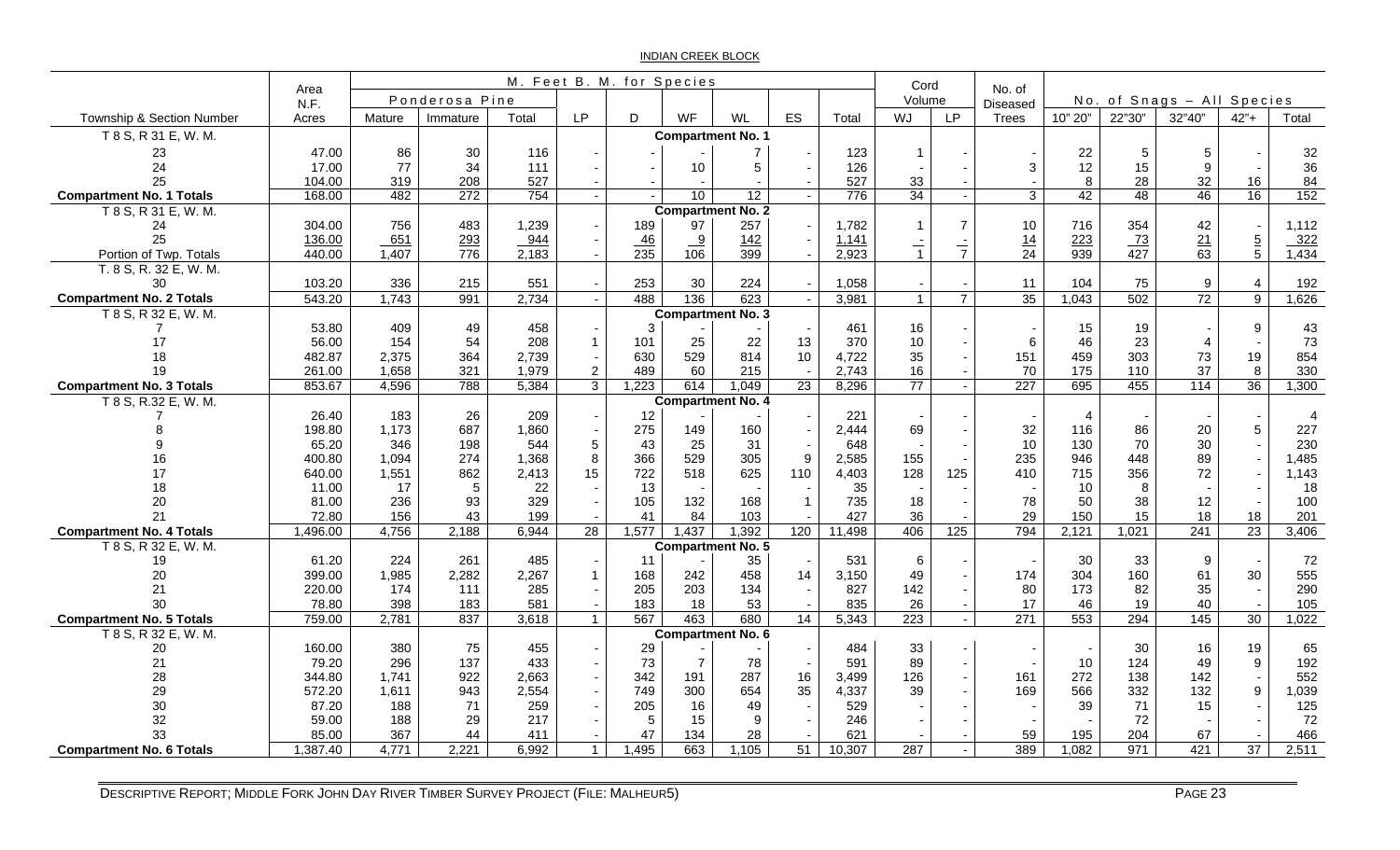|                                  | Area     |        |                |        |           | M. Feet B. M. for Species |                 |                           |     |        | Cord   |           | No.                             |         |         | No. of Snags - All Species |                 |        |
|----------------------------------|----------|--------|----------------|--------|-----------|---------------------------|-----------------|---------------------------|-----|--------|--------|-----------|---------------------------------|---------|---------|----------------------------|-----------------|--------|
| Township and                     | N.F.     |        | Ponderosa Pine |        |           |                           |                 |                           |     |        | Volume |           | of                              |         |         |                            |                 |        |
| <b>Section Number</b>            | Acres    | Mature | Immature       | Total  | <b>LP</b> | D                         | WF              | WL                        | ES  | Total  | WJ     | <b>LP</b> | <b>Diseased</b><br><b>Trees</b> | 10"-20" | 22"-30" | 32"-40"                    | $42" +$         | Total  |
| T 8 S, R 32 E, W.M.              |          |        |                |        |           |                           |                 | <b>Compartment No. 7</b>  |     |        |        |           |                                 |         |         |                            |                 |        |
| 22                               | 118.80   | 534    | 223            | 757    |           | 51                        | 8               | 6                         |     | 822    | 36     |           |                                 | 10      | 30      |                            |                 | 40     |
| 23                               | 207.20   | 1,328  | 756            | 2,084  |           | 401                       | 168             | 98                        |     | 2,752  | 137    |           | 135                             | 140     | 103     | 35                         | 9               | 287    |
| 26                               | 640.00   | 1,955  | 596            | 2,551  | 27        | 1,301                     | 1,060           | 562                       | 245 | 5,746  | 333    |           | 242                             | 1,228   | 735     | 128                        |                 | 2,091  |
| 27                               | 589.60   | 2,506  | 599            | 3,105  | 12        | 719                       | 572             | 467                       | 197 | 5,072  | 95     |           | 378                             | 470     | 346     | 85                         | 34              | 935    |
| 28                               | 287.20   | 2,094  | 553            | 2,647  |           | 266                       | 194             | 158                       | 101 | 3,370  | 107    |           | 36                              | 300     | 205     | 129                        | 9               | 643    |
| 33                               | 5.00     | 126    | 42             | 168    |           | 3                         |                 |                           |     | 171    |        |           |                                 | 12      | 3       | 6                          |                 | 21     |
| 34                               | 22.00    | 20     | $\mathsf{Q}$   | 29     |           | 25                        | 35              | 3                         |     | 92     |        |           | 33                              | 15      | 10      |                            |                 | 35     |
| 35                               | 70.00    | 176    | 131            | 307    |           | 159                       | 162             | 56                        |     | 684    | 40     |           | 97                              | 126     | 90      | 20                         |                 | 241    |
| <b>Compartment No. 7 Totals</b>  | 1,939.80 | 8,739  | 2,909          | 11,648 | 44        | 2,925                     | 2,199           | 1,350                     | 543 | 18,709 | 748    |           | 921                             | 2,301   | 1,522   | 408                        | 62              | 4,293  |
| T 8 S, R 32 E, W.M.              |          |        |                |        |           |                           |                 | <b>Compartment No. 8</b>  |     |        |        |           |                                 |         |         |                            |                 |        |
| 28                               | 8.00     | (No    | Timber)        |        |           |                           |                 |                           |     |        |        |           |                                 |         |         |                            |                 |        |
| 32                               | 36.00    |        | 18             | 18     |           |                           |                 |                           |     | 18     |        |           |                                 | 12      |         |                            |                 | 12     |
| 33                               | 475.00   | 1,072  | 887            | 1,959  |           | 93                        | 19              | 55                        |     | 2,126  | 79     |           | 48                              | 42      | 49      | 26                         | 17              | 134    |
| <b>Compartment No. 8 Totals</b>  | 519.00   | 1,072  | 905            | 1,977  |           | 93                        | $\overline{19}$ | 55                        |     | 2,144  | 83     |           | 48                              | 54      | 49      | 26                         | $\overline{17}$ | 146    |
| $\overline{18}$ S, R 32 E, W. M. |          |        |                |        |           |                           |                 | <b>Compartment No. 9</b>  |     |        |        |           |                                 |         |         |                            |                 |        |
| 29                               | 68.80    | 39     | $\overline{2}$ | 41     |           | 23                        |                 |                           |     | 64     |        |           |                                 |         |         |                            |                 | 8      |
| 30                               | 50.80    | 32     | 18             | 50     |           | 44                        |                 | 8                         |     | 102    |        |           |                                 | 15      | 37      |                            |                 | 58     |
| 31                               | 206.00   | 554    | 74             | 628    |           | 157                       | 9               | 31                        |     | 825    |        |           | 12                              | 62      | 64      | 22                         | 32              | 180    |
| 32                               | 545.00   | 782    | 190            | 972    |           | 11                        |                 |                           |     | 983    | 63     |           |                                 | 13      | 39      | 12                         |                 | 64     |
| <b>Compartment No. 9 Totals</b>  | 870.60   | 1,407  | 284            | 1,691  |           | 235                       | 9               | 39                        |     | 1,974  | 65     |           | 12 <sup>°</sup>                 | 90      | 140     | 48                         | $\overline{32}$ | 310    |
| T 8 S, R 32 E, W. M.             |          |        |                |        |           |                           |                 | <b>Compartment No. 10</b> |     |        |        |           |                                 |         |         |                            |                 |        |
| 31                               |          |        |                |        |           |                           |                 |                           |     |        |        |           |                                 |         |         |                            |                 |        |
| <b>Compartment No. 10 Totals</b> | 438.12   | 2,347  | 410            | 2,757  |           | 657                       | 65              | 181                       |     | 3,660  | 18     |           | 30                              | 416     | 251     | 68                         | 26              | 761    |
| <b>INDIAN CREEK BLOCK</b>        |          |        |                |        |           |                           |                 |                           |     |        |        |           |                                 |         |         |                            |                 |        |
| <b>TOTALS</b>                    | 8,974.79 | 32,694 | 11,805         | 44,499 | 77        | 9,260                     | 5,615           | 6,486                     | 751 | 66,688 | 1,942  | 132       | 2,730                           | 8,397   | 5,253   | 1,589                      | 288             | 15,527 |
| (10 Compartments)                |          |        |                |        |           |                           |                 |                           |     |        |        |           |                                 |         |         |                            |                 |        |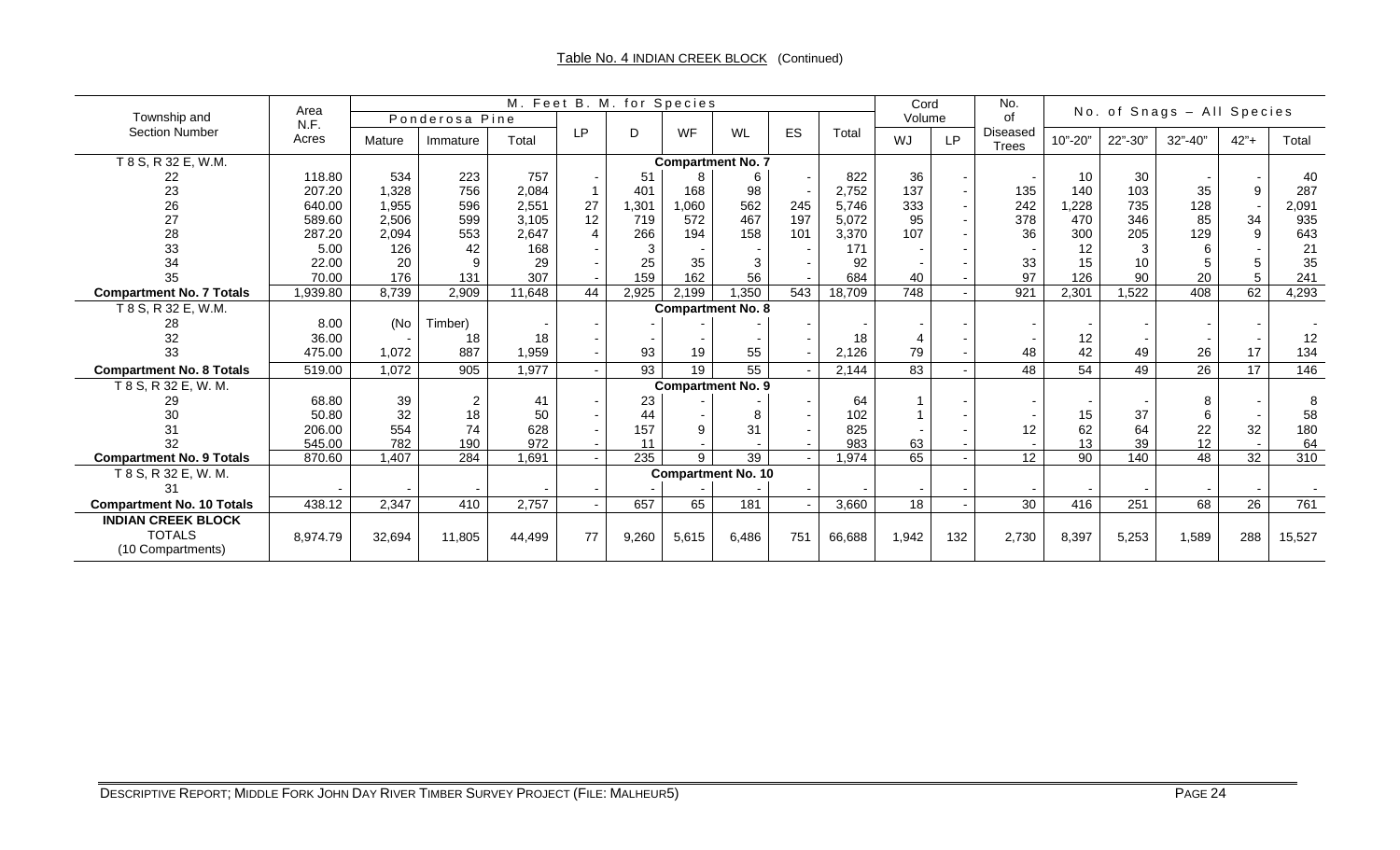#### GALENA BLOCK

| Township and                                   | Area          |          | Ponderosa Pine |        |                | M. Feet B. M. for Species |                |                          |     |        | Cord Volume |                 | No.<br>of                       |        |        | No. of Snags - All Species |         |                  |
|------------------------------------------------|---------------|----------|----------------|--------|----------------|---------------------------|----------------|--------------------------|-----|--------|-------------|-----------------|---------------------------------|--------|--------|----------------------------|---------|------------------|
| <b>Section Number</b>                          | N.F.<br>Acres | Mature   | Immature       | Total  | <b>LP</b>      | D                         | WF             | WL                       | ES  | Total  | WJ          | <b>LP</b>       | <b>Diseased</b><br><b>Trees</b> | 10"20" | 22"30" | 32"40"                     | $42" +$ | Total            |
| T 9 S, R 32 E, W.M.                            |               |          |                |        |                |                           |                | <b>Compartment No. 1</b> |     |        |             |                 |                                 |        |        |                            |         |                  |
| 25                                             | (No Gov't.    | Acreage) |                |        |                |                           |                |                          |     |        |             |                 |                                 |        |        |                            |         |                  |
| 26                                             | 244.80        | 723      | 562            | 1,285  |                | 47                        | 9              |                          |     | 1,341  |             |                 |                                 | 130    | 127    | 73                         |         | 330              |
| <b>Compartment No. 1 Totals</b>                | 244.80        | 723      | 562            | 1,285  |                | 47                        | $\mathsf{Q}$   |                          |     | 1,341  |             |                 |                                 | 130    | 127    | $\overline{73}$            |         | 330              |
| T 9 S, R 32 E, W.M.                            |               |          |                |        |                |                           |                | <b>Compartment No. 2</b> |     |        |             |                 |                                 |        |        |                            |         |                  |
| 25                                             | (No Gov't.    | Acreage) |                |        |                |                           |                |                          |     |        |             |                 |                                 |        |        |                            |         |                  |
| 35                                             | 120.00        | 347      | 309            | 656    |                | $\overline{2}$            |                |                          |     | 658    |             |                 |                                 | 50     | 10     | 40                         |         | 100              |
| 36                                             | 283.00        | 1,187    | 162            | 1,349  |                | 638                       | 268            | 471                      |     | 2,726  |             |                 | $\frac{97}{97}$                 | 552    | 383    | 151                        |         | 1,087            |
| Portion of Twp. Totals                         | 405.00        | 1,534    | 471            | 2,005  |                | 640                       | 268            | 471                      |     | 3,384  |             |                 |                                 | 602    | 393    | 191                        |         | 1,187            |
| T 9 S, R 33 E, W.M.                            |               |          |                |        |                |                           |                |                          |     |        |             |                 |                                 |        |        |                            |         |                  |
| 30                                             | 121.27        | 395      | 70             | 465    | $\overline{2}$ | 117                       | 59             | 177                      |     | 820    | $\sim$      |                 | 10                              | 234    | 78     | 5                          |         | $\overline{317}$ |
| 31                                             | 158.80        | 98       | $-48$          | 146    |                | $-53$                     | 61             | 96                       |     | 357    |             |                 | 80                              | 290    | 80     |                            |         | 370              |
| Portion of Twp. Totals                         | 280.07        | 493      | 118            | 611    | 3              | 170                       | 120            | 273                      |     | 1,177  |             |                 | 90                              | 524    | 158    |                            |         | 687              |
| <b>Compartment No. 2 Totals</b>                | 683.07        | 2,027    | 589            | 2,616  | 3              | 810                       | 388            | 744                      |     | 4,561  | $\sim$      |                 | 187                             | 1,126  | 551    | 196                        |         | 1,874            |
| T 9 S, R 32 E, W.M.                            |               |          |                |        |                |                           |                | <b>Compartment No. 3</b> |     |        |             |                 |                                 |        |        |                            |         |                  |
| 35                                             | (No Gov't     | Acreage) |                |        |                |                           |                |                          |     |        |             |                 |                                 |        |        |                            |         |                  |
| 36                                             | 237.00        | 2,213    | 405            | 2,618  |                | $\overline{90}$           | $\frac{30}{2}$ | $\frac{29}{2}$           |     | 2,767  |             |                 |                                 | 356    | 261    | 118                        | 19      | 745              |
| Portion of Twp. Totals                         | 237.00        | 2,213    | 405            | 2,618  |                | 90                        | 30             | 29                       |     | 2,767  |             |                 |                                 | 356    | 261    | 118                        | 19      | 745              |
| T 9 S, R 33 E, W.M.                            |               |          |                |        |                |                           |                |                          |     |        |             |                 |                                 |        |        |                            |         |                  |
| 31                                             | 404.00        | 2,200    | 509            | 2,709  | 3              | 346                       | 164            | 499                      | 5   | 3,726  |             | $\overline{13}$ | 42                              | 920    | 471    | 121                        |         | 1,512            |
| <b>Compartment No. 3 Totals</b>                | 641.00        | 4,413    | 914            | 5,327  | $\mathbf{3}$   | 436                       | 194            | 528                      | 5   | 6,493  |             | 13              | 42                              | 1,276  | 732    | 239                        | 19      | 2,266            |
| T 9 S, R 33 E, W.M.                            |               |          |                |        |                |                           |                | <b>Compartment No. 4</b> |     |        |             |                 |                                 |        |        |                            |         |                  |
| 32                                             | 469.72        | 1,587    | 199            | 1.786  | 18             | 810                       | 564            | 453                      | 33  | 3,664  |             | 55              | 228                             | 921    | 579    | 131                        |         | 1,631            |
| 33                                             | 250.00        | 1,872    | 330            | 2,202  |                | 357                       | 101            | 123                      | 88  | 2.872  |             | 29              | 137                             | 550    | 215    | 77                         | 10      | 852              |
| 34                                             | 20.00         |          |                |        |                |                           |                |                          | 10  | 25     |             | 31              |                                 | 168    |        |                            |         | 168              |
| <b>Compartment No. 4 Totals</b>                | 739.72        | 3,459    | 531            | 3,990  | 20             | 1,167                     | 669            | 584                      | 131 | 6,561  |             | 115             | 365                             | 1,639  | 794    | 208                        | 10      | 2,651            |
| <b>GALENA BLOCK TOTALS</b><br>(4 Compartments) | 2,308.59      | 10,622   | 2,596          | 13,218 | 26             | 2,460                     | ,260           | 1,856                    | 136 | 18,956 | ٠           | 128             | 594                             | 4,171  | 2,204  | 716                        | 30      | 7,121            |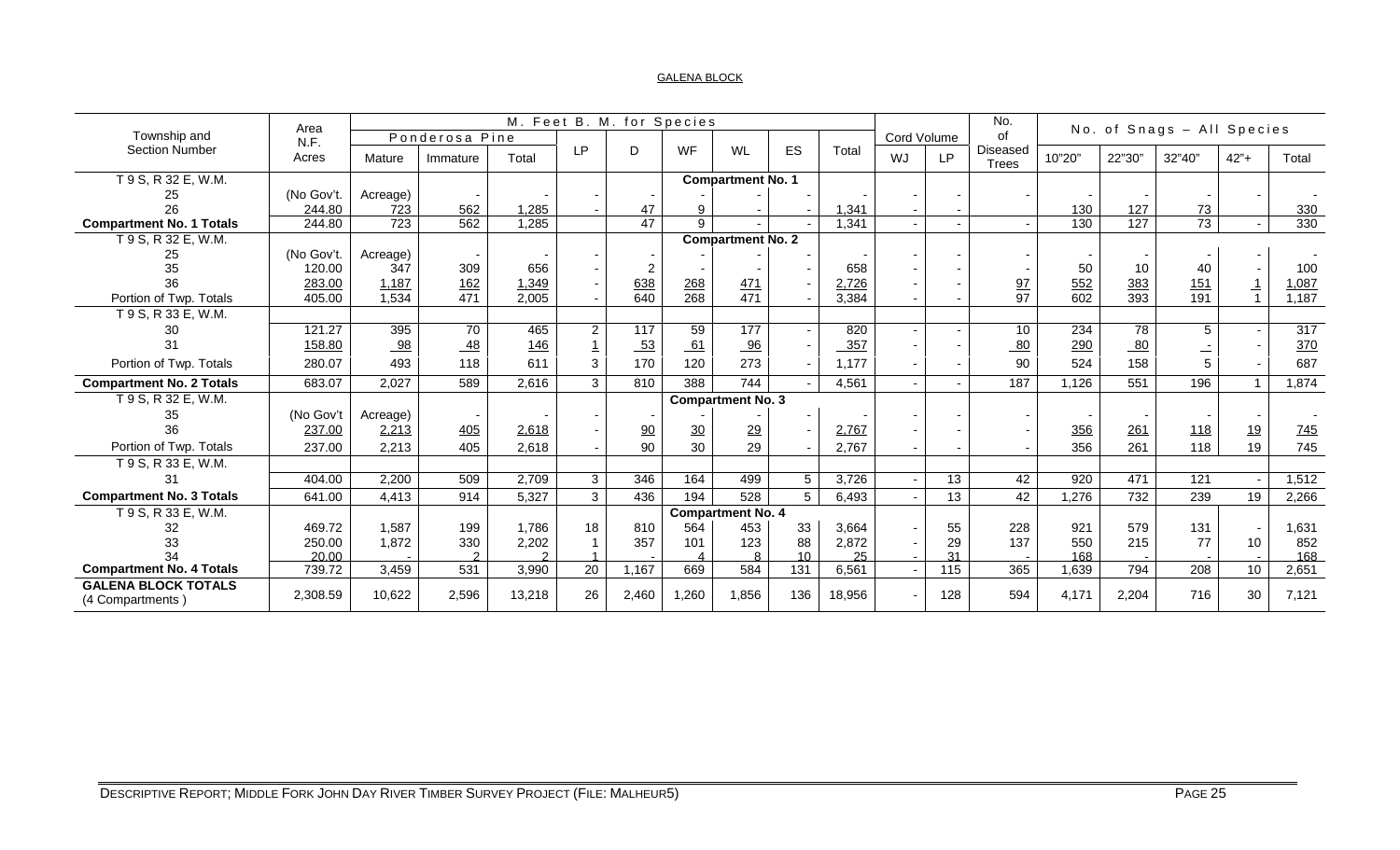## Table No. 4 (Continued)

#### DESOLATION BLOCK

|--|

|                                                                    | Area             |              |                |                |                          | M. Feet B. M. for Species |                  |           |                          |                | Cord                 |                          | <b>No</b>                |                 |            | No. of Snags - All Species |                          |                |
|--------------------------------------------------------------------|------------------|--------------|----------------|----------------|--------------------------|---------------------------|------------------|-----------|--------------------------|----------------|----------------------|--------------------------|--------------------------|-----------------|------------|----------------------------|--------------------------|----------------|
| Township and                                                       | N.F.             |              | Ponderosa Pine |                |                          |                           |                  |           |                          |                | Volume               |                          | Of                       |                 |            |                            |                          |                |
| <b>Section Number</b>                                              | Acres            | Mature       | Immature       | Total          | LP                       |                           | WF               | WL        | ES                       | Total          | WJ                   | LP.                      | <b>Diseased</b><br>Trees | 10"-20"         | 22"-30"    | $32" - 40"$                | $42"+$                   | Total          |
| T 8 S, R 31 E, W.M.<br>23<br>24                                    | 233.00<br>279.00 | 977          | 231<br>464     | 1,208          | $\sim$                   | 293                       | 200              | 252       | $\sim$                   | 1,953<br>1,644 | 26                   | $\overline{\phantom{0}}$ | 62                       | 520             | 126        | 33                         | $\overline{\phantom{0}}$ | 679            |
| Portion of Twp. Totals                                             | 512.00           | 944<br>1,921 | 695            | 1,408<br>2,616 | 14<br>14                 | 116<br>409                | $\frac{54}{254}$ | 52<br>304 |                          | 3,597          | $\frac{32}{2}$<br>58 |                          | ∸<br>69                  | 262<br>782      | 218<br>344 | 41<br>74                   |                          | 521<br>1,200   |
| T 8 S, R 32 E, W.M.                                                |                  |              |                |                |                          |                           |                  |           |                          |                |                      |                          |                          |                 |            |                            |                          |                |
|                                                                    | 62.00            | 355          | 42             | 397            | $\overline{\phantom{0}}$ | 18                        |                  | 13        | $\overline{\phantom{a}}$ | 432            | 14                   |                          |                          | 12              | 18         |                            |                          | 30             |
| 18                                                                 | 109.43           | 346          | 35             | 381            | $\overline{\phantom{0}}$ | 75                        | 28               | 34        | $\sim$                   | 518            | 80                   | $\overline{\phantom{a}}$ | 54                       | 58              | 42         |                            | . .                      | 100            |
|                                                                    | 54.00            | 13           |                | 20             | $\overline{\phantom{0}}$ | 27                        | 142              | 282       | $\sim$                   | 471            |                      |                          | 24                       | 221             | 65         |                            | $\sim$                   | 290            |
| 22                                                                 | 54.00            | 212          | <u>104</u>     | 316            | $\overline{\phantom{0}}$ | $\underline{6}$           | $\frac{3}{2}$    |           |                          | 345            | 19                   |                          | $\frac{8}{86}$           | $\frac{8}{299}$ | 16         |                            |                          | $\frac{24}{1}$ |
| Portion of Twp. Totals                                             | 279.43           | 926          | 188            | 1,114          | $\overline{\phantom{0}}$ | 126                       | 177              | 347       |                          | 1,764          | 117                  |                          |                          |                 | 141        |                            |                          | 444            |
| <b>DESOLATION BLOCK</b><br><b>TOTALS</b><br>$\sim$ Portions $\sim$ | 791.43           | 2,847        | 883            | 3,730          | 14                       | 535                       | 431              | 651       | $\sim$                   | 5,361          | 175                  | $\overline{\phantom{0}}$ | 155                      | 1,081           | 485        | 78                         |                          | 1,644          |

#### PROJECT TOTALS

| <b>Project Totals</b> | 21,746.20 | 79.045 | 25.442 | 111ABC | 252 | 21.740 | 13.502 | 16.227 | 1,827 | 168,006 | 3.136 | 700 | 6.515 | 28.618 | 13.978 | 3,950 | 780 | 47.326 |
|-----------------------|-----------|--------|--------|--------|-----|--------|--------|--------|-------|---------|-------|-----|-------|--------|--------|-------|-----|--------|
| Number 4-- Blocks     |           |        | 35.413 | 14.40C |     |        |        |        |       |         |       |     |       |        |        |       |     |        |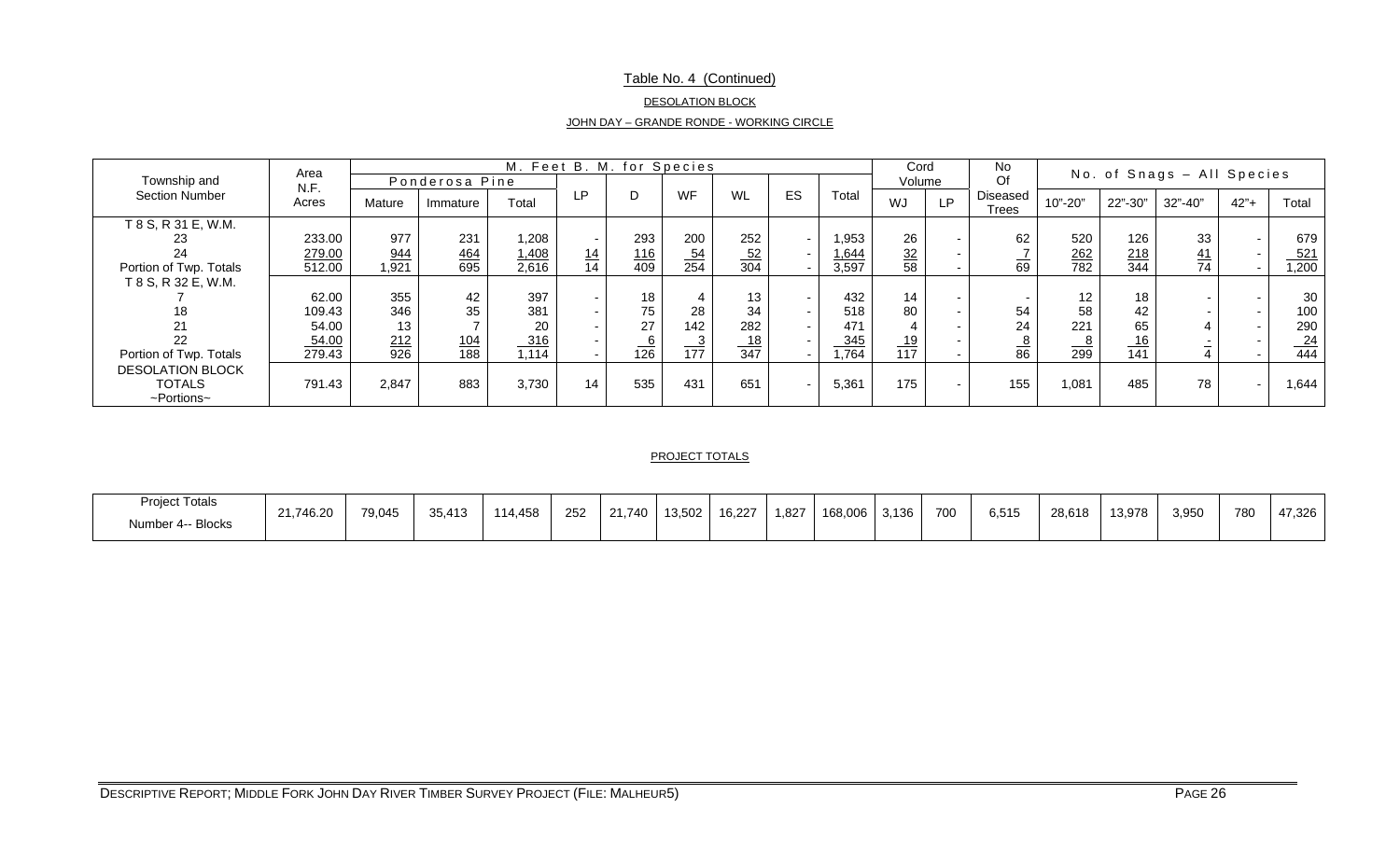### Table No. 5

### Summary of Number of Poles Middle Fork John Day River - Working Circle BIG CREEK BLOCK

| Township and                    |                 |                  | Ponderosa Pine |                  |                  |                  |                 | Lodgepole                |                 | Douglas          | White          |                  |                 | Western          |           | Engelmann        | <b>Total All</b> |                  |
|---------------------------------|-----------------|------------------|----------------|------------------|------------------|------------------|-----------------|--------------------------|-----------------|------------------|----------------|------------------|-----------------|------------------|-----------|------------------|------------------|------------------|
| <b>Section Number</b>           | Mature          |                  |                | Immature         |                  | Total            |                 | Pine                     |                 | Fir              |                | Fir              | Larch           |                  |           | Spruce           | Species          |                  |
|                                 | $4" - 7"$       | $8" - 11"$       | $4" - 7"$      | $8" - 11"$       | $4" - 7"$        | $8" - 11"$       | $4" - 7"$       | $8" - 11"$               | $4" - 7"$       | $8" - 11"$       | $4" - 7"$      | $8" - 11"$       | $4" - 7"$       | $8" - 11"$       | $4" - 7"$ | $8" - 11"$       | $4" - 7"$        | $8" - 11"$       |
| T. 9 S, R 32 E, W. M.           |                 |                  |                |                  |                  |                  |                 | <b>Compartment No. 1</b> |                 |                  |                |                  |                 |                  |           |                  |                  |                  |
| 27                              |                 |                  | 337            | 198              | 337              | 198              |                 |                          |                 | 24               | 288            | 32               |                 |                  |           |                  | 625              | 254              |
| 33                              |                 |                  | 248            | 162              | 248              | 162              |                 |                          |                 |                  |                |                  |                 |                  |           |                  | 248              | 162              |
| 34                              |                 |                  | 5,417          | 3,266            | 5,417            | 3,266            | 168             | 21                       | 2,005           | 1,571            | 2,628          | 1,485            | 721             | 253              | 330       | 193              | 11,269           | 6,789            |
| 35                              | $\frac{77}{77}$ | 123              | 1,691          | 795              | 1,768            | 918              | 470             | <u>194</u>               | 430             | 563              | 1,918          | 2,124            | 200             | 255              | 478       | 452              | 5,264            | 4,506            |
| Portion of Twp. Totals          |                 | $\overline{123}$ | 7,693          | 4,421            | 7,770            | 4,544            | 638             | $\overline{215}$         | 2,435           | 2,158            | 4,834          | 3,641            | 921             | $\overline{508}$ | 808       | $\overline{645}$ | 17,406           | 11,711           |
| T.9 S, R 32 E, W. M.            |                 |                  |                |                  |                  |                  |                 |                          |                 |                  |                |                  |                 |                  |           |                  |                  |                  |
|                                 |                 | 22               | 44             | 20               | 44               | 42               | 106             |                          | 484             | 284              | 198            | 210              |                 | 44               |           |                  | 832              | 580              |
|                                 |                 | 6                | 77             | 40               | 77               | 46               |                 |                          |                 | 32               | 16             | 64               | 80              |                  | 192       | 144              | 365              | 286              |
| Portion of Twp. Totals          |                 | 28               | 121            | 60               | 121              | 88               | 106             |                          | 484             | 316              | 214            | 274              | 80              | 44               | 192       | 144              | 1,197            | 866              |
| <b>Compartment No. 1 Totals</b> | $\overline{77}$ | 151              | 7,814          | 4,481            | 7,891            | 4,632            | 744             | 215                      | 2,919           | 2,474            | 5,048          | 3,915            | 1,001           | 552              | 1,000     | 789              | 18,603           | 12,577           |
| T. 9 S, R. 32 E, W. M.          |                 |                  |                |                  |                  |                  |                 | <b>Compartment No. 2</b> |                 |                  |                |                  |                 |                  |           |                  |                  |                  |
| 34                              |                 |                  | 642            | 288              | 642              | 288              |                 |                          | 740             | 269              | 40             |                  | 162             | 20               |           |                  | 1,584            | 577              |
| 35                              |                 |                  | $-55$          | $\frac{44}{332}$ | $\frac{55}{697}$ | $\frac{44}{332}$ | $\frac{22}{22}$ | $\frac{33}{33}$          |                 |                  |                |                  |                 |                  |           |                  | 77               | $\frac{77}{654}$ |
| Portion of Twp. Totals          |                 |                  | 697            |                  |                  |                  |                 |                          | $\frac{1}{740}$ | $\overline{269}$ | $\frac{1}{40}$ |                  | $\frac{1}{162}$ | $\frac{1}{20}$   |           |                  | 1,661            |                  |
| T. 9 S, R. 32 E, W. M.          |                 |                  |                |                  |                  |                  |                 |                          |                 |                  |                |                  |                 |                  |           |                  |                  |                  |
|                                 |                 |                  | 199            | 153              | 199              | 153              |                 |                          | 45              | 18               |                |                  |                 |                  |           |                  | 244              | 171              |
|                                 |                 |                  | 7,240          | 5,034            | 7,240            | 5,034            |                 |                          | 2,321           | 1,953            | 476            | 224              | 365             | 261              |           |                  | 10,402           | 7,472            |
| Portion of Twp. Totals          |                 |                  | 7,439          | 5,187            | 7,439            | 5,187            |                 |                          | 2,366           | 1,971            | 476            | $\overline{224}$ | 365             | $\overline{261}$ |           |                  | 10,656           | 7,643            |
| <b>Compartment No. 2 Totals</b> |                 |                  | 8,136          | 5,519            | 8,136            | 5,519            | $\overline{22}$ | 33                       | 3,106           | 2,240            | 516            | 224              | 527             | 281              |           |                  | 12,307           | 8,297            |
| T. 9 S, R. 32 E, W. M.          |                 |                  |                |                  |                  |                  |                 | <b>Compartment No. 3</b> |                 |                  |                |                  |                 |                  |           |                  |                  |                  |
|                                 |                 | 133              | 548            | 369              | 548              | 502              | 2,641           | 599                      | 2,179           | 1,790            | 2,733          | 2,533            | 253             | 78               | 591       | 338              | 8,945            | 5,840            |
|                                 | 90              | 116              | 3,268          | 1,274            | 3,358            | 1,390            | 1,420           | 398                      | 1,932           | 1,122            | 2,174          | 1,562            | 1,290           | 441              | 270       | 451              | 10,444           | 5,364            |
|                                 |                 |                  | 557            | 300              | 557              | 300              |                 |                          | 442             | 494              | 266            | 410              | 218             | 208              |           |                  | 1,485            | 1,412            |
|                                 |                 |                  |                | 6                |                  | 6                | 315             | 32                       | 57              | 110              | 1,060          | 507              | 247             | 80               | 178       | 63               | 1,857            | 798              |
| 12                              |                 |                  | 104            | 97               | 104              | 97               | 206             | 85                       | 187             | 345              | 2,104          | 1,956            | 322             | 136              | 999       | 966              | 3,922            | 3,584            |
| <b>Compartment No. 3 Totals</b> | 90              | 249              | 4,477          | 2,046            | 4,567            | 2,295            | 4,582           | 1,114                    | 4,797           | 3,861            | 8,337          | 6,968            | 2,330           | 942              | 2,038     | 1,818            | 26,651           | 16,998           |
| T. 9 S, R 32 E, W. M.           |                 |                  |                |                  |                  |                  |                 | Compartment              | <b>No. 4</b>    |                  |                |                  |                 |                  |           |                  |                  |                  |
| 12                              |                 |                  | 317            | 107              | 317              | 107              |                 | 3                        | 199             | 156              | 835            | 228              | 9               |                  | 36        | 24               | 1,396            | 518              |
| T. 9 S, R 33 E, W. M.           |                 |                  |                |                  |                  |                  |                 |                          |                 |                  |                |                  |                 |                  |           |                  |                  |                  |
|                                 |                 |                  | 758            | 362              | 758              | 362              | 1,673           | 1,611                    | 105             | 166              | 588            | 306              | 592             | 364              |           |                  | 3,716            | 2,808            |
| 17                              | 143             | 95               | 286            | 149              | 429              | 244              | 1,828           | 469                      | 33              | 48               | 111            | 129              | 106             | 147              |           |                  | 2,507            | 1,037            |
| 18                              |                 |                  | 1,565          | 574              | 1,565            | 574              | 5,578           | 1,531                    | 1,336           | 754              | 4,628          | 1,666            | 2,511           | 1,824            | 906       | 331              | 16,524           | 6,688            |
| 19                              | $\frac{1}{143}$ | $\frac{1}{95}$   | 40             | 20               | 40               | 20               | 90              | 30                       | 90              | 31               | 1,382          | 360              | 152             | 182              | 80        | 30               | 1,834            | 683              |
| Portion of Twp. Totals          |                 |                  | 2,649          | 1,105            | 2,792            | 1,200            | 9,169           | 3,641                    | 1,564           | 999              | 6,709          | 2,461            | 3,361           | 2,517            | 986       | $\overline{361}$ | 24,581           | 11,697           |
| <b>Compartment No. 4 Totals</b> | 143             | 95               | 2,966          | 1,212            | 3,109            | 1,307            | 9,169           | 3,644                    | 1,763           | 1,155            | 7,544          | 2,689            | 3,370           | 2,517            | 1,022     | 385              | 25,977           | 11,697           |
| T. 9 S, R 32 E, W. M.           |                 |                  |                |                  |                  |                  |                 | Compartment No. 5        |                 |                  |                |                  |                 |                  |           |                  |                  |                  |
| 11                              |                 |                  | 3,973          | 1,417            | 3,973            | 1,417            |                 |                          | ,433            | 438              | 698            | 356              | 46              | 36               |           |                  | 6,150            | 2,247            |
| 12                              |                 |                  | 366            | 73               | 366              | 73               |                 |                          | 82              | 40               | 36             | 5                |                 |                  |           |                  | 4,484            | 118              |
| 14                              |                 |                  | 1,594          | 463              | 1,594            | 463              |                 |                          | 24              | 10               |                |                  |                 |                  |           |                  | 1,618            | 473              |
| <b>Compartment No. 5 Totals</b> |                 |                  | 5,933          | 1,953            | 5,933            | 1,953            |                 |                          | 1,539           | 488              | 734            | 361              | 46              | 36               |           |                  | 8,252            | 2,838            |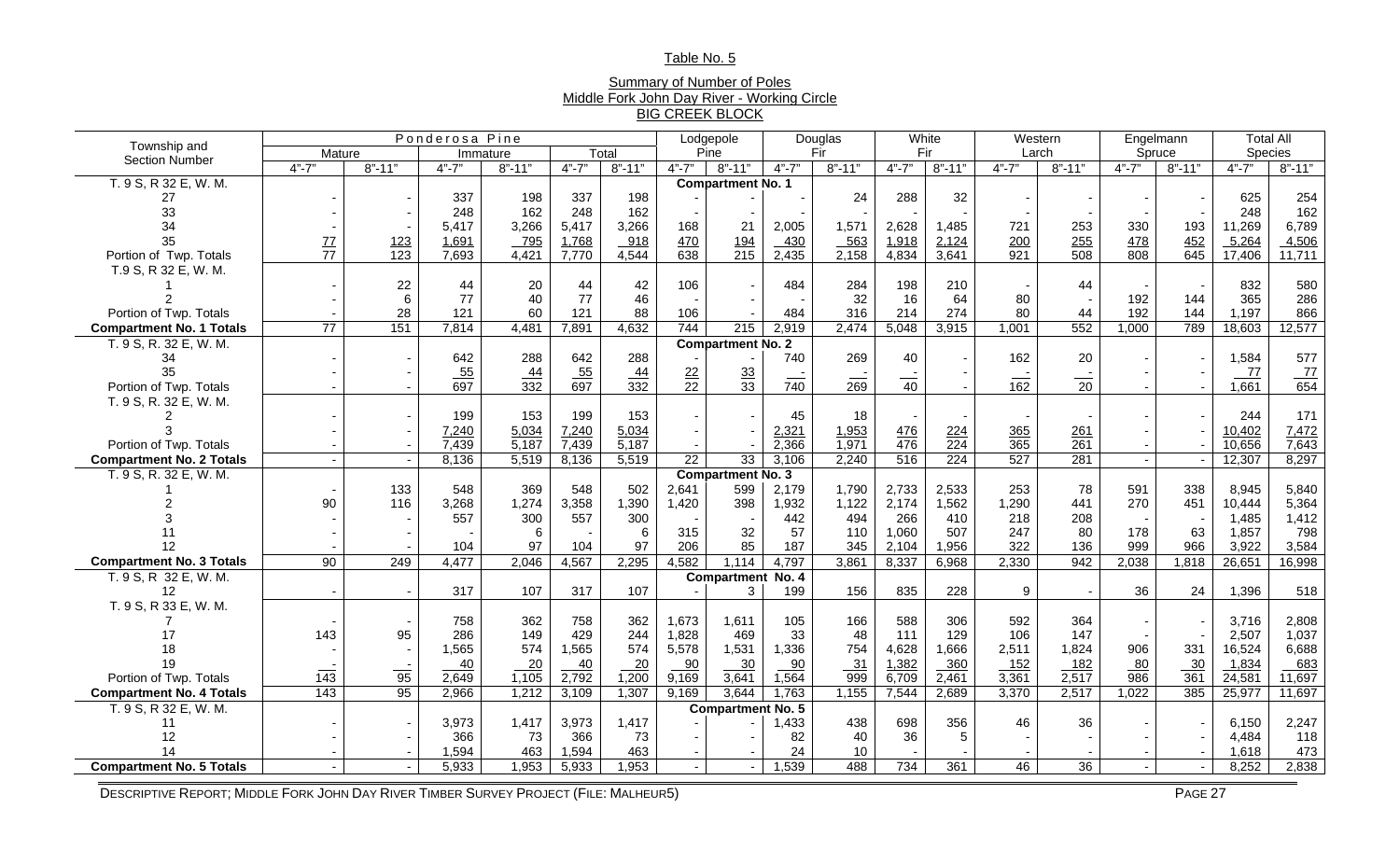### Table No. 5

### Summary of Number of Poles Middle Fork John Day River- Working Circle BIG CREEK BLOCK - Continued

|                                 |                 |                  | Ponderosa Pine    |                  |                    |                  |                           | Lodgepole         |                   | Douglas           | White             |                   |                   | Western           |                   | Engelmann      | <b>Total All</b> |                     |
|---------------------------------|-----------------|------------------|-------------------|------------------|--------------------|------------------|---------------------------|-------------------|-------------------|-------------------|-------------------|-------------------|-------------------|-------------------|-------------------|----------------|------------------|---------------------|
| Township and                    | Mature          |                  | Immature          |                  | Total              |                  | Pine                      |                   |                   | Fir               | Fir               |                   |                   | Larch             |                   | Spruce         | Species          |                     |
| <b>Section Number</b>           | $4" - 7"$       | $8" - 11"$       | $4" - 7"$         | $8" - 11"$       | $4" - 7"$          | $8" - 11"$       | $4" - 7"$                 | $8" - 11"$        | $4" - 7"$         | $8" - 11"$        | $4" - 7"$         | $8" - 11"$        | $4" - 7"$         | $8" - 11"$        | $4" - 7"$         | $8" - 11"$     | $4" - 7"$        | $8" - 11"$          |
| T 9 S, R. 32 E, W. M.           |                 |                  |                   |                  |                    |                  | <b>Compartment No. 6</b>  |                   |                   |                   |                   |                   |                   |                   |                   |                |                  |                     |
| 14                              |                 |                  | 6,058             | 1,968            | 6,058              | 1,968            | 10                        |                   | 320               | 100               |                   |                   |                   |                   |                   |                | 6,388            | 2,068               |
| 23                              |                 |                  | 1,096             | 370              | 1,096              | 377              |                           |                   | 398               | 227               | <u>130</u>        | 30                | 15                | $\frac{45}{5}$    | $\frac{96}{9}$    | 55             | 1,735            |                     |
| <b>Compartment No. 6 Totals</b> |                 |                  | 7,154             | 2,338            | 7,154              | 2,345            | Ξ,<br>10                  |                   | 718               | 327               | 130               | 30                | 15 <sup>15</sup>  | 45                | 96                | 55             | 8,123            | $\frac{734}{2,802}$ |
| T 9 S, R 32 E, W. M.            |                 |                  |                   |                  |                    |                  | <b>Compartment No. 7</b>  |                   |                   |                   |                   |                   |                   |                   |                   |                |                  |                     |
| 23                              | 30              | 19               | 2,935             | 590              | 2,965              | 609              |                           |                   | 1,921             | 999               | 600               | 283               | 153               | 91                | 56                | $\overline{2}$ | 5,695            | 1,984               |
| 26                              |                 |                  | 1,421             | 461              | 1,421              | 461              |                           |                   | 227               | 141               |                   |                   |                   |                   |                   |                | 1,931            |                     |
| <b>Compartment No. 7 Totals</b> | $\overline{30}$ | $\overline{19}$  | 4,356             | 1,051            | 4,386              | 1,070            |                           |                   | 2,148             | 1,140             | $\frac{283}{883}$ | $\frac{182}{465}$ | 153               | $\frac{4}{95}$    | $\overline{56}$   | $\overline{2}$ | 7,626            | $\frac{788}{2,772}$ |
| T 9 S, R. 32 E, W. M.           |                 |                  |                   |                  |                    |                  | <b>Compartment No. 8</b>  |                   |                   |                   |                   |                   |                   |                   |                   |                |                  |                     |
| 24                              |                 |                  | 243               | 30               | 243                | 30               | 100                       | 74                | 143               | 177               | 886               | 518               | 214               | 126               |                   |                | 1,586            | 925                 |
| 26                              |                 |                  |                   |                  |                    |                  |                           |                   |                   |                   |                   |                   |                   |                   |                   |                | 332              | 136                 |
| Portion of Twp. Totals          |                 |                  | $\frac{209}{452}$ | $\frac{94}{124}$ | $\frac{209}{452}$  | $\frac{94}{124}$ | $\frac{1}{100}$           | $rac{1}{74}$      | $\frac{93}{236}$  | $\frac{42}{219}$  | $\frac{30}{916}$  | $rac{1}{518}$     | $\frac{1}{214}$   | $\frac{1}{126}$   |                   |                | 1,918            | 1,061               |
| T 9 S, R 33 E, W. M.            |                 |                  |                   |                  |                    |                  |                           |                   |                   |                   |                   |                   |                   |                   |                   |                |                  |                     |
| 19                              |                 |                  |                   |                  |                    |                  | $\frac{526}{526}$         |                   | $\frac{151}{387}$ |                   | 244               |                   | $\frac{152}{366}$ |                   |                   |                | 1,073            | 637                 |
| <b>Compartment No. 8 Totals</b> |                 |                  | $\overline{452}$  | $\frac{3}{127}$  | $\overline{452}$   | $\frac{6}{127}$  |                           | $\frac{105}{179}$ |                   | $\frac{124}{343}$ | 1,160             | $\frac{218}{736}$ |                   | $\frac{187}{313}$ |                   |                | 2,991            | 1,698               |
| T 9 S, R 33 E, W. M.            |                 |                  |                   |                  |                    |                  | <b>Compartment No. 9</b>  |                   |                   |                   |                   |                   |                   |                   |                   |                |                  |                     |
| 16                              | 259             | 236              | 469               | 716              | 728                | 952              | 205                       | 51                | 34                | 62                | 214               | 157               | 9                 | 99                | 36                | 33             | 1,226            | 1,354               |
| 17                              | 551             | 440              | 1,263             | 1,899            | 1,814              | 2,339            | 3,374                     | 1,140             | 443               | 154               | 809               | 357               | 670               | 477               | 257               | 247            | 7,367            | 4,714               |
| 18                              |                 |                  | 540               | 113              | 540                | 113              | 109                       | 25                | 229               | 69                | 322               | 91                | 124               | 90                |                   |                | 1,324            | 388                 |
| 19                              |                 |                  | 1,096             | 207              | 1,096              | 207              | 1,883                     | 629               | 1,160             | 148               | 9                 | 10                | 168               | 138               | 173               | 49             | 4,489            | 1,181               |
| 20                              | 111             | $\frac{70}{746}$ | 359               | 409              | 470                | 479              | 765                       | 747               | 255               | $\frac{95}{528}$  | $-504$            | $\frac{204}{819}$ | 358               | 456               | $\frac{308}{774}$ | 241            | 2,660            | 2,222               |
| <b>Compartment No. 9 Totals</b> | 921             |                  | 3,727             | 3,344            | 4,648              | 4,090            | 6,336                     | 2,592             | 2,121             |                   | 1,858             |                   | 1,329             | 1,206             |                   | 570            | 17,066           | 9,859               |
| T 9 S, R 33 E. W. M.            |                 |                  |                   |                  |                    |                  | <b>Compartment No. 10</b> |                   |                   |                   |                   |                   |                   |                   |                   |                |                  |                     |
| 19                              |                 |                  | 80                | 24               | 80                 | 24               | 3,188                     | 536               | 85                | 42                | 121               | 47                | 83                | 168               |                   |                | 3,557            | 817                 |
| 20                              | 180             | 150              | 2,090             | 1,990            | 2,270              | 2,140            | 3,270                     | 360               | 250               | 180               | 720               | 200               | 1,300             | 850               | 280               | 160            | 8,090            | 3,890               |
| 29                              | 60              | 39               | 650               | 405              | 710                | 444              | 3,773                     | 239               | 790               | 517               | 2,253             | 1,222             | 918               | 829               | 542               | 401            | 8,986            | 3,652               |
| 30                              | 38              |                  | 364               | 50               | 402                | 50               | 882                       | 175               | 196               | 487               | 1,089             | 544               | 740               | 787               | 81                | 36             | 3,390            | 2,079               |
| 31                              | 10              |                  |                   |                  | 10                 |                  | 400                       | 70                | 30                | 40                | 330               | 150               | 160               | 190               |                   | 10             | 930              | 460                 |
| 32                              | 10              | 20               | 15                | 10               | $\frac{25}{3,497}$ | 30               | 1,901                     | 1,364             | 172               | 226               | 967               | 907               | 225               | 181               | 810               | 537            | 4,100            | 3,245               |
| <b>Compartment No.10 Totals</b> | 298             | $\overline{209}$ | 3,199             | 2,479            |                    | 2,688            | 13,414                    | 2,744             | 1,523             | 1,492             | 5,480             | 3,070             | 3,426             | 3,005             | 1,713             | 1,144          | 29,053           | 14,143              |
| <b>BIG CREEK TOTALS</b>         | 1,559           | 1,476            | 48,214            | 24,555           | 49,773             | 26,026           | 34,903                    | 10,521            | 21,021            | 14,048            | 31,690            | 19,277            | 12,563            | 9,046             | 6,699             | 4,763          | 156,649          | 83,681              |
| (10 Compartments)               |                 |                  |                   |                  |                    |                  |                           |                   |                   |                   |                   |                   |                   |                   |                   |                |                  |                     |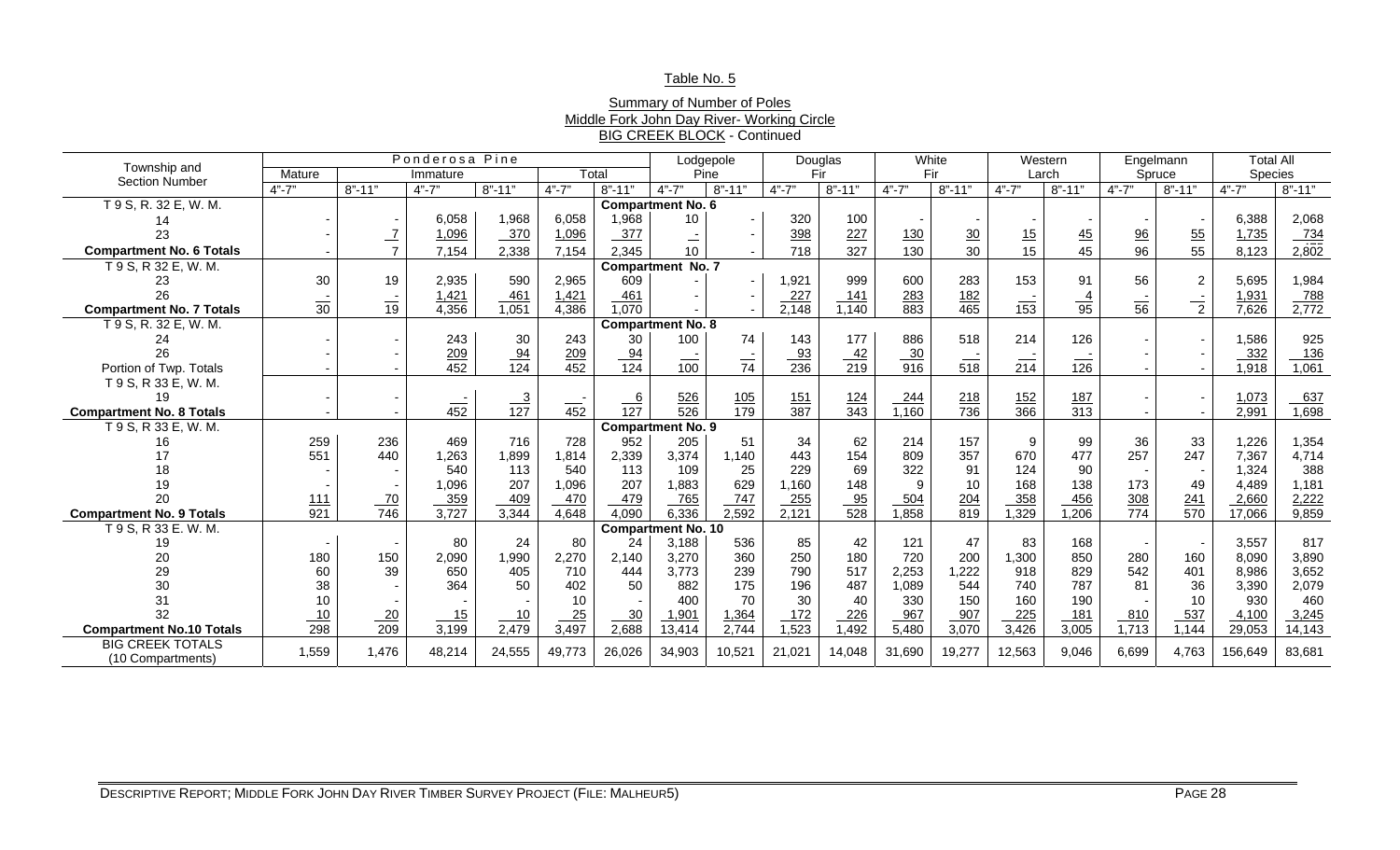#### INDIAN CREEK BLOCK

| Township and                    |                  |                  | Ponderosa Pine |            |           |                 | Lodgepole                |            | Douglas          |                  |            | White            |           | Western          |                 | Engelmann       | <b>Total All</b> |            |
|---------------------------------|------------------|------------------|----------------|------------|-----------|-----------------|--------------------------|------------|------------------|------------------|------------|------------------|-----------|------------------|-----------------|-----------------|------------------|------------|
| <b>Section Number</b>           | Mature           |                  | Immature       |            | Total     |                 | Pine                     |            |                  | Fir              |            | Fir              |           | Larch            |                 | Spruce          | Species          |            |
|                                 | $4" - 7"$        | $8" - 11"$       | $4" - 7"$      | $8" - 11"$ | $4" - 7"$ | $8" - 11"$      | $4" - 7"$                | $8" - 11"$ | $4" - 7"$        | $8" - 11"$       | $4" - 7"$  | $8" - 11"$       | $4" - 7"$ | $8" - 11"$       | $4" - 7"$       | $8" - 11"$      | $4" - 7"$        | $8" - 11"$ |
| T 8 S, R 31 E, W. M.            |                  |                  |                |            |           |                 | <b>Compartment No. 1</b> |            |                  |                  |            |                  |           |                  |                 |                 |                  |            |
| 23                              | 5                | 5                | 516            | 79         | 521       | 84              |                          |            |                  |                  |            | $\,6\,$          | 6         | 18               |                 |                 | 527              | 108        |
| 24                              |                  | 6                | 276            | 60         | 276       | 66              |                          |            | 24               | 12               | 63         | 27               | 3         |                  |                 |                 | 366              | 105        |
| 25                              |                  | Ξ,               | 2,325          | 1,016      | 2,325     | 1,016           |                          |            | $\equiv$         |                  | <u>. .</u> | $\equiv$         |           |                  |                 |                 | 2,325            | 1,016      |
| <b>Compartment No.1 Totals</b>  | 5                | 11               | 3,117          | 1,155      | 3,122     | 1,166           |                          |            | 24               | 12               | 63         | 33               | 9         | 18               |                 |                 | 3,218            | 1,229      |
| T 8 S, R 31 E, W. M.            |                  |                  |                |            |           |                 | <b>Compartment No. 2</b> |            |                  |                  |            |                  |           |                  |                 |                 |                  |            |
| 24                              | 63               | 67               | 2,538          | 978        | 2,601     | 1,045           |                          |            | 263              | 234              | 598        | 212              | 295       | 343              |                 |                 | 3,757            | 1,834      |
| 25                              |                  |                  | 1,171          | 602        | 1,171     | 602             |                          |            | 212              | $\frac{77}{311}$ | 267        | 230              | 601       | 233              |                 |                 | 2,251            | 1,142      |
| Portion of Twp. Totals          | $rac{1}{63}$     | $rac{1}{67}$     | 3,709          | 1,580      | 3,772     | 1,647           |                          |            | $\overline{475}$ |                  | 865        | $\overline{442}$ | 896       | 576              |                 |                 | 6,008            | 2,976      |
| T 8 S, R 32 E, W. M.            |                  |                  |                |            |           |                 |                          |            |                  |                  |            |                  |           |                  |                 |                 |                  |            |
| 30                              |                  |                  | 638            | 569        | 638       | 569             |                          |            | 477              | 455              | $-282$     | 221              | 62        | <u>134</u>       |                 |                 | 1,459            | 1,379      |
| <b>Compartment No. 2 Totals</b> | $\frac{1}{63}$   | $\frac{-1}{67}$  | 4,347          | 2,149      | 4,410     | 2,216           |                          |            | 952              | 766              | 1,147      | 663              | 958       | 710              |                 |                 | 7,467            | 4,355      |
| T 8 S, R 32 E, W. M.            |                  |                  |                |            |           |                 | <b>Compartment No. 3</b> |            |                  |                  |            |                  |           |                  |                 |                 |                  |            |
|                                 |                  |                  | 313            | 102        | 313       | 102             |                          |            | 25               | 17               |            |                  |           |                  |                 |                 | 338              | 119        |
| 17                              |                  | $\overline{4}$   | 138            | 108        | 138       | 112             | 31                       | 31         | 69               | 65               | 433        | 337              | 329       | 55               |                 |                 | 1,000            | 600        |
| 18                              |                  |                  | 1,849          | 615        | 1,849     | 615             | 160                      | 30         | 927              | 561              | 4,669      | 2,655            | 786       | 540              | 100             | 199             | 8,491            | 4,600      |
| 19                              |                  | Ξ,               | 2,386          | 922        | 2,386     | 922             | 179                      | 85         | 687              | $-528$           | $-593$     | $-253$           | 331       | 129              | $\equiv$        | $\equiv$        | 4,176            | 1,917      |
| <b>Compartment No. 3 Totals</b> |                  | $\overline{4}$   | 4,686          | 1,747      | 4,686     | 1,751           | 370                      | 146        | 1,708            | 1,171            | 5,695      | 3,245            | 1,446     | 724              | 100             | 199             | 14,005           | 7,236      |
| T 8 S, R 32 E, W. M.            |                  |                  |                |            |           |                 | <b>Compartment No. 4</b> |            |                  |                  |            |                  |           |                  |                 |                 |                  |            |
|                                 |                  |                  | 184            | 37         | 184       | 37              |                          |            | 24               | 17               | 28         | 12               |           |                  |                 |                 | 236              | 86         |
|                                 |                  |                  | 1,699          | 917        | 1,699     | 917             |                          |            | 233              | 146              | 777        | 393              | 73        | 80               |                 |                 | 2,782            | 1,536      |
|                                 | 110              | 70               | 160            | 80         | 270       | 150             | 100                      | 90         | 190              | 120              | 330        | 190              | 110       | 30               |                 |                 | 1,000            | 580        |
| 16                              | 153              | 48               | 1,253          | 820        | 1,406     | 868             | 843                      | 181        | 783              | 2,347            | 433        | 446              | 366       | 170              |                 |                 | 3,831            | 4,012      |
| 17                              | 71               | 121              | 1,811          | 1,260      | 1,882     | 1,381           | 4,355                    | 1,723      | 735              | 798              | 3,493      | 2,632            | 867       | 879              | 491             | 382             | 11,823           | 7,795      |
| 18                              |                  |                  | 48             | 5          | 48        | $5\phantom{.0}$ |                          |            | 13               | $\overline{4}$   |            |                  |           |                  |                 |                 | 61               | 9          |
| 20                              | 12               |                  | 627            | 276        | 639       | 276             |                          |            | 21               | 57               | 678        | 725              | 209       | 359              | 35              | -8              | 1,582            | 1,425      |
| 21                              |                  | 66               | 160            | 164        | 198       | 164             | 146                      | 28         | 46               | 81               | 1,613      | 149              | 203       | 81               |                 |                 | 2,206            | 589        |
| <b>Compartment No. 4 Totals</b> | $\frac{38}{384}$ | $\overline{305}$ | 5,942          | 3,559      | 6,326     | 3,864           | $\sqrt{5,444}$           | 2,022      | 2,045            | 3,570            | 7,352      | 4,547            | 1,828     | 1,599            | 526             | $rac{1}{390}$   | 23,521           | 15,992     |
| T 8 S, R 32 E, W. M.            |                  |                  |                |            |           |                 | Compartment No. 5        |            |                  |                  |            |                  |           |                  |                 |                 |                  |            |
| 19                              |                  |                  | 1,100          | 618        | 1,100     | 618             |                          |            | 118              | 51               |            |                  | 242       | 138              |                 |                 | 1,460            | 807        |
| 20                              |                  |                  | 2,592          | 902        | 2,592     | 902             | 261                      | 119        | 326              | 224              | 1,595      | 1,032            | 702       | 679              | 98              | 84              | 5,574            | 3,040      |
| 21                              | 20               | 38               | 1,000          | 250        | 1,020     | 288             |                          | 8          | 90               | 48               | 701        | 454              | 114       | 85               | 10              | 10              | 1,935            | 893        |
| 30                              |                  |                  | 923            | 465        | 923       | 465             |                          |            | 254              | 227              | 190        | 125              | 39        | 57               |                 |                 | 1,406            | 874        |
| <b>Compartment No. 5 Totals</b> | $\frac{1}{20}$   | $\frac{1}{38}$   | 5,615          | 2,235      | 5,635     | 2,273           | 261                      | 127        | 788              | $\overline{550}$ | 2,486      | 1,611            | 1,097     | $\overline{959}$ | 108             | $\frac{1}{94}$  | 10,375           | 5,614      |
| T 8 S, R 32 E, W. M.            |                  |                  |                |            |           |                 | Compartment No. 6        |            |                  |                  |            |                  |           |                  |                 |                 |                  |            |
| 20                              | $10$             |                  | 1,365          | 381        | 1,375     | 381             |                          |            | 46               | $\mathbf{3}$     | 20         |                  | 70        | 20               |                 |                 | 1,511            | 404        |
| 21                              | 40               | 89               | 876            | 385        | 916       | 474             |                          |            | 139              | 109              | 690        | 140              | 350       | 110              |                 |                 | 2,095            | 833        |
| 28                              | 14               | 30               | 1,240          | 994        | 1,254     | 1,024           |                          |            | 153              | 312              | 821        | 864              | 310       | 540              |                 | 9               | 2,538            | 2,749      |
| 29                              |                  |                  | 2,889          | 2,321      | 2,889     | 2,321           | 18                       | 20         | 927              | 829              | 1,562      | 1,416            | 613       | 819              | 10 <sup>1</sup> | 30              | 6,019            | 5,435      |
| 30                              |                  |                  | 355            | 102        | 355       | 102             |                          |            | 880              | 397              | 165        | 224              | 58        | 60               |                 |                 | 1,458            | 783        |
| 32                              |                  |                  | 648            | 24         | 648       | 24              |                          |            | 300              | 84               | 156        | 48               | 84        | 60               |                 |                 | 1,188            | 216        |
| 33                              | $rac{1}{64}$     | $\overline{2}$   | 84             | 25         | 84        | 27              | $\frac{1}{18}$           | 13         | 384              | 98               | 946        | 568              | 158       | 126              | $\frac{1}{10}$  | 13              | 1,572            | 845        |
| <b>Compartment No. 6 Totals</b> |                  | 121              | 7,457          | 4,232      | 7,521     | 4,353           |                          | 33         | 2,829            | 1,832            | 4,360      | 3,260            | 1,643     | 1,735            |                 | $\overline{52}$ | 16,381           | 11,265     |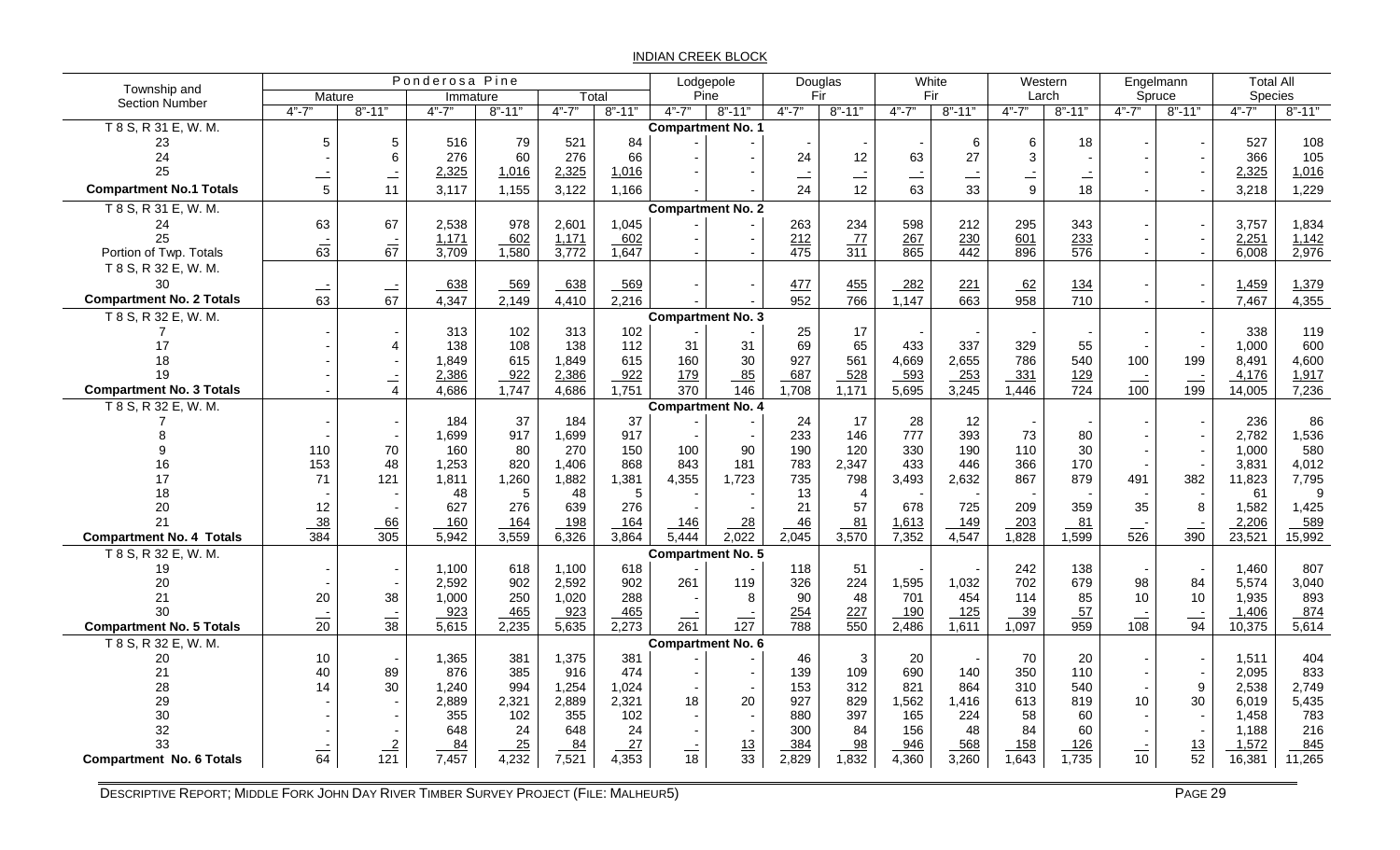| Township and                                             |                 |                  | Ponderosa Pine      |                            |                       |                            |                           | Lodgepole      |                     | Douglas           | White               |                     |                 | Western           |           | Engelmann          | <b>Total All</b>      |                       |
|----------------------------------------------------------|-----------------|------------------|---------------------|----------------------------|-----------------------|----------------------------|---------------------------|----------------|---------------------|-------------------|---------------------|---------------------|-----------------|-------------------|-----------|--------------------|-----------------------|-----------------------|
| <b>Section Number</b>                                    | Mature          |                  | Immature            |                            |                       | Total                      |                           | Pine           |                     | Fir               | Fir                 |                     |                 | Larch             |           | Spruce             | Species               |                       |
|                                                          | $4" - 7"$       | $8" - 11"$       | $4" - 7"$           | $8" - 11"$                 | $4" - 7"$             | $8" - 11"$                 | $4" - 7"$                 | $8" - 11"$     | $4" - 7"$           | $8" - 11"$        | $4" - 7"$           | $8" - 11"$          | $4" - 7"$       | $8" - 11"$        | $4" - 7"$ | $8" - 11"$         | $4" - 7"$             | $8" - 11"$            |
|                                                          |                 |                  |                     |                            |                       |                            |                           |                |                     |                   |                     |                     |                 |                   |           |                    |                       |                       |
| T. 8 S, R 32 E, W. M.                                    |                 |                  |                     |                            |                       |                            | <b>Compartment No. 7</b>  |                |                     |                   |                     |                     |                 |                   |           |                    |                       |                       |
| 22                                                       |                 |                  | 346                 | 229                        | 346                   | 229                        | 20                        | $\overline{2}$ | 52                  | 92                | 55                  | 74                  | 38              | 23                |           |                    | 511                   | 420                   |
| 23                                                       | 107             | 144              | 436                 | 610                        | 543                   | 754                        | 260                       | 51             | 244                 | 313               | 277                 | 478                 |                 | 8                 |           |                    | 1,324                 | 1,604                 |
| 26                                                       | 86              | 108              | 677                 | 786                        | 763                   | 894                        | 2,201                     | 1,046          | 417                 | 869               | 3,436               | 3,695               | 624             | 670               | 1,335     | 1,319              | 8,775                 | 8,493                 |
| 27                                                       |                 |                  | 1.744               | 853                        | 1,744                 | 853                        | 3,441                     | 1,329          | 1,308               | 674               | 5,140               | 2,926               | 1,508           | 616               | 1,076     | 788                | 14,217                | 7,186                 |
| 28                                                       |                 | 3                | 1,428               | 1,080                      | 1,428                 | 1,083                      | 426                       | 426            | 388                 | 423               | 33                  | 471                 | 531             | 281               | 32        | 85                 | 3,135                 | 2,769                 |
| 33                                                       |                 |                  | 252                 | 75                         | 252                   | 81                         |                           |                | 81                  | 18                | 42                  |                     | 18              | 3                 |           |                    | 393                   | 108                   |
| 34                                                       |                 |                  |                     | 11                         | 11                    |                            |                           |                |                     |                   | 115                 | 132                 |                 |                   |           |                    | 126                   | 143                   |
| 35                                                       |                 | $\frac{10}{271}$ | $\frac{293}{5,187}$ | $\frac{127}{3,771}$        | $\frac{293}{5,380}$   | 137                        |                           |                | $\frac{31}{2,521}$  | 41                | $\frac{161}{9,555}$ | $\frac{202}{7,984}$ |                 | 10                |           |                    | $\frac{485}{28,966}$  | $\frac{390}{21,113}$  |
| <b>Compartment No. 7 Totals</b>                          | 193             |                  |                     |                            |                       | 4,042                      | 6,348                     | 2,854          |                     | $\frac{1}{2,430}$ |                     |                     | 2,719           | $\frac{1}{1,611}$ | 2,443     | $\overline{2,192}$ |                       |                       |
| T. 8 S, R. 32 E, W. M.                                   |                 |                  |                     |                            |                       |                            | <b>Compartment No. 8</b>  |                |                     |                   |                     |                     |                 |                   |           |                    |                       |                       |
|                                                          | (No             | Poles)           |                     |                            |                       |                            |                           |                |                     |                   |                     |                     |                 |                   |           |                    |                       |                       |
| 32                                                       |                 |                  | 87                  | 100                        | 87                    | 100                        |                           |                |                     |                   |                     |                     |                 |                   |           |                    | 87                    | 100                   |
|                                                          | $\frac{35}{35}$ | $\frac{22}{22}$  | 3,705<br>3,792      | 1,640<br>$\frac{1}{1,740}$ | $\frac{3,740}{3,827}$ | 1,662<br>$\frac{1}{1.762}$ |                           |                | $\frac{375}{375}$   | $\frac{186}{186}$ | $\frac{207}{207}$   | $\frac{206}{206}$   | $\frac{66}{66}$ | $\frac{43}{43}$   |           |                    | $\frac{4,388}{4,475}$ | $\frac{2,097}{2,197}$ |
| <b>Compartment No. 8 Totals</b><br>T. 8 S, R 32 E, W. M. |                 |                  |                     |                            |                       |                            | <b>Compartment No. 9</b>  |                |                     |                   |                     |                     |                 |                   |           |                    |                       |                       |
| 29                                                       |                 |                  | 24                  | 48                         | 24                    | 48                         |                           |                | 48                  | 24                |                     |                     |                 |                   |           |                    | 72                    | 72                    |
| 30                                                       |                 |                  | 152                 | 137                        | 152                   | 137                        |                           |                | 144                 | 78                |                     |                     |                 |                   |           |                    | 300                   | 227                   |
|                                                          |                 |                  | 1,966               | 1,342                      | 1,966                 | 1,342                      |                           |                | 1,562               | 1,026             | 308                 | 69                  | 12              |                   |           |                    | 3,848                 | 2,446                 |
| 32                                                       |                 |                  | 3,063               | 1,124                      | 3,063                 | 1,181                      |                           |                |                     | 183               |                     |                     |                 |                   |           |                    | 3,532                 | 1,364                 |
| <b>Compartment No. 9 Totals</b>                          |                 | $\frac{57}{57}$  | 5,250               | 2,651                      | 5,205                 | 2,708                      |                           |                | $\frac{469}{2,223}$ | 1,311             | $\frac{1}{308}$     | $\overline{73}$     | $\overline{16}$ | $\frac{1}{17}$    |           |                    | 7,752                 | 4,109                 |
| T. 8 S, R 32 E, W. M.                                    |                 |                  |                     |                            |                       |                            | <b>Compartment No. 10</b> |                |                     |                   |                     |                     |                 |                   |           |                    |                       |                       |
|                                                          |                 | 10               | 7,053               | 4,693                      | 7,053                 | 4,703                      |                           |                | 3,175               | 2,849             | 1,499               | 992                 | 464             | 740               |           |                    | 12,191                | 9,284                 |
| <b>INDIAN CREEK BLOCK-TOTALS</b><br>(10 Compartments)    | 764             | 906              | 52,401              | 27,932                     | 53,165                | 28,838                     | 12,441                    | 5,182          | 16,640              | 14,677            | 32,672              | 22,614              | 10,246          | 8,156             | 3,187     | 2,927              | 128,351               | 82,394                |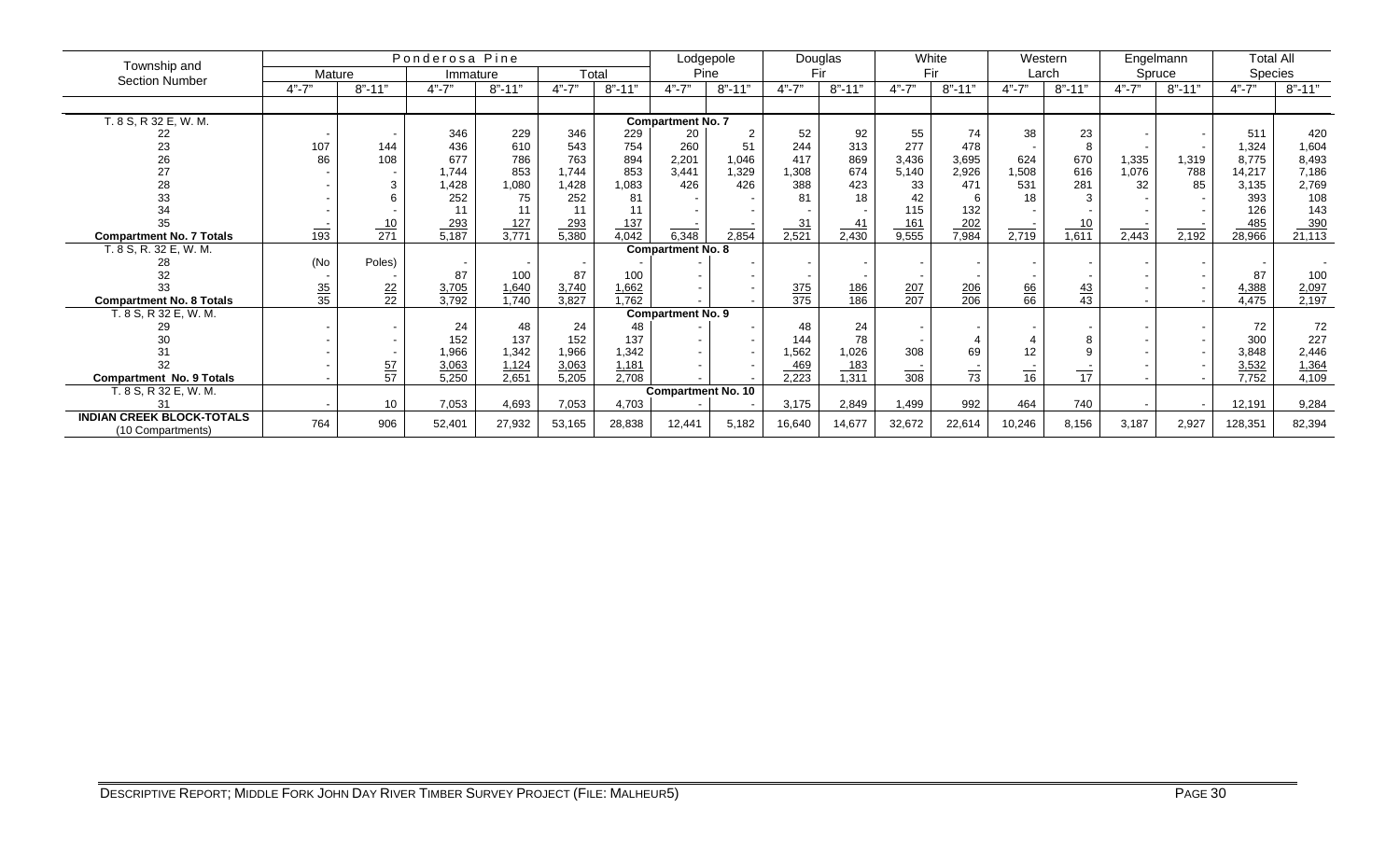### TABLE NO. 5 INDIAN CREEK BLOCK - Continued

#### GALENA BLOCK

| Township and                                   | Ponderosa Pine    |                          |                    |                                             | Lodgepole<br>Douglas |                  | White           |                          | Western           |                   | Engelmann       |                 | <b>Total All</b>  |                   |                 |            |           |            |
|------------------------------------------------|-------------------|--------------------------|--------------------|---------------------------------------------|----------------------|------------------|-----------------|--------------------------|-------------------|-------------------|-----------------|-----------------|-------------------|-------------------|-----------------|------------|-----------|------------|
| <b>Section Number</b>                          | Mature            |                          | Immature           |                                             | Total                |                  | Pine            |                          | Fir               |                   | Fir             |                 | Larch             |                   | Spruce          |            | Species   |            |
|                                                | 4"7"              | 8"11"                    | $4" - 7"$          | $8" - 11"$                                  | $4" - 7"$            | 8"11"            | $4" - 7"$       | 8"11"                    | $4" - 7"$         | 8"11"             | $4" - 7"$       | $8" - 11"$      | $4" - 7"$         | $8" - 11"$        | $4" - 7"$       | $8" - 11"$ | $4" - 7"$ | $8" - 11"$ |
| T 9 S, R 32 E, W. M.                           |                   |                          |                    |                                             |                      |                  |                 | <b>Compartment No. 1</b> |                   |                   |                 |                 |                   |                   |                 |            |           |            |
|                                                |                   | (No Gov't                | Acres)             |                                             |                      |                  |                 |                          |                   |                   |                 |                 |                   |                   |                 |            |           |            |
| 26                                             |                   |                          | 5,362              | 1,913                                       | 5,362                | 1,913            |                 |                          | $\frac{202}{202}$ | $\frac{72}{72}$   | $\frac{27}{27}$ | $\frac{30}{30}$ |                   | $\frac{10}{10}$   |                 |            | 5,591     | 2,025      |
| <b>Compartment No. 1 Totals</b>                |                   |                          | 5,362              | 1,913                                       | 5,362                | 1,913            |                 |                          |                   |                   |                 |                 |                   |                   |                 |            | 5,591     | 2,025      |
| T 9 S, R 32 E, W. M.                           |                   |                          |                    |                                             |                      |                  |                 | <b>Compartment No. 2</b> |                   |                   |                 |                 |                   |                   |                 |            |           |            |
| 25                                             |                   | (No Gov't                | Acres)             |                                             |                      |                  |                 |                          |                   |                   |                 |                 |                   |                   |                 |            |           |            |
| 35                                             |                   |                          | 1,200              | 550                                         | 1,200                | 550              |                 |                          | 100               |                   |                 |                 |                   |                   |                 |            | 1,300     | 550        |
| 36                                             |                   |                          | 510                | 518                                         | $\frac{510}{1,710}$  | 518              | $\frac{87}{87}$ | $\frac{153}{153}$        | $\frac{188}{288}$ | $\frac{448}{448}$ | 1,370           | 1,503           | $\frac{631}{631}$ | $\frac{826}{826}$ |                 |            | 2,786     | 3,448      |
| Portion of Twp. Totals                         |                   |                          | $\overline{1,710}$ | 1,068                                       |                      | 1,068            |                 |                          |                   |                   | 1,370           | 1,503           |                   |                   |                 |            | 4,086     | 3,998      |
| T. 9 S, R 33 E, W. M.                          |                   |                          |                    |                                             |                      |                  |                 |                          |                   |                   |                 |                 |                   |                   |                 |            |           |            |
|                                                |                   | 30                       | 540                | 210                                         | 540                  | 240              | 270             | 72                       | 332               | 320               | 774             | 574             | 382               | 270               |                 |            | 2,298     | 1,476      |
|                                                | $\frac{10}{10}$   | $\frac{10}{40}$          | $\frac{70}{610}$   | $\frac{50}{260}$                            | $\frac{80}{620}$     | $\frac{60}{300}$ | 2,100           | $\frac{50}{122}$         | $\frac{200}{532}$ | 80                | 920             | 370             | 1,210             | 350               |                 |            | 4,510     | 910        |
| Portion of Twp. Totals                         |                   |                          |                    |                                             |                      |                  | 2,370           |                          |                   | 400               | 1,694           | 944             | 1,592             | 620               |                 |            | 6,808     | 2,386      |
| <b>Compartment No. 2 Totals</b>                | 10                | 40                       | 2,320              | 1,328                                       | 2,330                | 1,368            | 2,457           | 275                      | 820               | 848               | 3,064           | 2,447           | 2,223             | 1,446             | $\sim$          |            | 10,894    | 6,384      |
| T 9 S, R 32 E, W. M.                           |                   |                          |                    |                                             |                      |                  |                 | <b>Compartment No. 3</b> |                   |                   |                 |                 |                   |                   |                 |            |           |            |
| 35                                             |                   | (No Gov't                | Acres)             | 708                                         |                      |                  |                 |                          |                   |                   |                 |                 |                   |                   |                 |            |           |            |
| 36                                             |                   |                          | 384                |                                             | 384                  | 708              |                 |                          | 25                | 52                | 15              | 49              | 6                 | 48                |                 |            | 430       | 857        |
| Portion of Twp. Totals                         |                   |                          | 384                | 708                                         | 384                  | 708              |                 |                          | 25                | 52                | 15              | 49              | 6                 | 48                |                 |            | 430       | 857        |
| T 9 S, R 33 E, W. M                            |                   |                          |                    |                                             |                      |                  |                 |                          |                   |                   |                 |                 |                   |                   |                 |            |           |            |
|                                                | $\frac{125}{125}$ | $\frac{120}{120}$        | 879                | 582                                         | 1,004                | 702              | 986             | $\frac{118}{118}$        | $\frac{720}{745}$ | 900               | 2,801           | 947             | 980               | $\frac{580}{628}$ | $\overline{43}$ | $\equiv$   | 6,534     | 3,247      |
| <b>Compartment No. 3 Totals</b>                |                   |                          | 1,263              | 1,290                                       | 1,388                | 1,410            | 986             |                          |                   | 952               | 2,816           | 996             | 986               |                   | 43              |            | 6,964     | 4,104      |
| T 9 S, R 33 E, W. M.                           |                   |                          |                    |                                             |                      |                  |                 | <b>Compartment No. 4</b> |                   |                   |                 |                 |                   |                   |                 |            |           |            |
|                                                | 136               | 59                       | 411                | 215                                         | 547                  | 274              | 4,195           | 1,784                    | 528               | 522               | 4,070           | 2,764           | 681               | 937               | 485             | 471        | 10,506    | 6,752      |
| 33                                             | 58                | 103                      | 998                | 571                                         | 1,036                | 674              | 1,524           | 353                      | 165               | 141               | 641             | 508             | 395               | 262               | 179             |            | 3,960     | 1,938      |
| 34                                             | ____              | $\overline{\phantom{a}}$ |                    | $\qquad \qquad \overbrace{ \qquad \qquad }$ |                      |                  | $-528$          | 360                      | $\equiv$          |                   |                 |                 | $\frac{36}{5}$    | $-12$             | $\qquad \qquad$ |            | $-564$    | 372        |
| <b>Compartment No. 4 Totals</b>                | 194               | 162                      | 1,409              | 786                                         | 1,603                | 948              | 6,247           | 2,497                    | 693               | 663               | 4,711           | 3,272           | 1,112             | 1,211             | 664             | 471        | 15,030    | 9,062      |
| <b>GALENA BLOCK TOTALS</b><br>(4 Compartments) | 329               | 322                      | 10,354             | 5,317                                       | 10,683               | 5,639            | 9,690           | 2,890                    | 2,460             | 2,535             | 10,618          | 6.745           | 4,321             | 3,295             | 707             | 471        | 38,479    | 21,575     |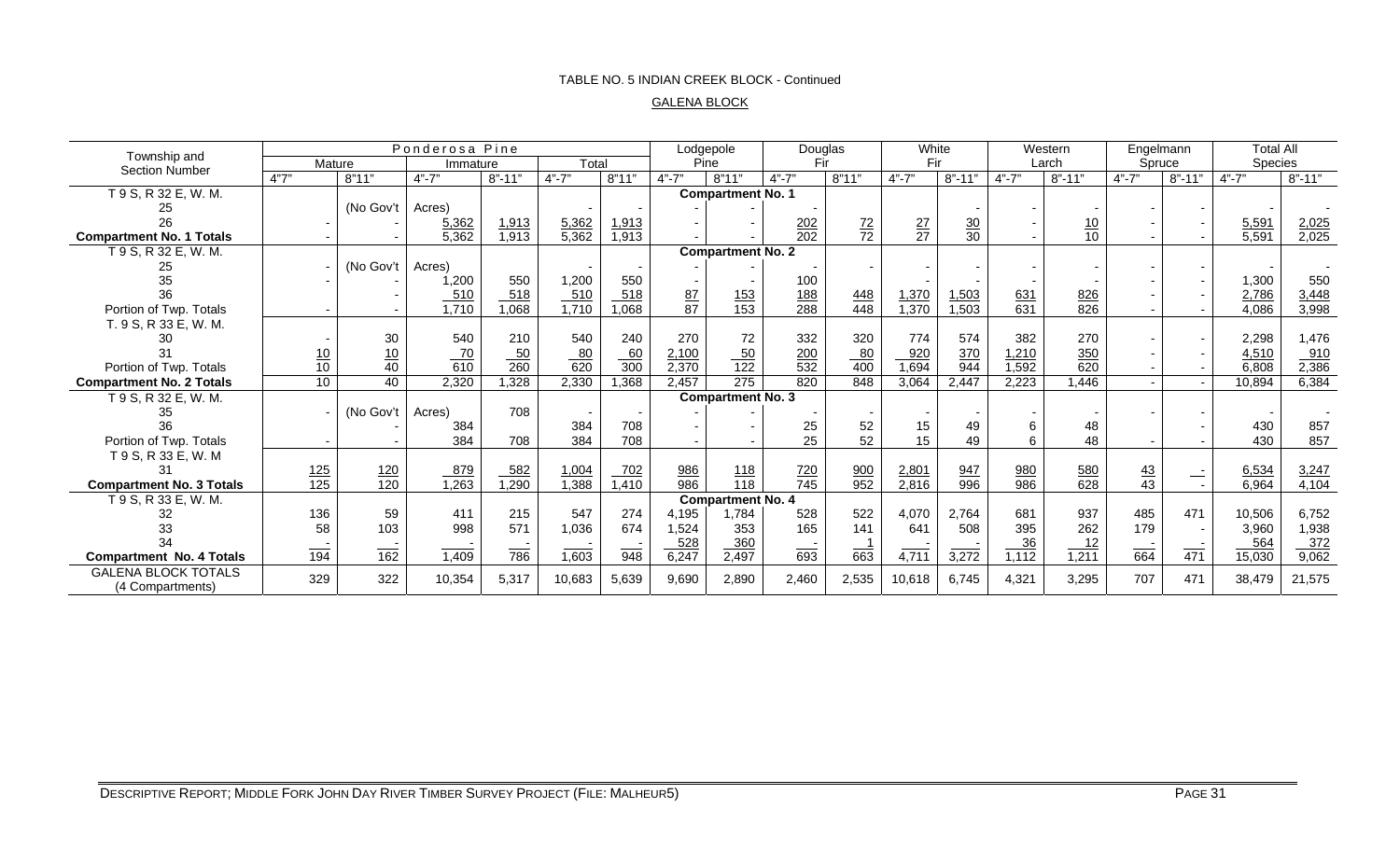### Table No. 6

| <b>Block</b>        | Net.            | Timber Estimate,<br>M. Feet B. M. |     |        |           |        |                          |         |  |  |
|---------------------|-----------------|-----------------------------------|-----|--------|-----------|--------|--------------------------|---------|--|--|
| Name                | N.F.<br>Acreage | Ponderosa<br>Pine                 | LP. | D      | <b>WF</b> | WL     | ES                       | Total   |  |  |
| <b>Big Creek</b>    | 9,671           | 53,011                            | 135 | 9,485  | 6,196     | 7,234  | 940                      | 77,001  |  |  |
| <b>Indian Creek</b> | 8,975           | 44,499                            | 77  | 9,260  | 5,615     | 6,486  | 751                      | 66,688  |  |  |
| Galena              | 2,309           | 13,218                            | 26  | 2,460  | 1,260     | 1,856  | 136                      | 18,956  |  |  |
| <b>Desolation</b>   | 791             | 3,730                             | 14  | 535    | 431       | 651    | $\overline{\phantom{0}}$ | 5,361   |  |  |
| <b>Totals</b>       | 21,746          | 114,458                           | 252 | 21,740 | 13,502    | 16,227 | 1,827                    | 168,006 |  |  |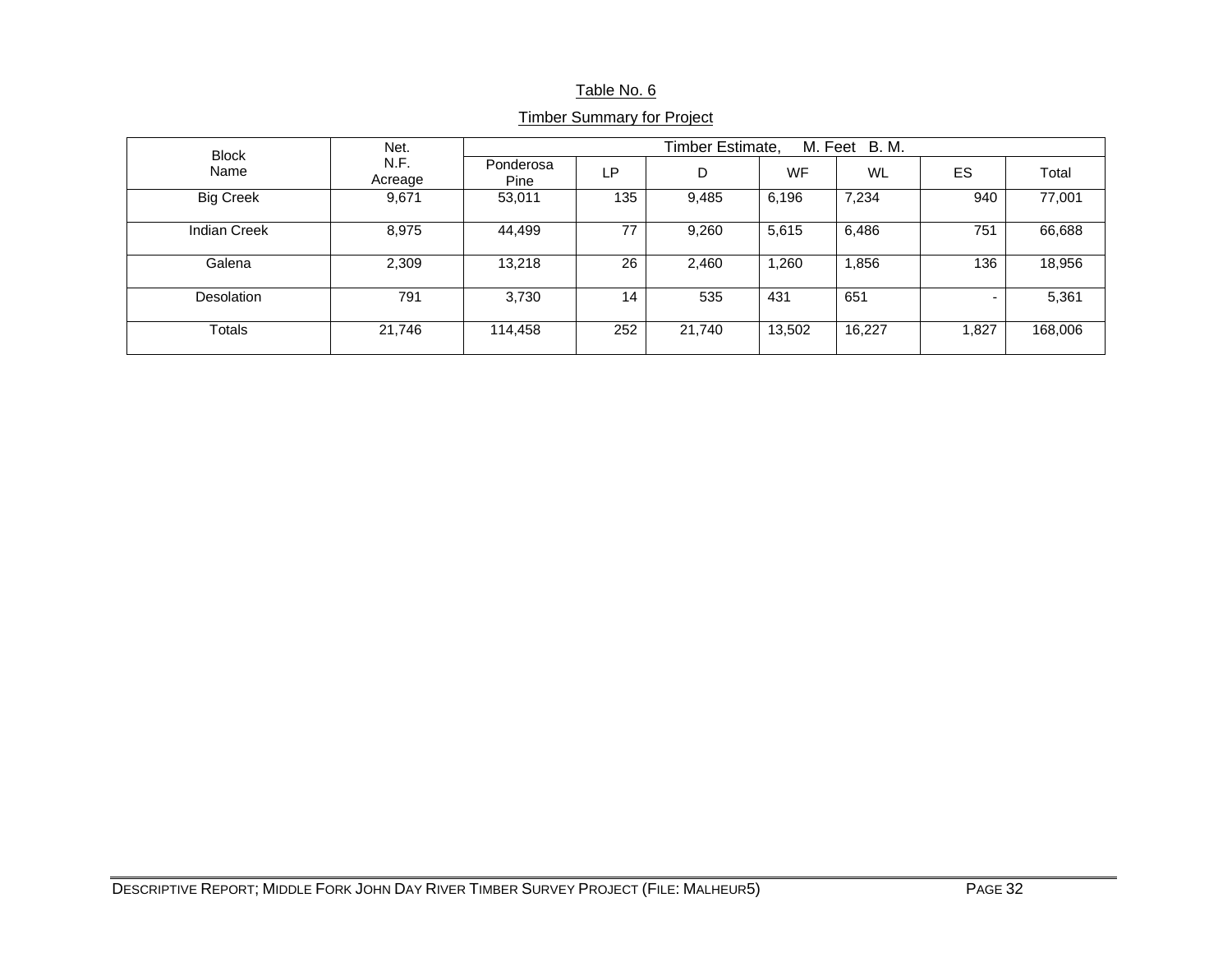# VI - Conclusion

1. By reference to the preceding summaries, and based on the acreage of timberland types for the government lands,

The following averages are obtained:

| a. Estimated per acre stand of timber, all species, -        | 9,044 ft. B. M |
|--------------------------------------------------------------|----------------|
| b. Number of snags per acre<br>٠                             | 2.5            |
| c. Number of diseased trees per acre                         | 3.5            |
| d. Number of small poles 4"- 7" class, per acre -            | 18.0           |
| e. Number of large poles $8" - 11"$ class, per acre $-$      | 10.4           |
| the meture pendersee pine tupe, the following overage enply. |                |

- 2. In the mature ponderosa pine type, the following averages apply:
	- a. Estimated stand per acre  $\qquad \qquad \qquad \qquad$  10,996 ft. B. M.

b. Immature pine forms 15.8% of the ponderosa pine stand.

- c. The average volume of a mature ponderosa pine tree is 1076 ft. B.M. about 36 inches d.b.h.
- d. The average volume of an immature pine tree is 197 ft. B.M. about 20 inches d.b.h.
- e. Ponderosa pine forms 87.8% of the total stand.

A report pertaining to the costs of the work on this project will be submitted under separate cover.

Fred H. Matz

FRED A MATZ, Chief of Timber Surveys

Approved 6/8 1934

Walt L. Dutton Forest Supervisor

Approved 6/15 1934

F.H. Brundage Assistant Regional Forester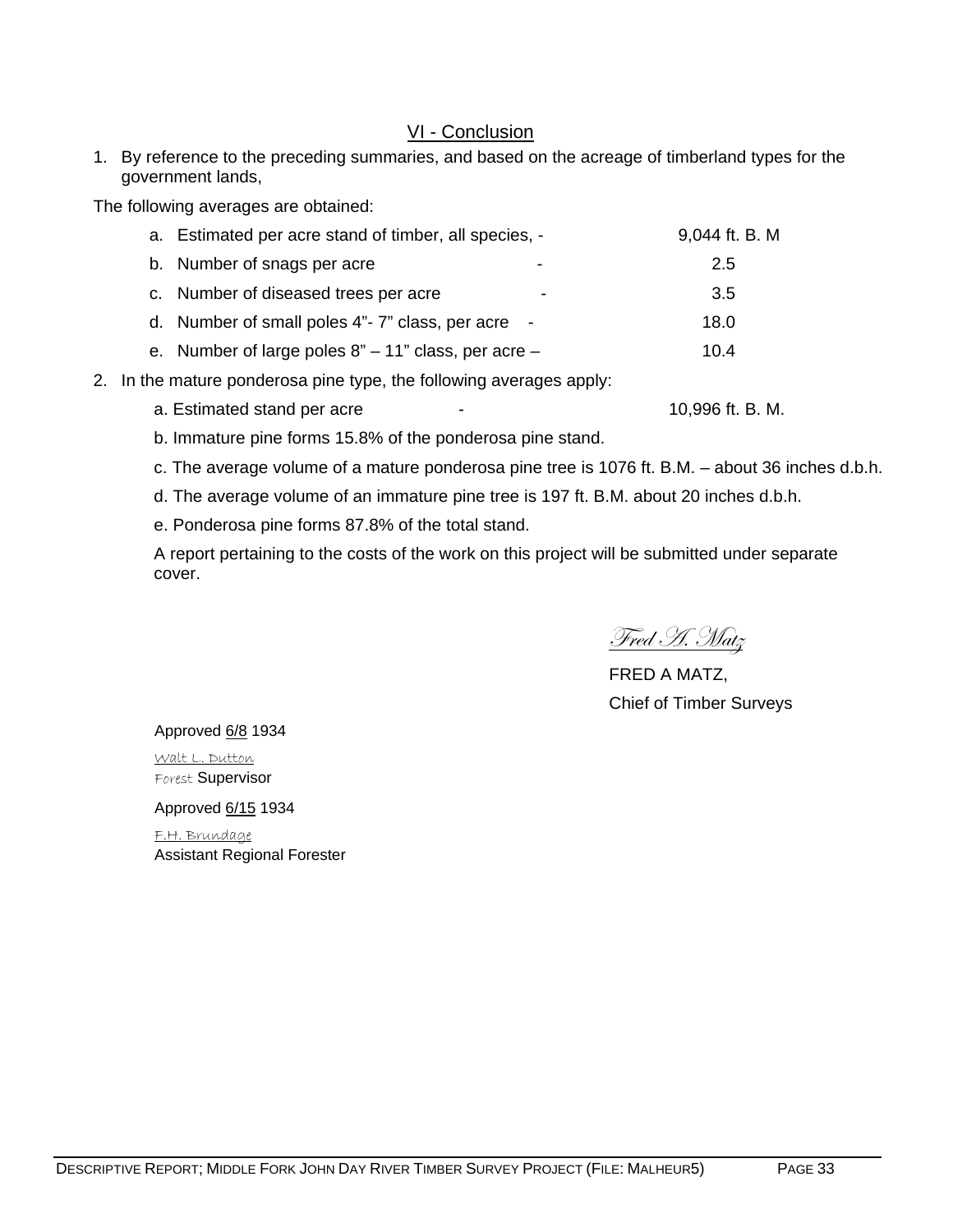UNITED STATES DEPARTMENT OF AGRICULTURE FOREST SERVICE NORTH PACIFIC DISTRICT

ADDRESS REPLY Post Office Building DISTRICT FORESTER PORTLAND, OREG. AND REFER TO

S Timber Surveys, Whitman, R-6 December 27, 1934 Middle Fork John Day River

The Forester,

Washington, D. C.

Dear Sir:

Enclosed is a copy of the cost report pertaining to the above-designated

timber survey project .

Very truly yours,

C. J. BUCK, Regional Forester,

By H. Horton , Acting

**Enclosure**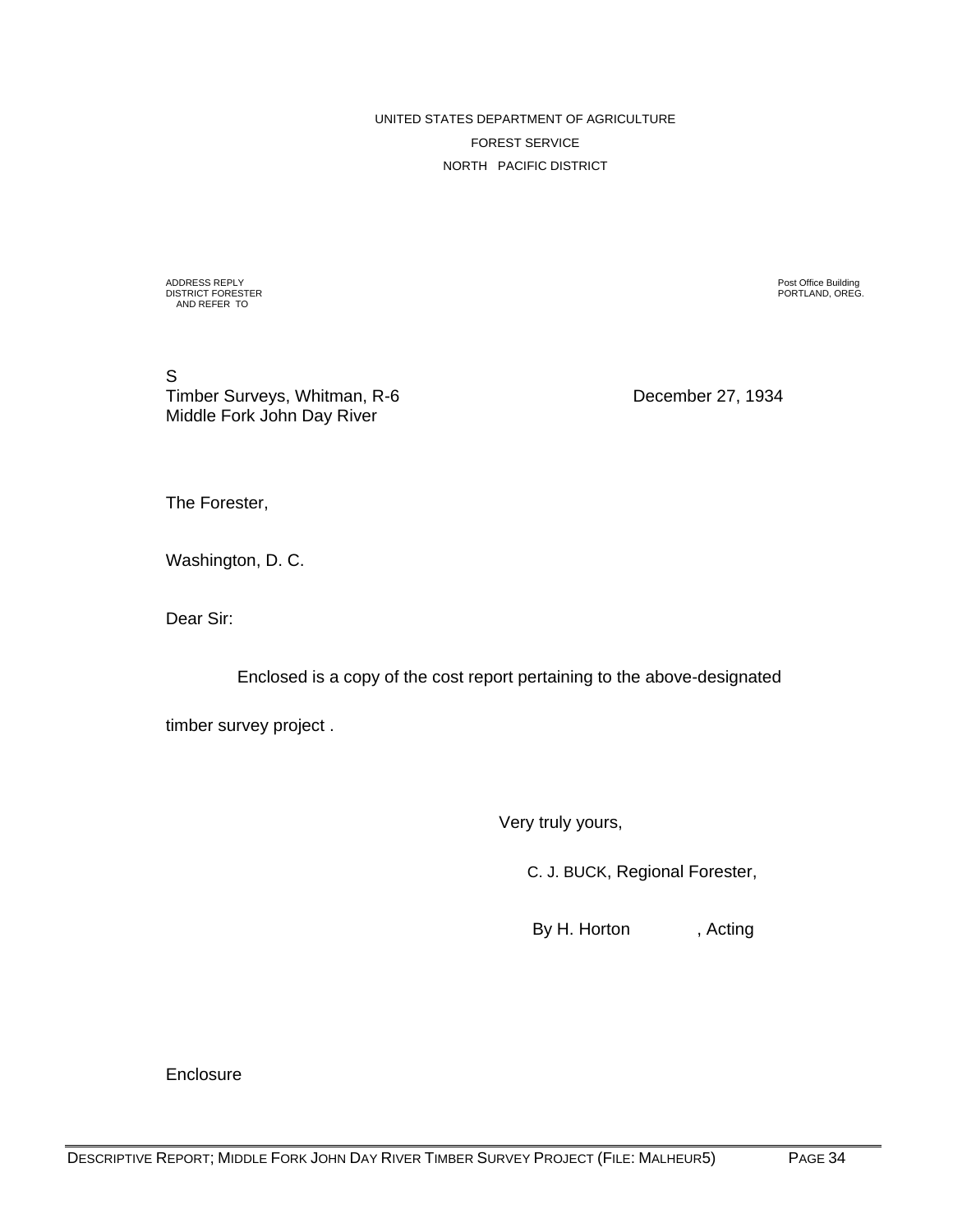S. Timber Surveys, Whitman, R-6 **Portland, Oregon** Middle Fork John Day River Project<br>Middle Fork John Day River Project November – 1934

# COST REPORT

### I. Acreage and Mileage

| 1. Total gross area mapped                                                                                      | 22,466 Acres       |          |
|-----------------------------------------------------------------------------------------------------------------|--------------------|----------|
| 2. Net acreage national forest land Cruised 10% basis                                                           | 18,626 "           |          |
| Cruised 5 % basis                                                                                               | 3,120              |          |
| Total                                                                                                           | 21,746 Acres       |          |
| 3. Number of miles of level lines with transit and stadia.<br>4. Number of miles of control lines with compass, | 30.                |          |
| chain, and abney or altimeter.                                                                                  | 43.                |          |
| 5. Mileage of strip survey lines                                                                                | 262.               |          |
| 6. Estimated saw timber volume on national forest                                                               |                    |          |
| land in project                                                                                                 | 168,006 M Ft. B.M. |          |
| II. Field Expenses                                                                                              |                    |          |
| 1. Cost of subsistence supplies                                                                                 | \$363.25           |          |
| 2. Cost of Cooks wages                                                                                          | 69.00              |          |
| 3. Cost of packing, hauling, etc.                                                                               | 0.00               |          |
| 4. Travel expenses                                                                                              | 114.04             |          |
| 5. Equipment and auto expenses                                                                                  | 35.82              |          |
| 6. Total, all field expenses                                                                                    |                    | \$582.11 |
| 7. Average daily expenses per man, \$1.80                                                                       |                    |          |
| III. Field Work                                                                                                 |                    |          |
| 1. Total expenditures for salaries                                                                              |                    | \$986.65 |
| 2. Average size of crew, exclusive of cook and packer 115 men                                                   |                    |          |
| 3. Average individual monthly salary                                                                            |                    | 91.65    |
| 4. Distribution of costs, by activities:                                                                        |                    |          |
| (a) Transit-stadia levels                                                                                       |                    |          |
| Man-days-25                                                                                                     |                    |          |
| Salary                                                                                                          | \$58.25            |          |
| Expense (pro-rated)                                                                                             | 45.06              | 103.31   |
| (b) Compass control lines                                                                                       |                    |          |
| Man-days - 56                                                                                                   |                    |          |
| Salary                                                                                                          | \$139.90           |          |
| Expense (pro-rated)                                                                                             | 100.92             | \$240.82 |
| (c) Strip Cruising                                                                                              |                    |          |
| Man-days-124 1/2                                                                                                |                    |          |
| Salary                                                                                                          | \$310.00           |          |
| Expense (pro-rated)                                                                                             | 224.37             | 534.37   |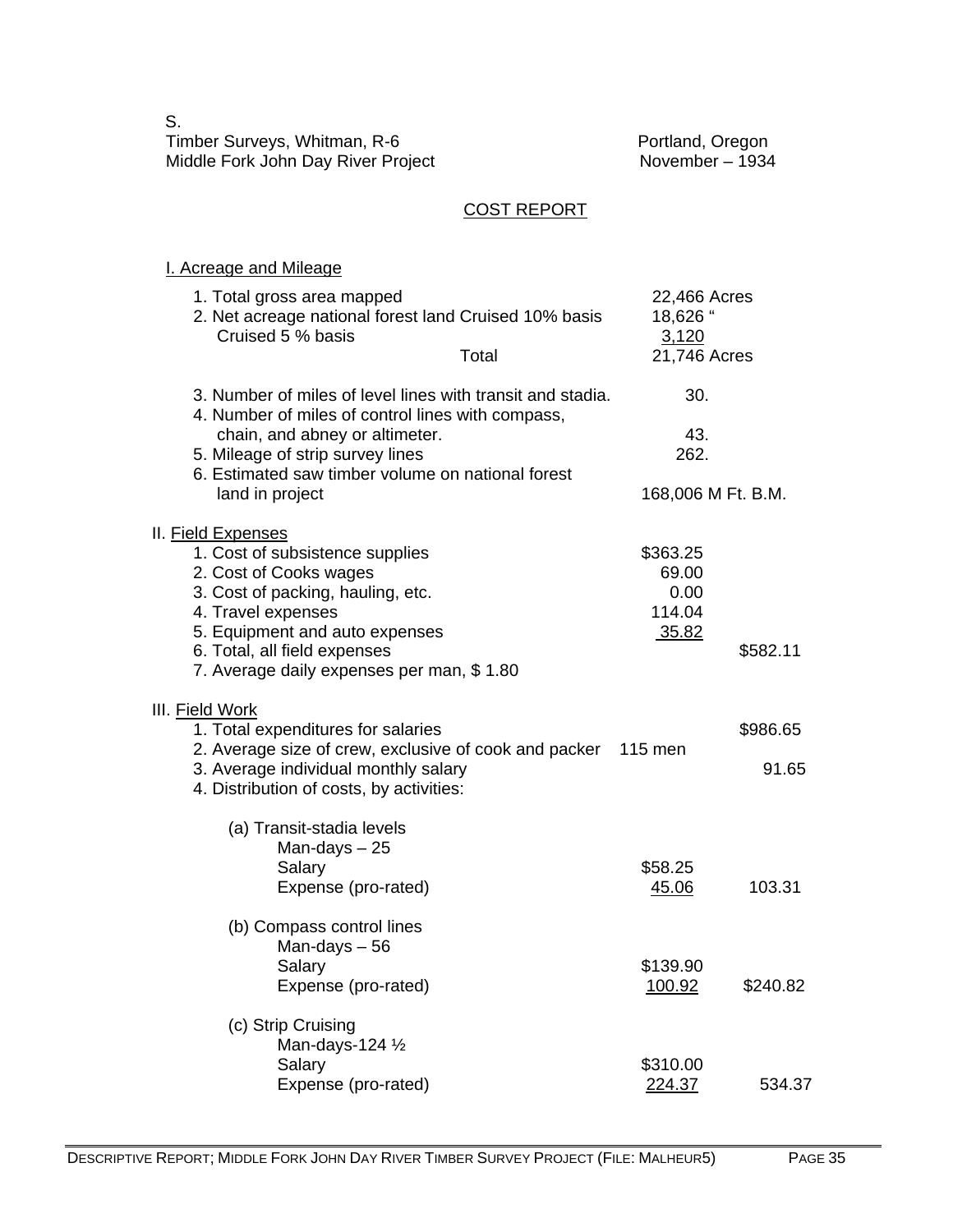| Man-days $-8\frac{1}{2}$                                                           | (d) Camp computing and compilations |                 |                   |
|------------------------------------------------------------------------------------|-------------------------------------|-----------------|-------------------|
| Salary<br>Expense (pro-rated)                                                      |                                     | 54.49<br>15.32  | 69.81             |
| (e) Supervision<br>Man-days $-16$                                                  |                                     |                 |                   |
| Salary<br>Expense (pro-rated)                                                      |                                     | 118.33<br>28.84 | 147.17            |
| (f) Travel, moving and misc.<br>Man-days $-45$                                     |                                     |                 |                   |
| Salary<br>Expense (pro-rated)                                                      |                                     | 161.25<br>81.10 | 242.35            |
| (g) Sunday, rain, leave and holidays<br>Man-days $-48$                             |                                     |                 |                   |
| Salary<br>Expense (pro-rated)                                                      |                                     | 144.43<br>86.50 | 230.93            |
| (h) Total cost of fieldwork<br>Man-days $-323$                                     |                                     | 986.65          |                   |
| Salary<br>Expense                                                                  |                                     | 582.11          | \$1,568.76        |
| (i) Per acre cost of field work<br>Based on gross acreage<br>Based on N.F. Acreage |                                     |                 | \$0.0698<br>0.721 |
| IV. Headquarters Office Work<br>1. Computations                                    |                                     |                 |                   |
| Man-days $-39\frac{1}{2}$<br>Salary<br>Expense                                     |                                     | 255.74<br>0.00  | 255.74            |
| 2. Map making, drafting & printing<br>Man-days-20                                  |                                     |                 |                   |
| Salary<br>Expense                                                                  |                                     | 175.60<br>23.00 | 198.60            |
| 3. Type maps<br>Man-days $-19\frac{1}{2}$                                          |                                     |                 |                   |
| Salary<br>Expense                                                                  |                                     | \$92.80<br>1.00 | \$93.80           |
| 4. Written reports<br>Man-days $-10$                                               |                                     |                 |                   |
| Salary<br>Expense                                                                  |                                     | 103.30<br>0.00  | 103.30            |
|                                                                                    |                                     |                 |                   |

5. Total Cost of headquarters office work